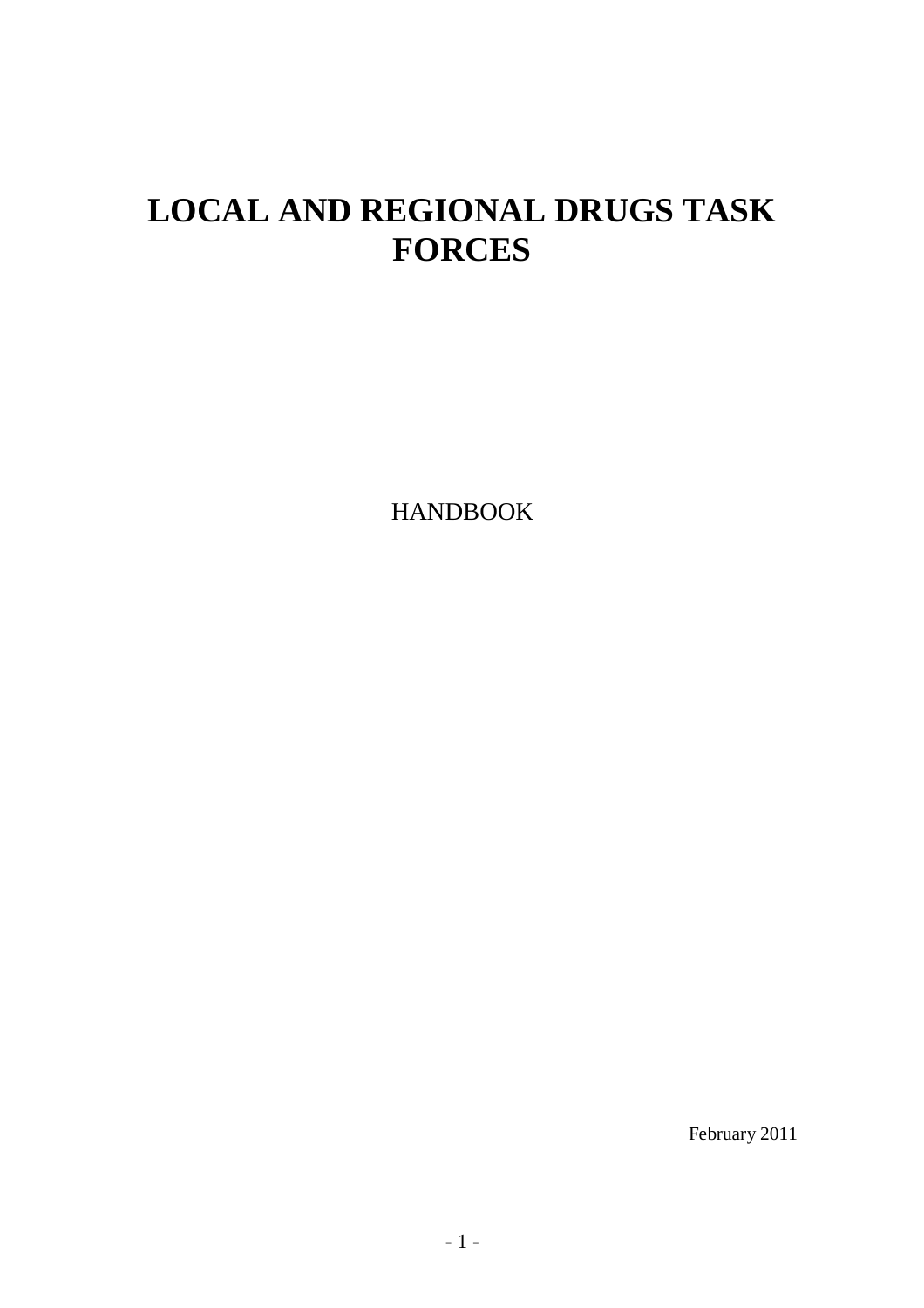#### **Foreword by Mr. Pat Carey T.D., Minister for Community, Equality & Gaeltacht Affairs**

When I became Minister responsible for the National Drugs Strategy for the second time, I was struck by how much had been achieved by the Sector in the relatively short period since the first time I held that office. The new strategy was already in place with a new structure based on specific targets and actions to be achieved over the life of the Strategy. It is going to take us some time, but I think that our strategy is the right one and is achievable.

The challenges remain formidable. Our impact must remain equal to those challenges even with diminishing financial and human resources available to us. We need more than ever to focus on the task and to work together to a much greater extent to ensure our efforts are effective.

It is in this context that I am very pleased at this time to introduce the revised Handbook for Drugs Task Forces. The Drugs Advisory Group has worked hard to ensure the Handbook is a useful tool for the Local and Regional Drugs Task Forces who work with such commitment in their communities to respond to issues in relation to drug misuse.

Drug misuse is a cross-cutting issue which requires organisations and individuals from the community, voluntary and statutory sectors to develop an integrated response, based on a partnership approach. Drugs Task Forces have gained solid recognition and credibility as a result of their work up to now. Their work has focussed in particular on profiling and highlighting drugs misuse issues within their areas and developing projects to address gaps in services particularly in the areas of education/prevention, treatment/rehabilitation and supply reduction.

A team-based approach is implicit in the task force concept. As the Taoiseach emphasised in his foreword to the National Drugs Strategy, real partnership has been very evident across the initiatives of the National Drugs Strategy, both at national level and at local level, especially through the work of the Drugs Task Forces.

This handbook has been developed within the context of the institutional structures recommended under the National Drugs Strategy 2009-2016 and within the overall framework of the National Social Inclusion Plan 2007-2016. It sets out the role of the Drugs Task Forces within the national and local framework required to address the existing and emerging problems associated with drug use for individuals, families and communities in the context of the long term development of the work of the Drugs Task Forces.

I have said on a number of occasions during the process of drawing up this revised handbook that it is not something set in stone. I see it as a work in progress which should be reviewed regularly. I see it as an enabling rather than regulating document, providing a context for the work of the Drugs Task Forces. Matters of detail can be addressed in guidelines and procedures which will issue from time to time from the Office of the Minister for Drugs and the Drugs Advisory Group.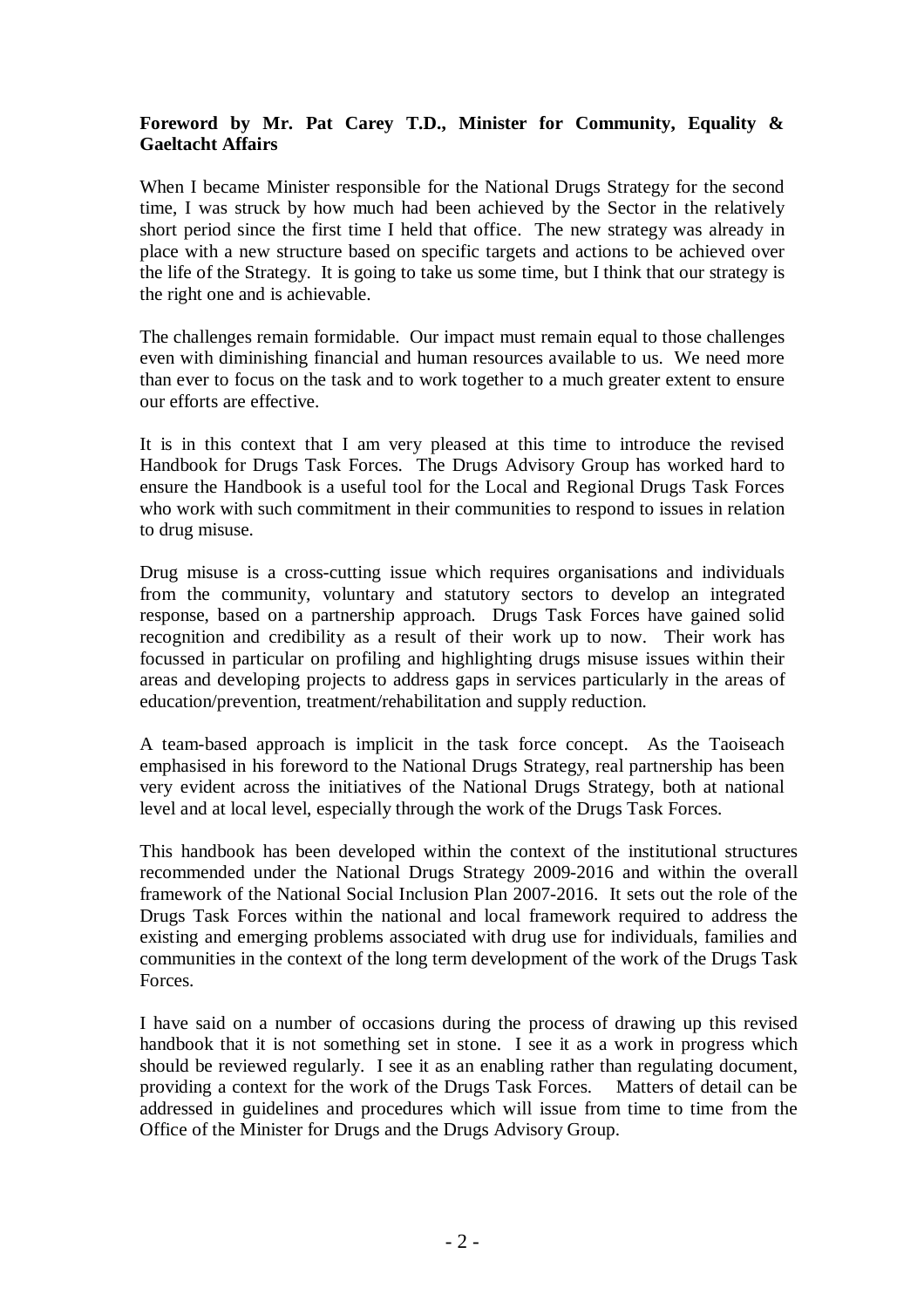I wish the Drugs Task Forces every success. I commend their members for their dedication and commitment and I look forward to continued co-operation with them to achieve to the greatest extent possible the strategic aims of the National Drugs Strategy between now and 2016.

\_\_\_\_\_\_\_\_\_\_\_\_\_\_\_\_\_\_\_\_\_\_\_\_ Pat Carey, T.D. Minister for Community, Equality and Gaeltacht Affairs.

February 2011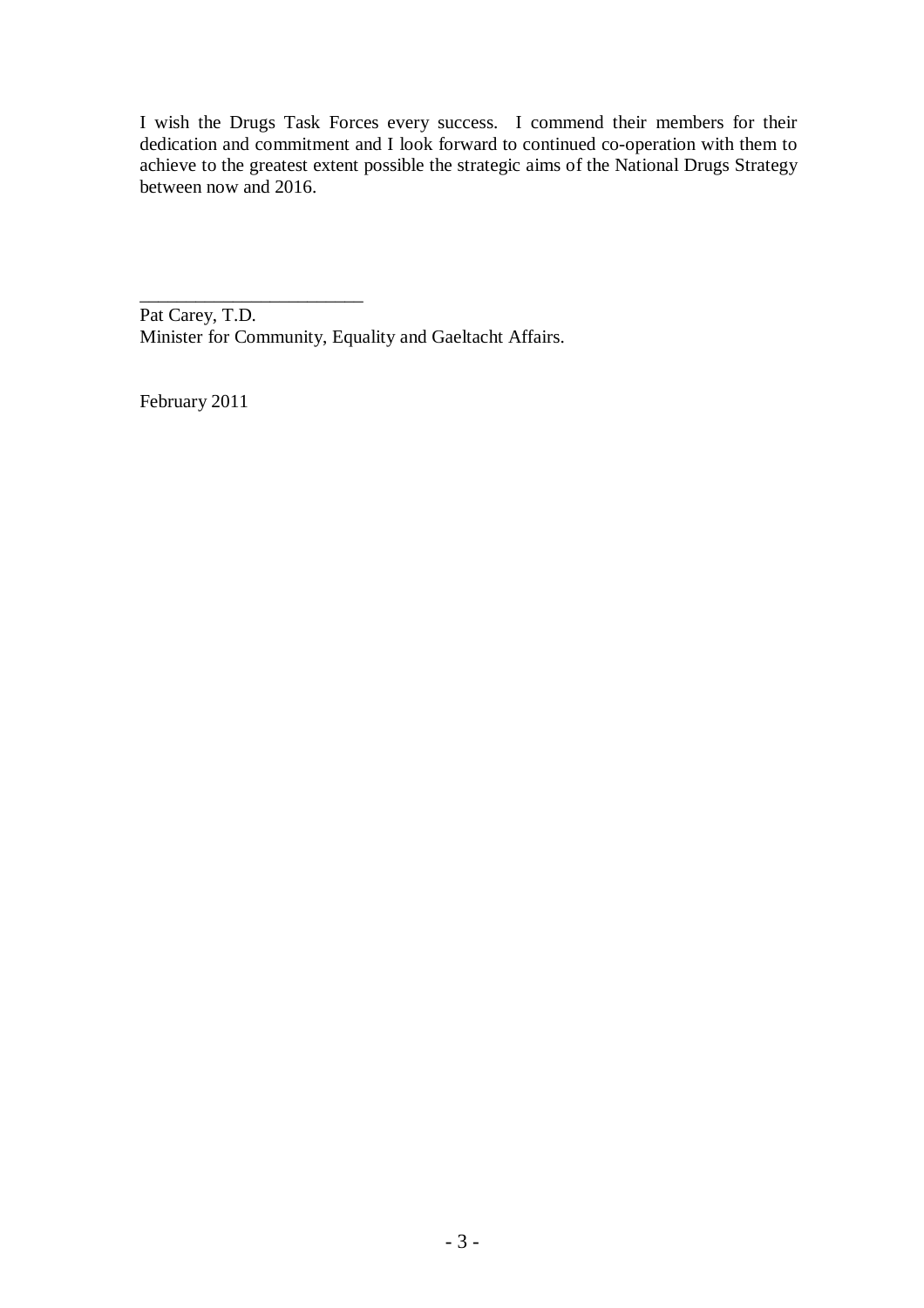# **Drugs Task Forces**

# **Contents**

|                    | Introduction                                                                       | 6  |
|--------------------|------------------------------------------------------------------------------------|----|
| <b>Section I</b>   | Role of Drugs Task Forces                                                          | 11 |
| <b>Section II</b>  | <b>Composition of Drugs Task Forces</b>                                            | 16 |
| <b>Section III</b> | Role of Members of Drugs Task Forces                                               | 20 |
| <b>Section IV</b>  | Nomination Process for Members of Drugs Task Forces                                | 28 |
| <b>Section V</b>   | <b>Supports for Drugs Task Forces</b>                                              | 32 |
| <b>Section VI</b>  | Monitoring/Evaluation/Mainstreaming of Projects funded<br>by the Drugs Task Forces | 37 |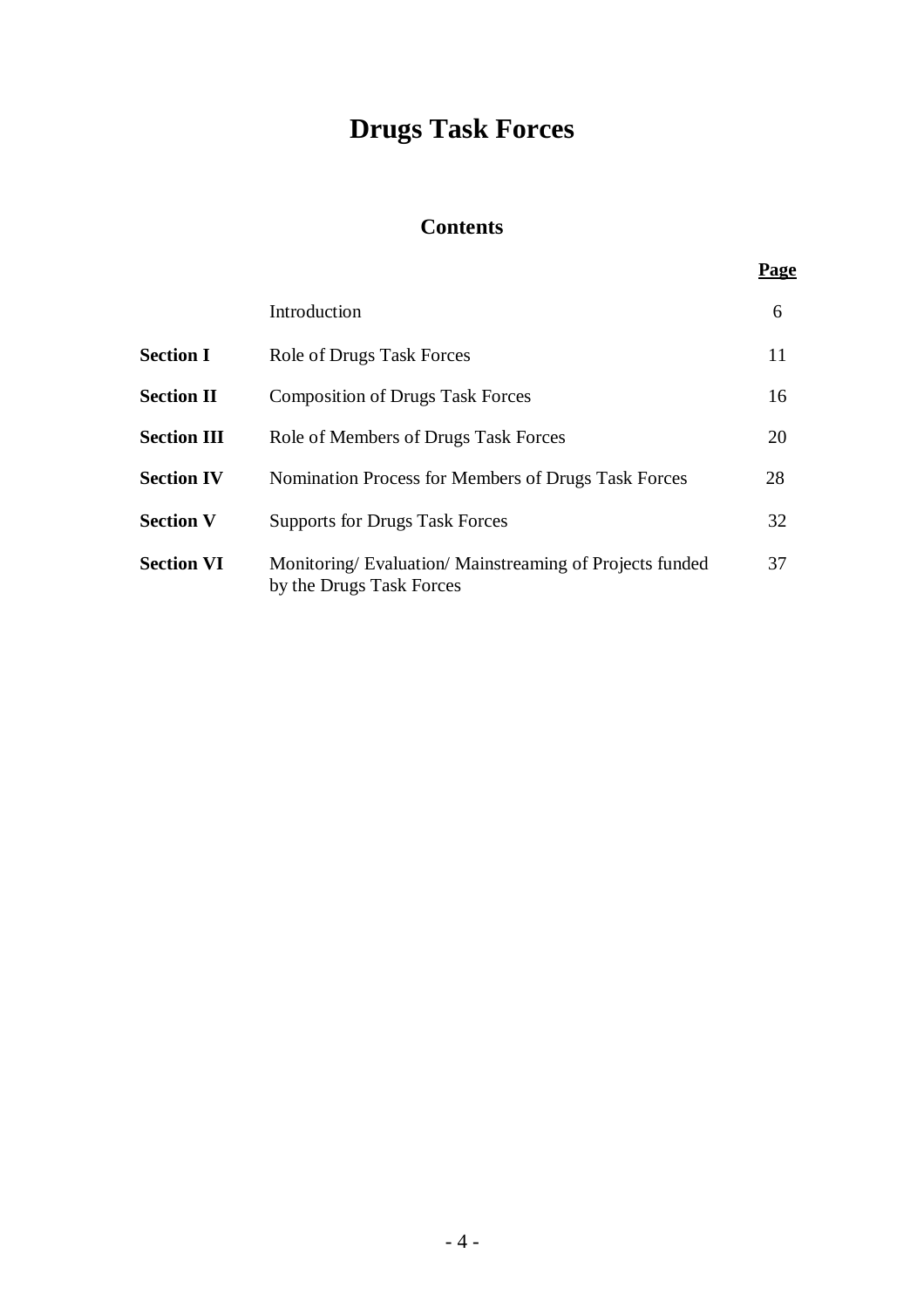# **Appendices**

#### **Page 1** Drugs Task Force Areas 40 **2** Principles Governing Line Management of RDTF Staff by RDTF Co-ordinators 41 **3** Goodbody Indicators – Task Force performance 42 **4** Procedures for Mainstreaming (pre 2010) 44 **5** Drugs Task Force Action Plans: Possible Issues for Consideration <sup>46</sup>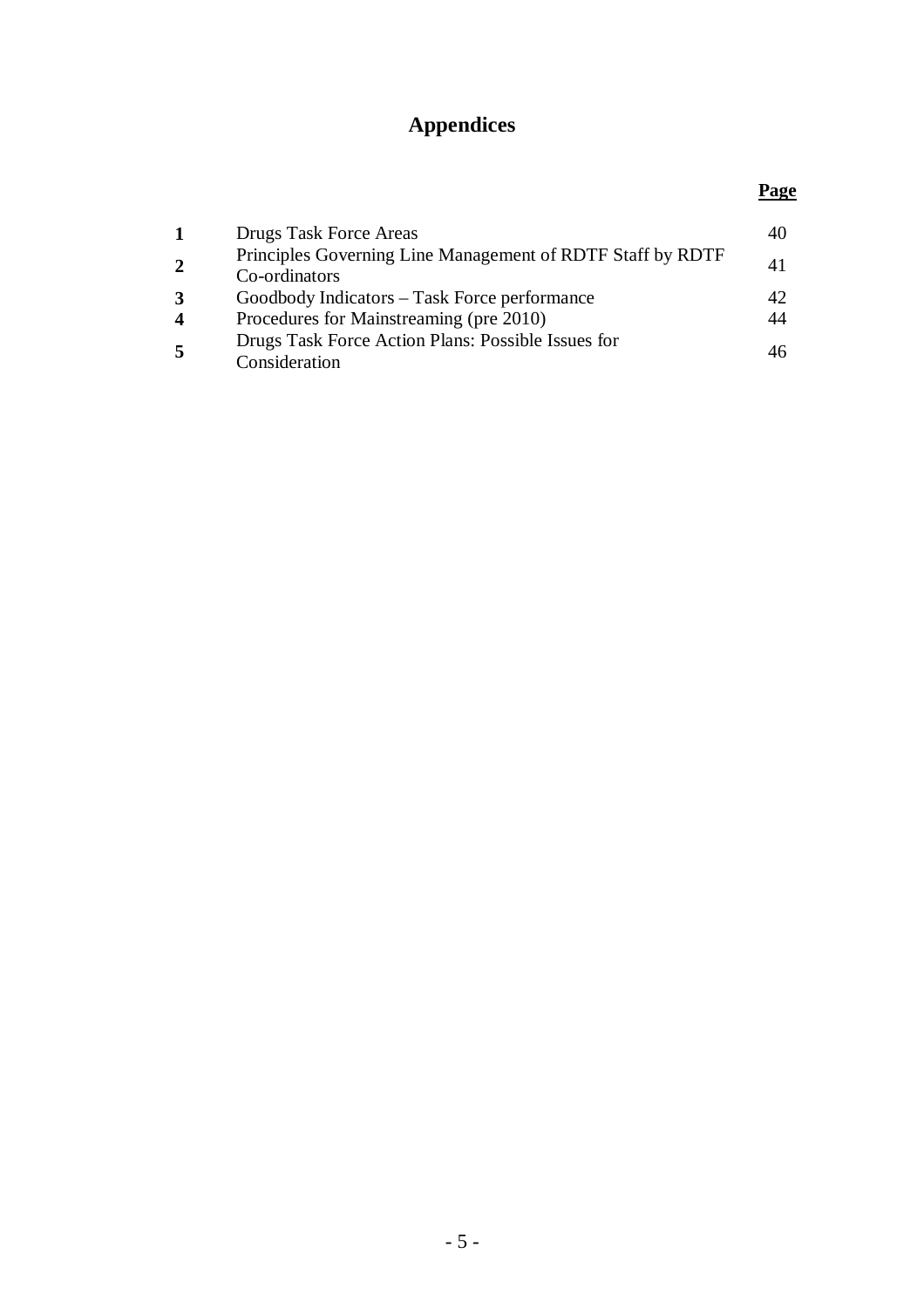## **INTRODUCTION**

This handbook has been developed within the context of the institutional structures recommended under the National Drugs Strategy 2009-2016 and within the overall framework of the National Social Inclusion Plan 2007-2016. It sets out the role of the Drug Task Forces within the national and local framework required to address the existing and emerging threats from problem drug use.

The handbook sets out the following aspects of Task Force processes:

- Role of the Task Force
- Composition
- Role and Nomination Process of Members
- Supports
- Monitoring/ Evaluation/ Mainstreaming of Projects

It has been developed by the Drugs Advisory Group (DAG) following consultation with Local and Regional Drugs Task Forces, Statutory Agencies and the Community and Voluntary sectors. It may be subject to amendment. Amendments may arise in particular from the further implementation of certain actions in the National Drugs Strategy 2009-2016, in particular in relation to co-ordination.

The overall strategic objective of the National Drugs Strategy 2009–2016 is to continue to tackle the harm caused to individuals and society by the misuse of drugs, through a concerted focus on the five pillars of supply reduction, prevention, treatment, rehabilitation and research.

The following are the overall aims of the Strategy:

- To create a safer society through the reduction of the supply and availability of drugs for illicit use;
- To minimise problem drug use throughout society;
- To provide appropriate and timely substance treatment and rehabilitation services (including harm reduction services) tailored to individual needs;
- To ensure the availability of accurate, timely, relevant and comparable data on the extent and nature of problem substance use in Ireland; and
- To have in place an efficient and effective framework for implementing the National Substance Misuse Strategy.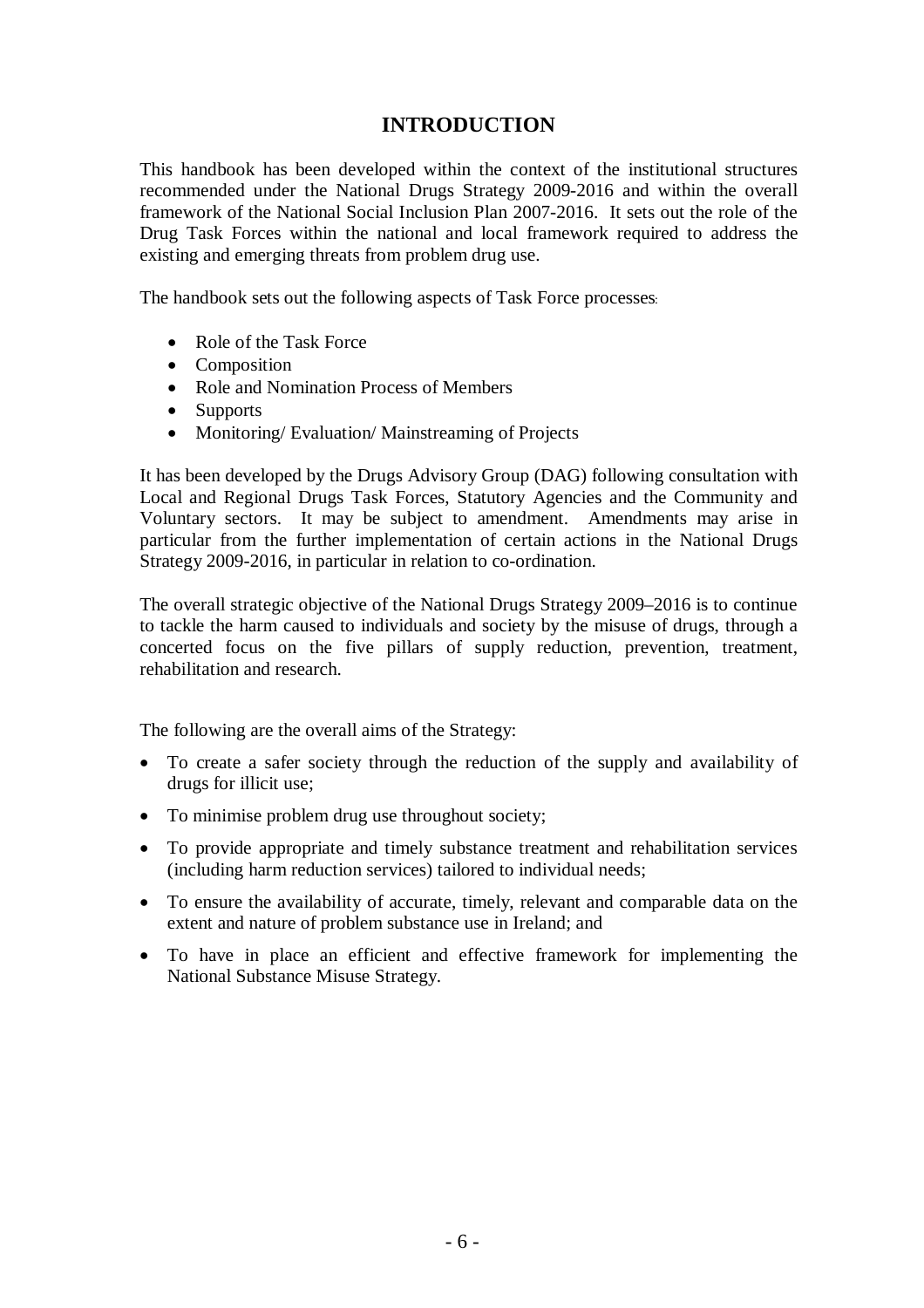# **National Drugs Strategy Structure**

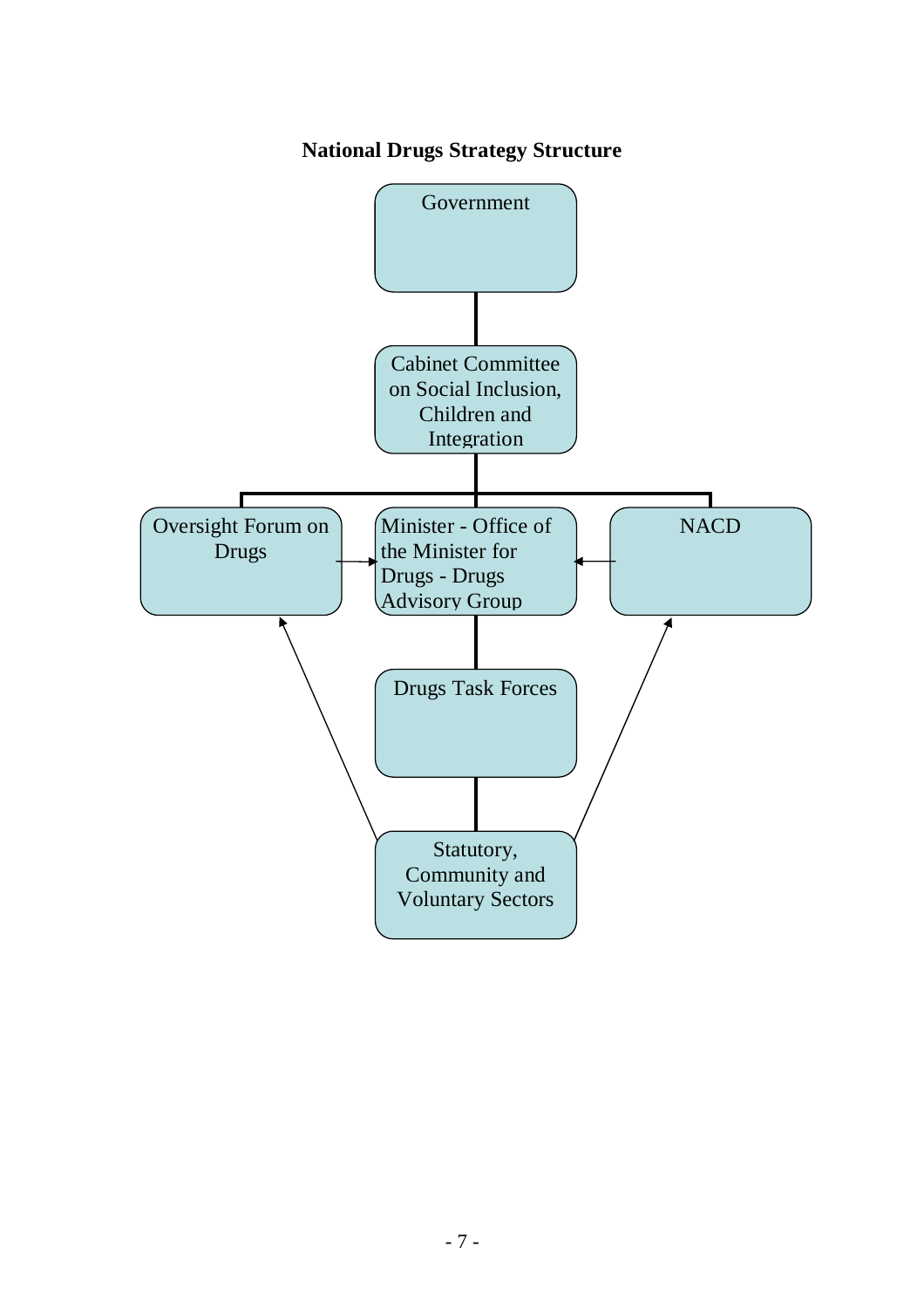A wide range of statutory, community and voluntary sector organisations are currently involved in delivering the National Drugs Strategy at national, regional and local levels. Since the inception of Drugs Task Forces in 1997, it is clear that effective action against drugs requires a sustained, coordinated effort across a range of Government Departments and Agencies working alongside community and voluntary services. The National Drugs Strategy 2009-2016 has put in place a new coordinating structure to oversee the implementation of the strategy. The new strategy considers that engagement on the drugs issue with the Cabinet Committee on Social Inclusion, on a regular basis, is vital. The new structure will continue to allow issues of critical importance emerging at community level to inform Government through the established link with the Cabinet Committee on Social Inclusion.

#### **Drugs Advisory Group**

The primary function of the DAG is to advise the Minister/Minister of State on operational and policy matters relating to the National Drugs Strategy 2009 – 2016, working to:

- support and drive the implementation of the NDS, primarily at local and regional levels;
- ensure effective co-ordination between Departments and Agencies, including their timely input into operational and policy developments so as to positively influence programme and resource allocations in relation to drugs issues;
- facilitate and support the engagement of the community and voluntary sectors in their roles in the NDS;
- oversee and support the work of the Local and Regional Drugs Task Forces, ensure that policy is informed by their work and provide a liaison, reporting and representational role between the Task Forces and the Office of the Minister for Drugs; and
- support the work of the Oversight Forum on Drugs and provide such reports to it as may be necessary from time to time.

As part of the above, the Group will provide appropriate input into:

- the development of an overall performance management framework to assess and monitor progress across the National Drugs Strategy;
- identifying and prioritising the budgets of their Departments/Agencies for drugrelated initiatives in the context of the annual Estimates process;
- the incorporation by Departments/Agencies of the contribution to the work of the National Drugs Strategy into their strategy statements, business plans and annual reports;
- the production of twice yearly reports from Departments/Agencies on drug-related expenditure, outputs and outcomes;
- the production of twice-yearly reports on expenditure and activity from drugs task forces, in the context of their ongoing liaison roles; and
- the production of an annual report on progress under the NDS.

In this way it is intended that progress in advancing the Strategy will be supported, and issues and/or blockages arising will be identified and addressed.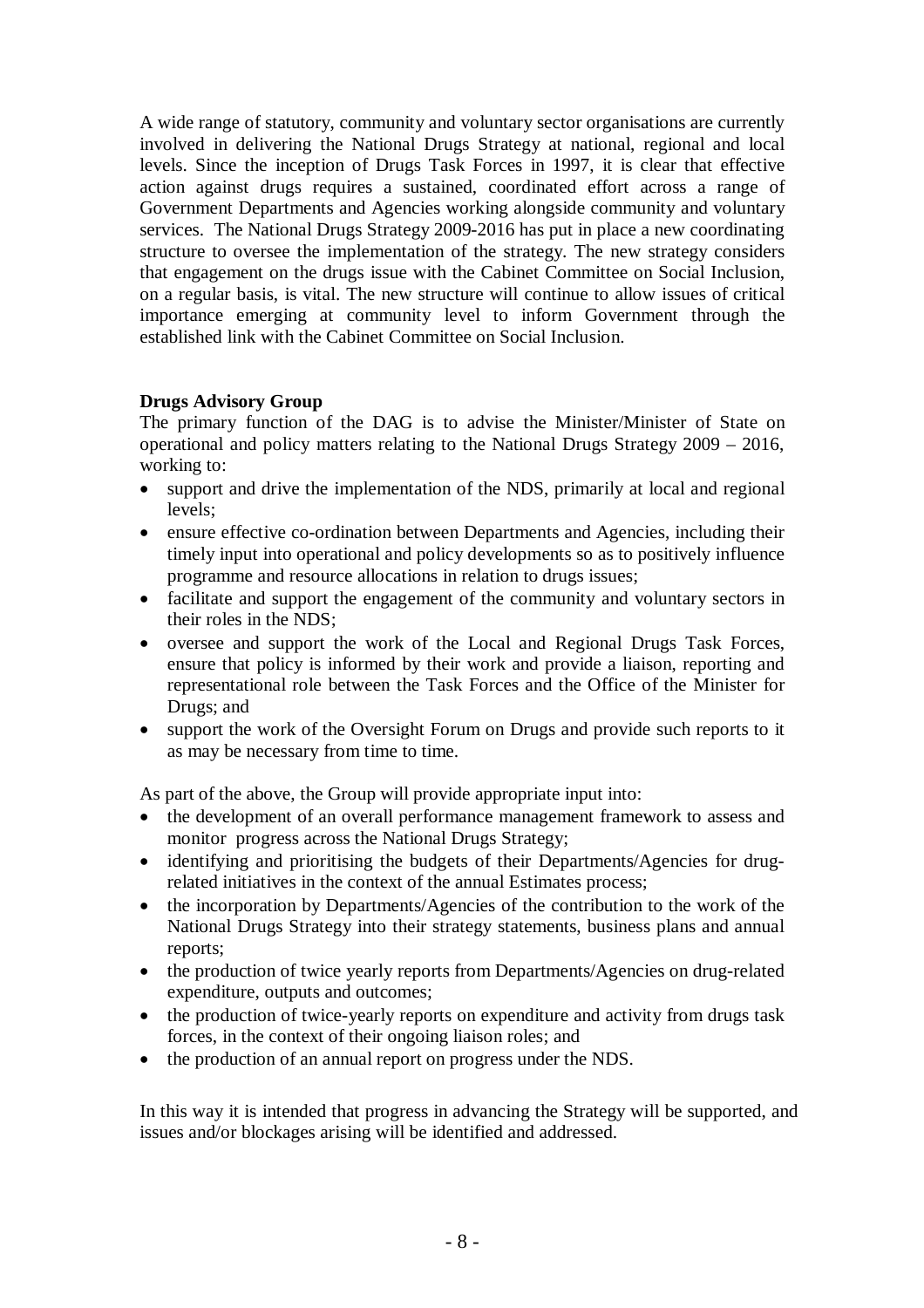#### **Office of the Minister for Drugs**

The Office of the Minister for Drugs (OMD) within the Department of Community, Equality & Gaeltacht Affairs has been established to facilitate greater coherence in policy - making and service delivery. Its purpose is to support and drive the ongoing implementation of the NDS, while respecting the various lead roles and statutory responsibilities of the Departments/agencies involved. Some of the key features of the Office include national co-ordination of the interagency implementation; policy development informed by the work of all the coordinating structures; and supporting the work of Drugs Task Forces. The OMD will also ensure that effective links continue with other key coordinating bodies such as the NACD and the NDRIC.

#### **Oversight Forum on Drugs**

The Oversight Forum on Drugs (OFD) is chaired by the Minister/Minister of State with responsibility for Drugs Strategy and is comprised of senior representatives from all sectors and Government Departments and Agencies. It's primary role is the high level monitoring of progress being achieved across the Strategy. Its Terms of Reference are to:

- address operational difficulties and blockages in implementing the NDS and agree on appropriate ways forward to overcome these difficulties;
- monitor progress on associated mainline services with a view to influencing outcomes;
- to provide any reports on existing actions and details/rationale of future plans sought by the Minister of State, as chairperson of the Forum;
- consider developments in drugs policies, and in dealing with problem drug use generally, at EU and international level; and
- to discuss and agree, as far as possible, on the approach to drugs issues at the Cabinet Committee on Social Inclusion, Children and Integration.

#### **Drugs Advisory Group Liaison**

The role of the DAG Liaison person on the Drugs Task Force is:

- To attend meetings of the Drugs Task Force;
- Attend the Drugs Advisory Group meetings and raise relevant issues;
- To provide feedback to the Local/Regional Task Force on the work of the Drugs Advisory Group and on the work of the OMD in relation to the overall implementation of the National Drugs Strategy;
- To assist the Task Force in its work, through the provision of procedural and other appropriate advice;
- To bring information, ideas and proposals raised by the Task Forces to the attention of the Drugs Advisory Group and/or the Office of the Minister for Drugs, as appropriate, and provide feedback, as necessary;
- To highlight problems emerging which need the attention of the Drugs Advisory Group and/or the Office of the Minister for Drugs;
- To assist, as appropriate, where difficulties arise which cannot be resolved at local or regional level;
- To give advice to Drugs Task Force co-ordinators and chairpersons, as necessary; and
- To maintain an independent status the liaison representative is not a voting member of the Task Force.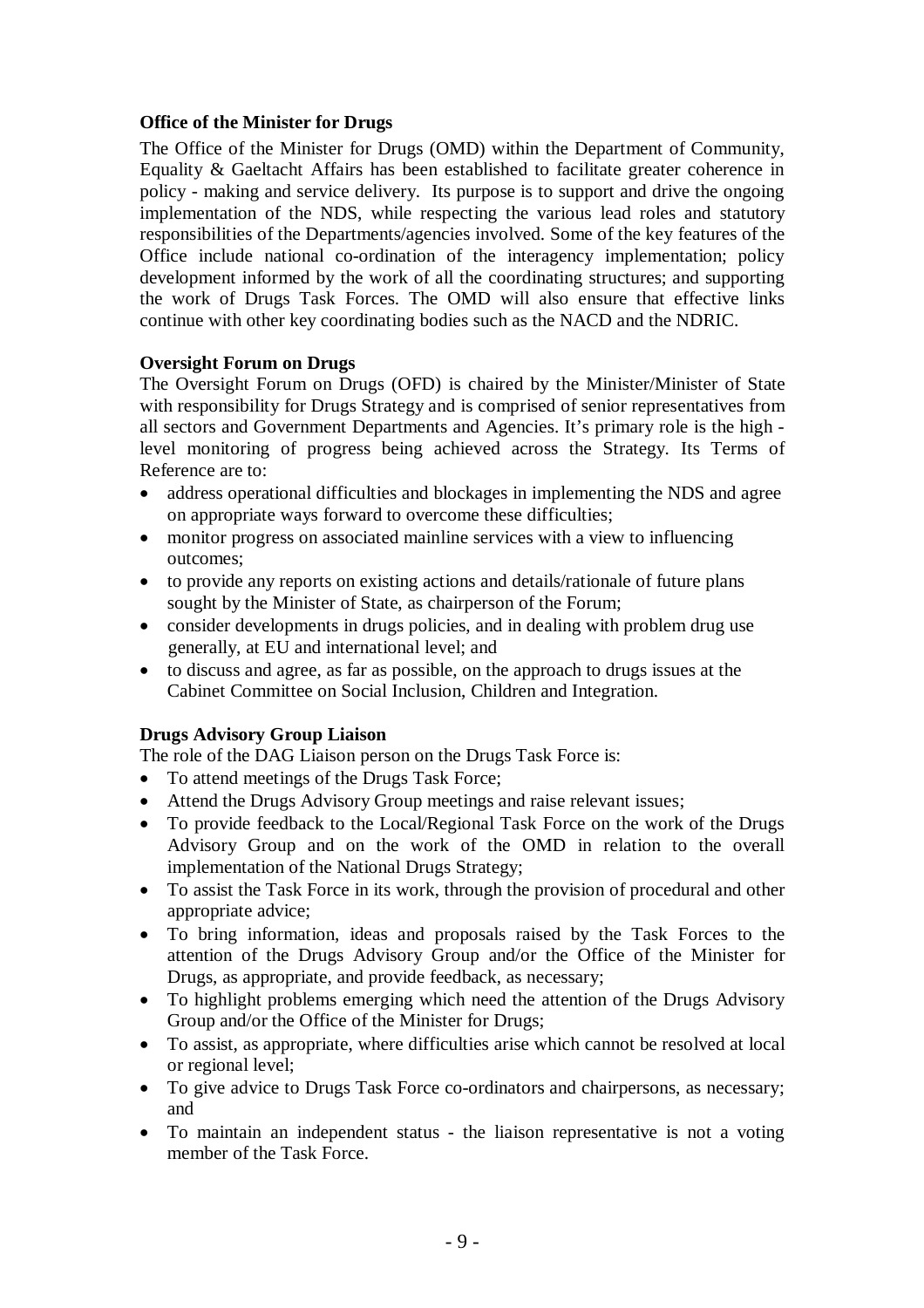#### *Notes:*

It should be noted that contact between the liaison person and the Drugs Task Force is just one of a number of channels of communication between the Office of the Minister for Drugs and the Drugs Task Forces. Other channels include:

- Ongoing communication between the OMD and Drugs Task Force support staff regarding various operational matters (approval of funding, interim funding applications, etc.);
- Regular meetings between the OMD and the Chairpersons and Co-ordinators Networks;
- Attendance of the LDTF and RDTF Co-ordinators' Networks on DAG subcommittees.

#### **Alcohol**

The Local and Regional Drugs Task Forces' role with respect to alcohol will be determined within the context of the development of the National Substance Misuse Strategy.

**A note on abbreviations - the** following abbreviations are used throughout:

**DTF** Drugs Task Force **LDTF** Local Drugs Task Force **RDTF** Regional Drugs Task Force **NDS** National Drugs Strategy **OMD** Office of the Minister for Drugs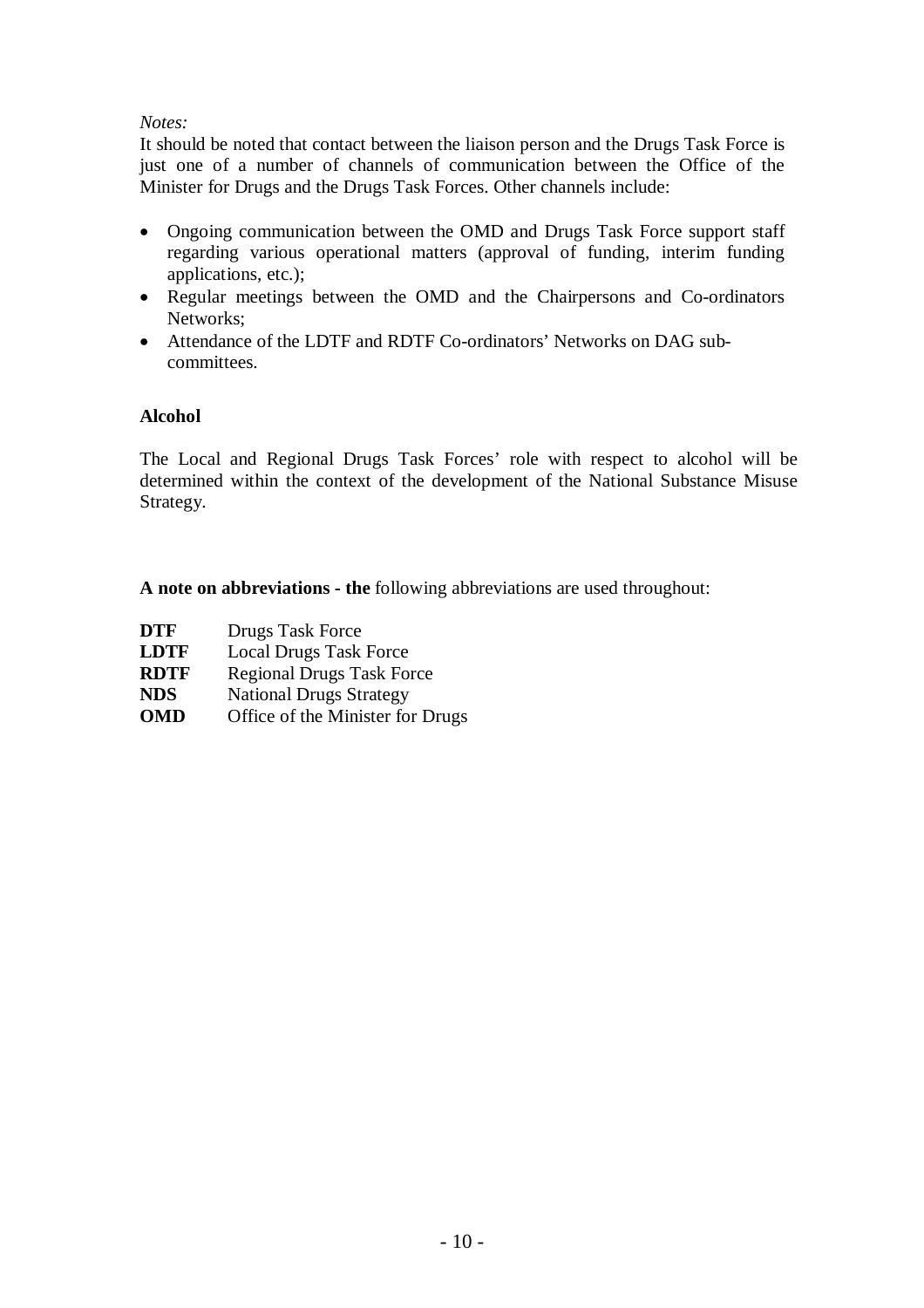# **SECTION I**

## **Role of Drugs Task Forces**

The National Drugs Strategy recognises the key role that Local and Regional Drugs Task Forces continue to play in addressing the drugs problem. It remains important, therefore, that they operate effectively at community level with clear objectives and in accordance with appropriate guiding principles.

#### **Guiding principles for the operation of DTFs**

#### *Propriety*

 DTFs will carry out their terms of reference (functions) with integrity and fairness and without self-interest or favouritism.

#### *Responsiveness*

 DTFs will be responsive to stakeholders' views and will consult with them in carrying out their functions.

#### *Transparency*

DTFs will keep their stakeholders informed about their policies and actions.

#### *Accountability*

DTFs will be accountable for the use of public monies provided to them.

#### *Efficiency and effectiveness*

 DTFs will have regard to the need for effectiveness and efficiency in carrying out their terms of reference (functions).

#### *Partnership*

 DTFs work in a spirit of partnership between the statutory, voluntary and community sectors.

#### **Terms of Reference**

The original terms of reference of the Drugs Task Forces required them to assess the extent and nature of the drug problem in their areas and to develop and monitor the implementation of action plans to respond to the problem as identified. The Drugs Task Forces' role is, by the use of an innovative and evidence-based approach in accordance with the National Drugs Strategy and in co-operation with the Drugs Advisory Group (DAG) and the Office of the Minister for Drugs (OMD), to focus on the delivery of these objectives within a local/regional context so as to ensure the development of a coordinated and integrated response to drug misuse by:

• Creating and maintaining an up-to-date overview on the nature and extent of drug use and misuse and the services available in the area/region through the gathering of all relevant information from the organisations and services involved;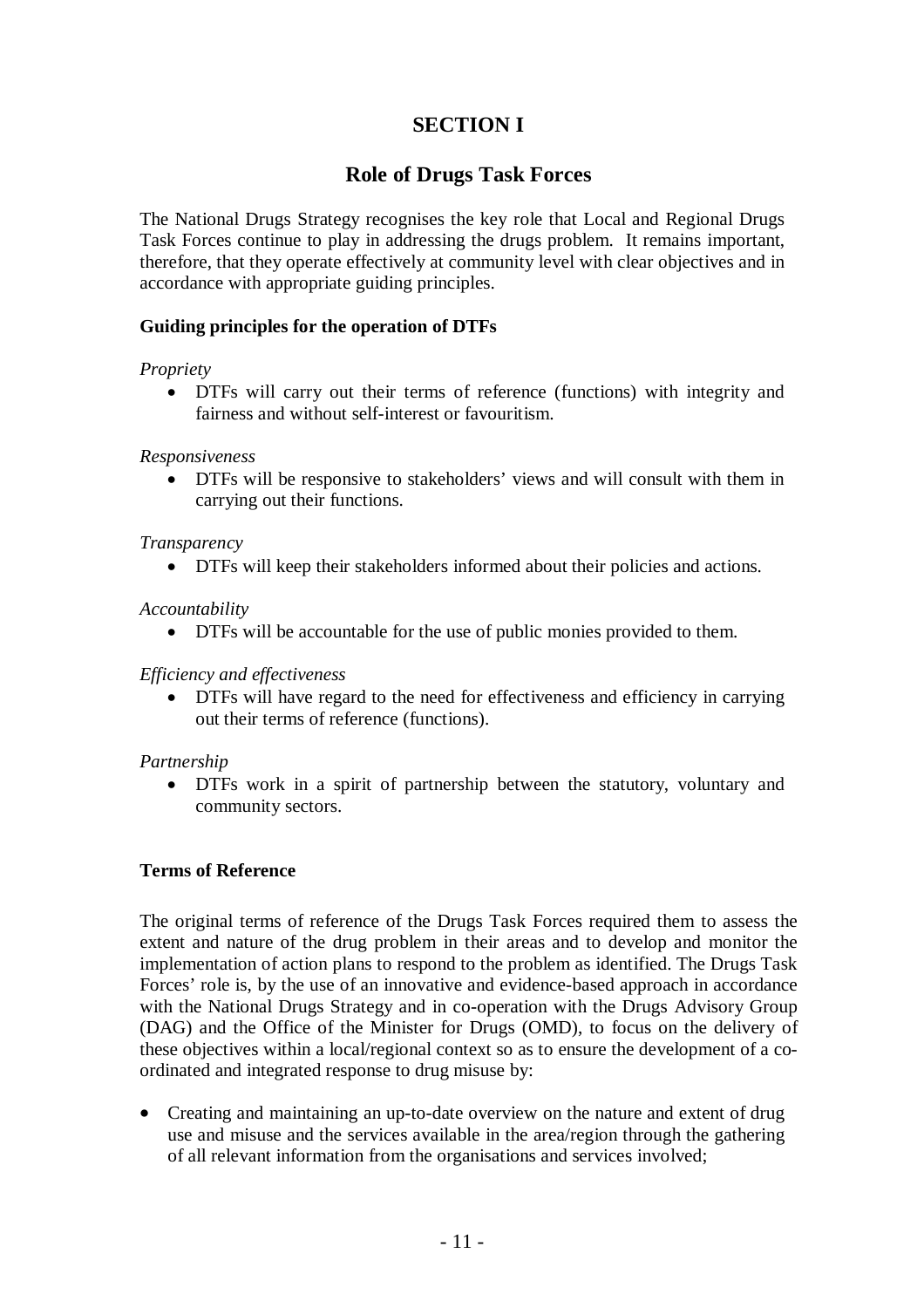- To strengthen and support a community based focus to drug and alcohol misuse, mobilising an integrated cross-sectoral response at local level;
- To oversee and monitor the effectiveness of projects approved under action plans and make decisions on continued priorities having regard to current needs and available funding;
- Providing for the implementation of a local/regional strategy in the context of the National Drugs Strategy 2009 - 2016 through:
	- o Identifying emerging strategic issues and developing proposals on policies or actions needed to address them;
	- o Preparing updated action plans having regard to evidence available on the extent and specific location of illicit drug use in the area/region;
	- o Seeking to influence the work of all relevant Statutory, Community and Voluntary service providers to improve services;
	- o Identifying any barriers to the efficient delivery of services to clients in the Drugs Task Force area;
	- o Developing Cross Task Force initiatives and networking arrangements for the exchange of information and experience with other Drugs Task Forces, as well as for the dissemination of best practice; and
	- o Co-ordinating their activities with other relevant initiatives/programmes in the region, particularly those involved in responding to social disadvantage
- Monitoring and evaluating the implementation of projects with a view to their continued funding through State Agencies in accordance with agreed procedures;
- To ensure appropriate representation by the statutory, voluntary and community sectors on the Task Force & ensuring the appropriate induction and training of Task Force members;
- Drugs Task Forces also have a role in informing national policy formulation;
- To develop networking arrangements for the exchange of information and experience with other Task Forces, as well as the dissemination of best practice;
- To take account of and contribute to other initiatives aimed at improving social inclusion and tackling disadvantage: Young People's Facilities and Services Fund, Joint Policing Committees, Local Policing Fora, School Completion Programme, Revitalising Areas by Planning, Investment and Development (RAPID), Community Development Projects, and Area Partnerships;
- To provide such information, reports and proposals to the Office of the Minister for Drugs as may be necessary from time to time; and
- To regularly review its own operation and performance to ensure its continued effectiveness in fulfilling its Terms of Reference.

### **Accountability arrangements**

- Each DTF will develop a local three year strategy, reflecting local needs and circumstances, to support implementation of the national drugs strategy;
- Each year a DTF will identify priorities and actions (an operational plan) for the coming year, in line with nationally agreed priorities;
- Each DTF will report on its activities, and in particular on its effectiveness and efficiency, twice a year to the Office of the Minister for Drugs in accordance with guidelines published by the office;
- Each DTF will put in place accounting arrangements, based on receipted expenditure, in relation to any public funds disbursed by it and will report annually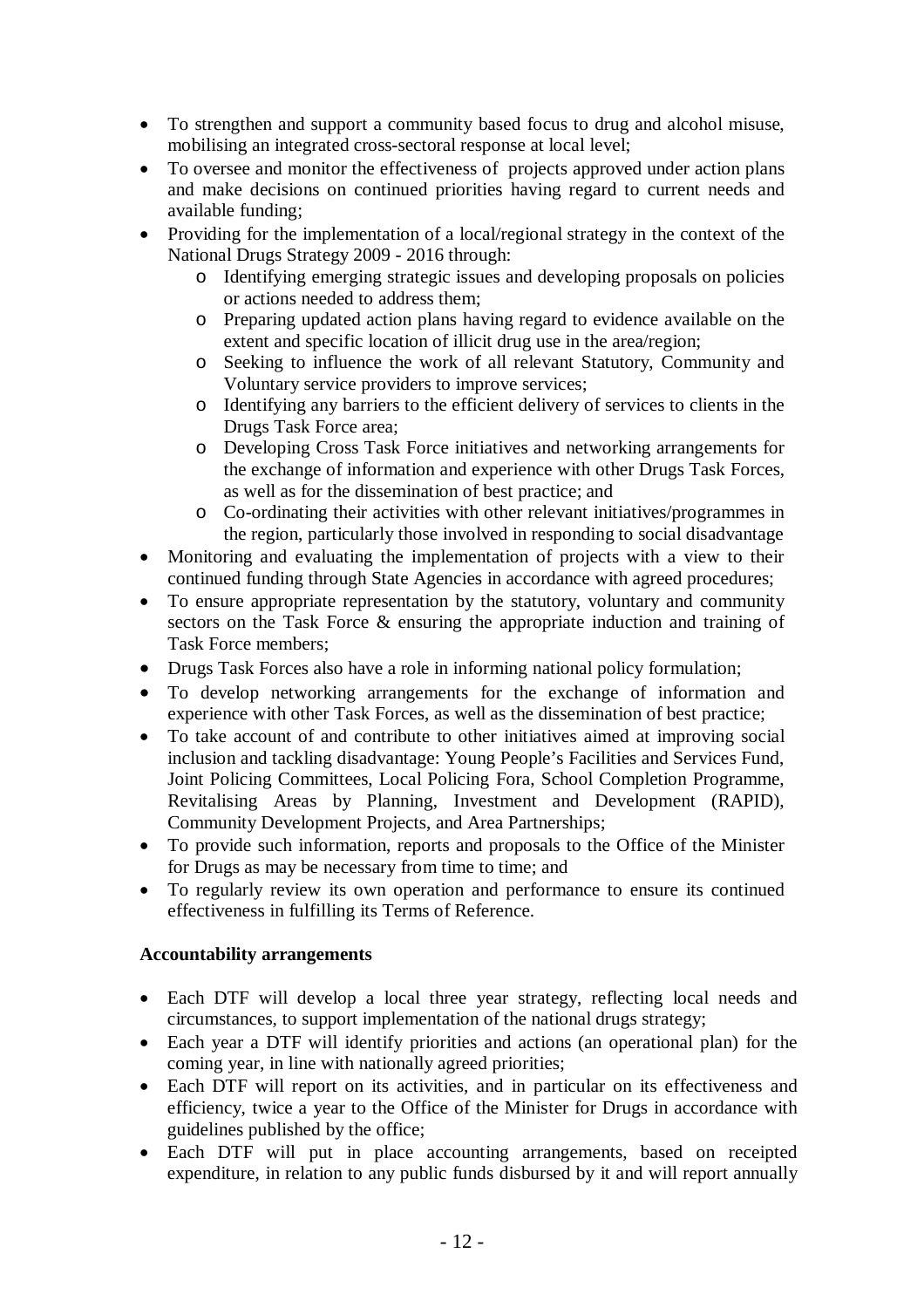on its expenditure of public monies. These arrangements to be in accordance with any guidelines issued by the OMD for administration and operational budgets.

#### **Relationship between DTFs**

DTFs are to work closely together to promote networking arrangements, exchange information and experience and facilitate the dissemination of good practice with each other and other relevant bodies. There may be opportunities for some DTFs to tackle issues or develop services on a cross task force basis e.g. Dial to Stop Drug Dealing, rehabilitation services, etc..

Drugs Task Forces will continue to work within the following broad areas of responsibility:

#### The **LDTFs** will:

- continue to have the **primary** responsibility for the development and implementation of a local drugs strategy for their areas; and
- contribute to strategic planning, policy making and the development of services for the region as a whole.

The **RDTFs** will:

- co-ordinate the development of drug programmes and services in the **non-LDTF** parts of the region; and
- In conjunction with the LDTFs, co-ordinate strategic planning and policy making at regional level, including the development of services which might more effectively be delivered on a regional basis. These could include, for example, treatment referrals, services for travellers, homeless persons and sex workers involved in illicit drug use, training for drug workers, etc.

The status and boundaries of a Drugs Task Force will not be altered without prior consultation and negotiation with OMD.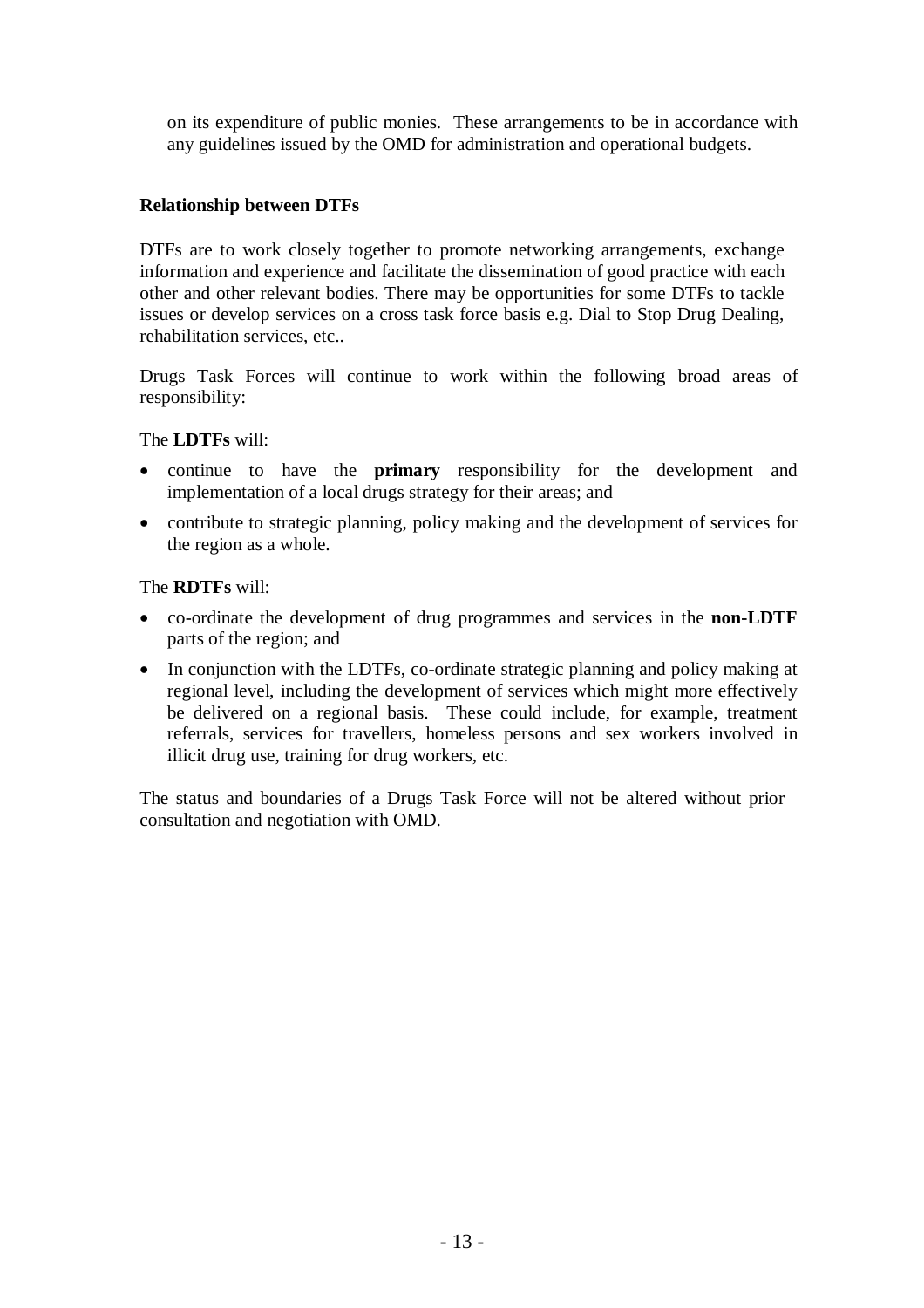#### **Relationship between DTFs & Young People's Facilities & Services Fund (YPFSF)**

The YPFSF assists in the development of youth facilities and services in disadvantaged areas where a significant drug problem exists or has the potential to develop. The focus of the Fund, to date, has been on the 14 Local Drugs Task Force areas as well as Limerick, Waterford, Carlow and Galway, with the addition of Athlone, Dundalk, Wexford and Arklow in 2008. Local Development Groups comprising of representatives from the relevant Local Authority, the VEC and a Task Force representative, are responsible for overseeing the effective implementation of the plans. The Task Force should be regularly updated by its representative on the Development Groups on the implementation of the plans and development of youth based services. It should also be consulted in relation to any major changes or developments.

#### **Media Protocol**

If any Task Force member is contacted directly by a member of the media to comment on the views of the Task Force, the concerned party should be referred to the Task Force Chairperson or Co-ordinator.

- The Chairperson, as an independent representative of the DTF, should deal with any contentious issues that may arise in this regard.
- The Chairperson or Coordinator should consult with the relevant Task Force members in relation to such media queries.

#### **Operational Guidelines**

It is best practice that rules for the operation of Drugs Task Force meetings and subcommittee/working group meetings, outlining requirements around attendance and decision-making should also be agreed, in accordance with normal procedures and outlined in each Drugs Task Force's agreed Operational Procedures.

DTFs should have appropriate operational guidelines in place to support their work. These Guidelines should include the following:

- Meetings of the DTF will be held at least once a month;
- A quorum for meetings will be one third of the membership of the DTF;
- A special meeting of the DTF may be called at the request of a quorum of the members;
- Generally, decisions of the DTF will be taken by consensus;
- Where a consensus cannot be achieved, a vote will be taken;
- The Chair shall have the casting vote in the case of a split vote;
- Decisions will be recorded as decisions of the DTF and individual positions should be noted.

#### **DTF Sub-Committees**

While it will be a matter for each DTF to determine its precise structures/working arrangements, it is envisaged that it may wish to establish a number of sub-committees to progress its work and support the Task Forces in the implementation of its strategy. These may be set up on a thematic and/or geographic basis, this being a matter for the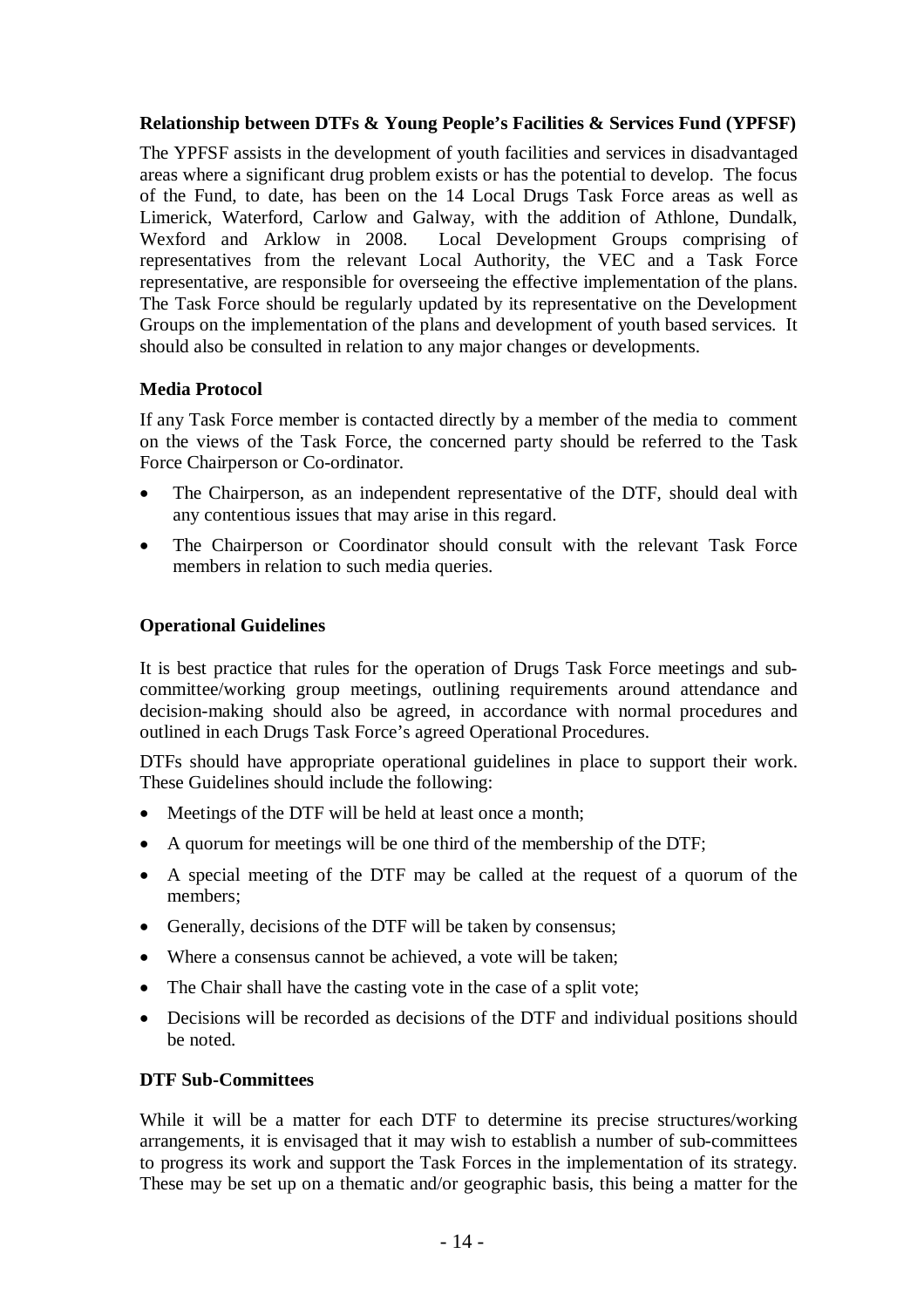DTF to determine having regard to local circumstances. Thematic sub-groups based around the pillars of the NDS work better than geographic sub-groups.

In relation to Sub-Groups:

- They should report back to their Task Forces and are not decision making bodies unless specifically mandated by the Task Force to be so;
- The chairperson of the sub-group should be a member of the Task Force but subgroups may co-opt appropriate outside members as they see fit to assist in their work;
- All Sectors (where appropriate) Community, Public, Statutory and Voluntary, should be represented; and
- They should have agreed Terms of Reference.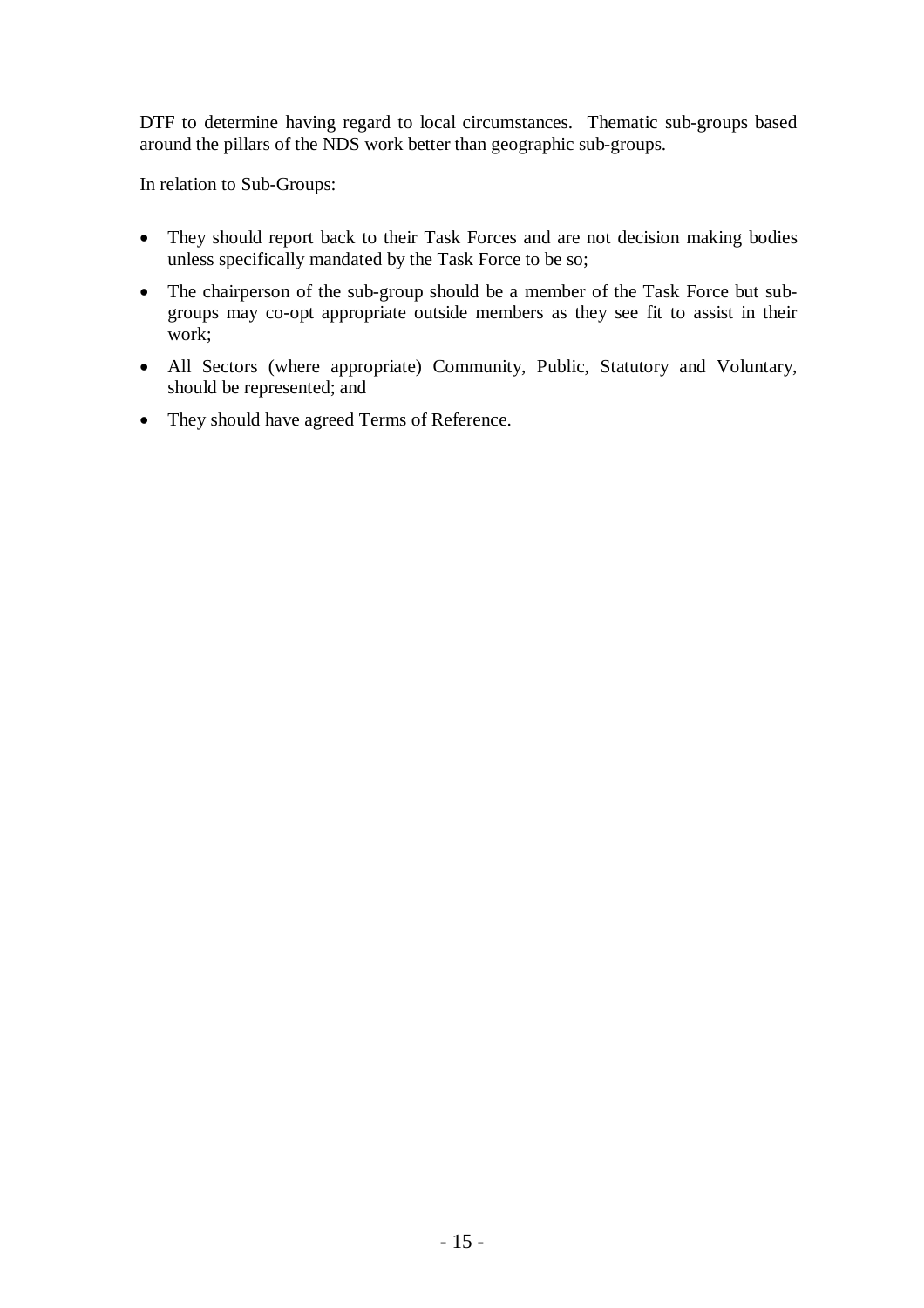# **SECTION II**

# **Composition of Drug Task Forces**

#### **Membership of the DTFs**

Membership must include Community representatives, Voluntary representatives and key Statutory Agencies. Each DTF should be chaired by an independent chairperson and should include representation from the following sectors/agencies:

- Community Sector
- Voluntary Sector
- Public Representatives
- Department of Education and Skills/VEC
- FÁS
- Garda Síochána
- Health Service Executive
- Local Authorities
- Probation Service
- Revenue Commissioners (Customs & Excise Division)
- Department of Social Protection
- Area Based Leader Partnership Companies/Community Development projects
- City/County Development Boards
- Service Users
- Communities of Interest

Task Forces may wish to consider seeking representation (at Task Force or Sub Group level) from other sources in light of their own needs and the needs of the communities they serve.

#### **Community Sector**

Community representatives, to a maximum of six, should be nominated to each Drugs Task Force following extensive consultation among local community groups and community fora. Nominations for representatives should be based on the following criteria:

- Having an appropriate and adequate geographic spread of representation for the area;
- Giving priority to groups with a strong track record in community development;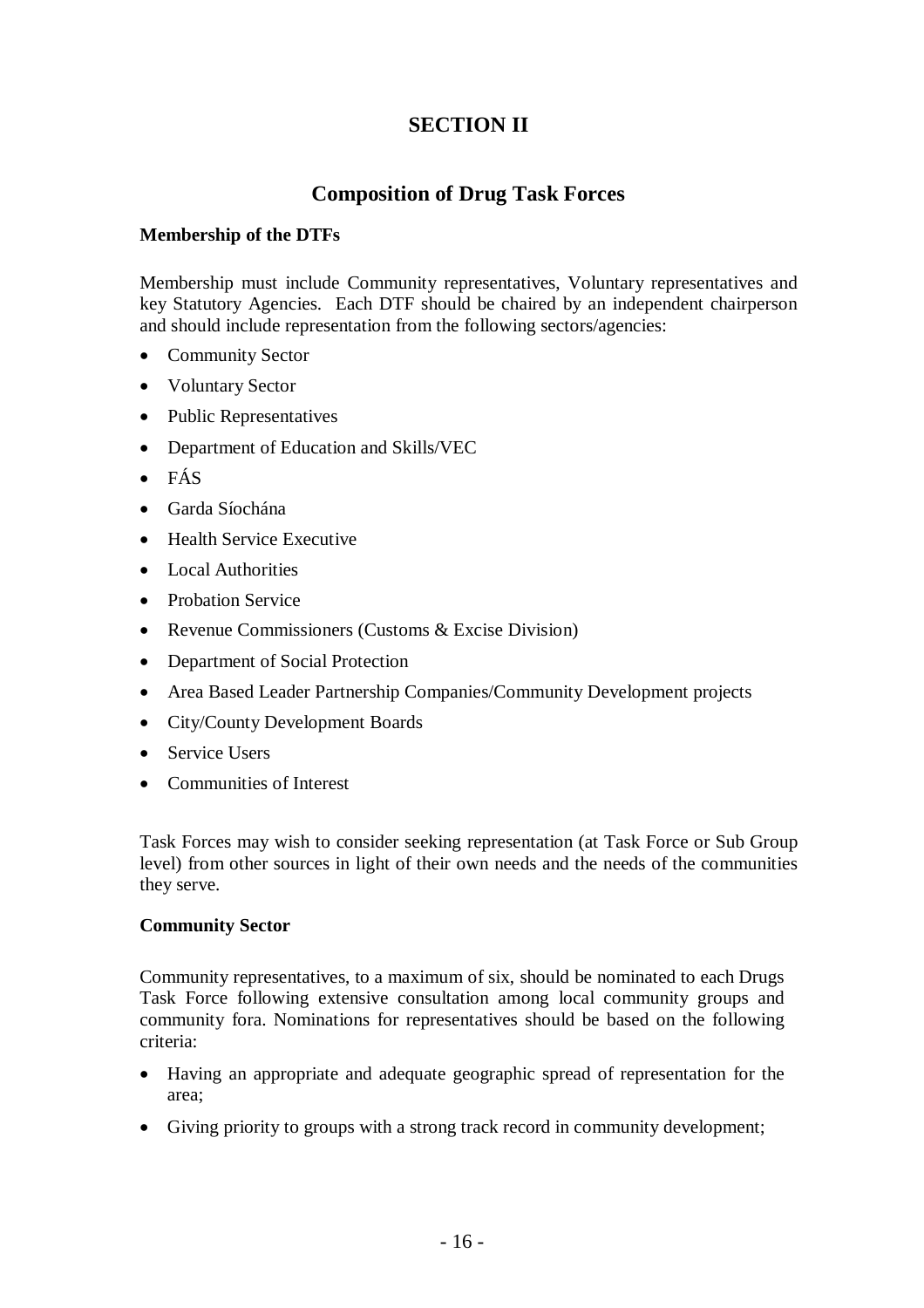- Nominating individuals who have the relevant knowledge and experience of the drugs issue necessary to play a full and productive role on the Drugs Task Force; and
- Nominating representatives who have the active support of the communities they represent.

These criteria continue to apply when replacing community representatives for any reason, e.g. at the end of their term, resignations, etc.

#### **Voluntary Sector**

Voluntary representatives are nominated as set out in Section IV (Pg. 28). Criteria for nomination will include:

- Giving priority to groups with a strong track record in drug treatment, rehabilitation or prevention and who are working in the area;
- Nominating individuals who have the relevant knowledge and experience of the drugs issue necessary to play a full and productive role on the Drugs Task Force; and
- Recognising the need for representatives to report to the voluntary drug sector as a whole rather than solely to their own voluntary agency.

#### **Statutory Agencies**

Departments/Agencies, in nominating their representatives, are required to take account of the need to nominate persons who are at a sufficiently senior level, or have access to people in their organisation who are in a position to influence policy. Departments/Agencies are also required to ensure that their representatives' work with the Task Forces is seen as part of their core duties and that they have the necessary time available to them to enable them to undertake their role effectively (see Section III Pg. 22). To ensure a strong and active role by the statutory sector, it is important that statutory representatives have proper organisational supports and the necessary back-up arrangements.

#### **Elected Representatives**

The participation of elected representatives, on the same basis as other members, allows them to bring their considerable experience and intimate knowledge of the area to bear on the process. It also affords them an opportunity to influence the drugs strategy being developed by the Task Force for the area and to gain community support for it.

#### **Service Users**

It is important that the views of service users are represented on the Drugs Task Forces. They have a unique perspective on the policies/services being developed. The active participation by service users at Drugs Task Force or Sub Group level is to be encouraged and facilitated to add to the knowledge base of the Drugs Task Forces and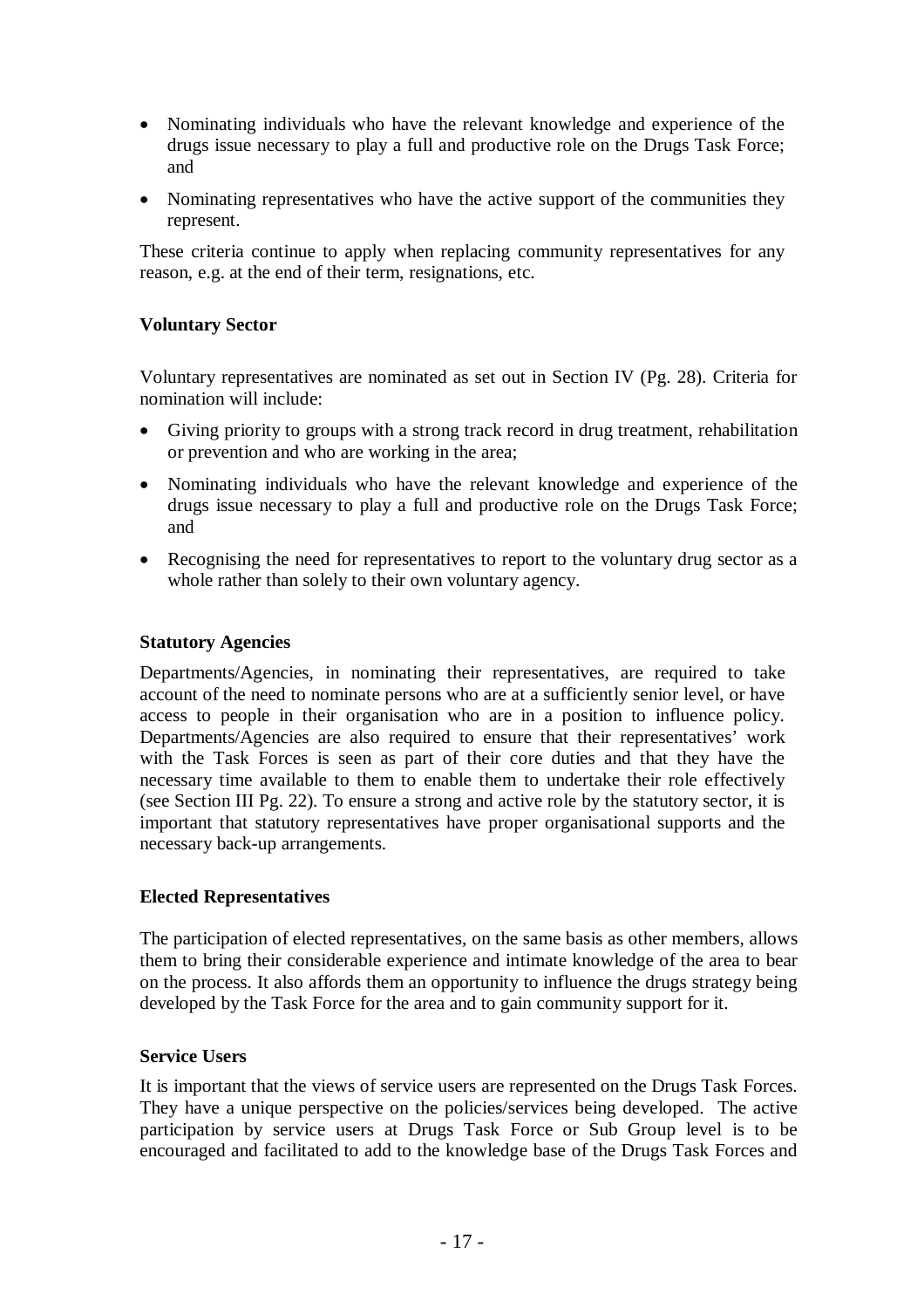help to focus on practical actions of direct benefit to those for whom the services are being provided.

To facilitate such participation, it will be necessary to develop service users fora, building on the work by DTF projects and service providers around their own service user participation structures, from which representatives can be nominated to the DTF. Each Drugs Task Forces should endeavour to establish a forum for its area/region, making it a key priority for development workers to develop and support such a forum in each Task Force area. Other forms of representation for the needs of service users should be in place where such fora have not yet been established.

#### **Communities of interest**

The 'communities of interest' involved in any initiative can vary, depending on the issue being addressed and to the extent to which it impacts on them. It will be a matter for each DTF to agree locally or regionally how groups representing communities of interest will participate in the work. The remit of organisations from the voluntary and community sectors, already represented, is to address the extent to which the problems involving these client groups impact on the area.

### **LDTFs & RDTFs**

In areas where Regional Drugs Task Forces & Local Drugs Task Forces co-exist it is important that there is ongoing co-operation and co-ordination and close links maintained.

### **City/County Development Boards**

Similarly, the City/County Development Boards, who are responsible for developing a co-ordinated strategy for the social, economic and cultural development of their areas, may also be invited to participate in the work of the DTFs. This participation could be through the Social Inclusion Measures Groups, which operate under their aegis, through the Directors of Community & Enterprise.

### **Duration of Appointment/Review of Representation**

There are no formal guidelines regarding the term of office of appointees to Drugs Task Forces. Generally, their tenure should be such as to ensure continuity and consistency in the approach of the Drugs Task Force in responding to the drug problem in its area (see Section IV Pg. 28).

In this regard, statutory representatives continue to be nominated to the Drugs Task Forces by their agencies, having regard to those agencies' responsibilities towards the initiative as outlined in Section III (Pg. 22).

Drugs Task Forces are required to ensure that appropriate procedures are in place to assist them with the election of the Chairperson and the appointment of members to the Task Force. A regular review of representation will take place. Rules for attendance at Drugs Task Force meetings and sub-committee/working group meetings, and for decision-making and confidentiality of proceedings, should also be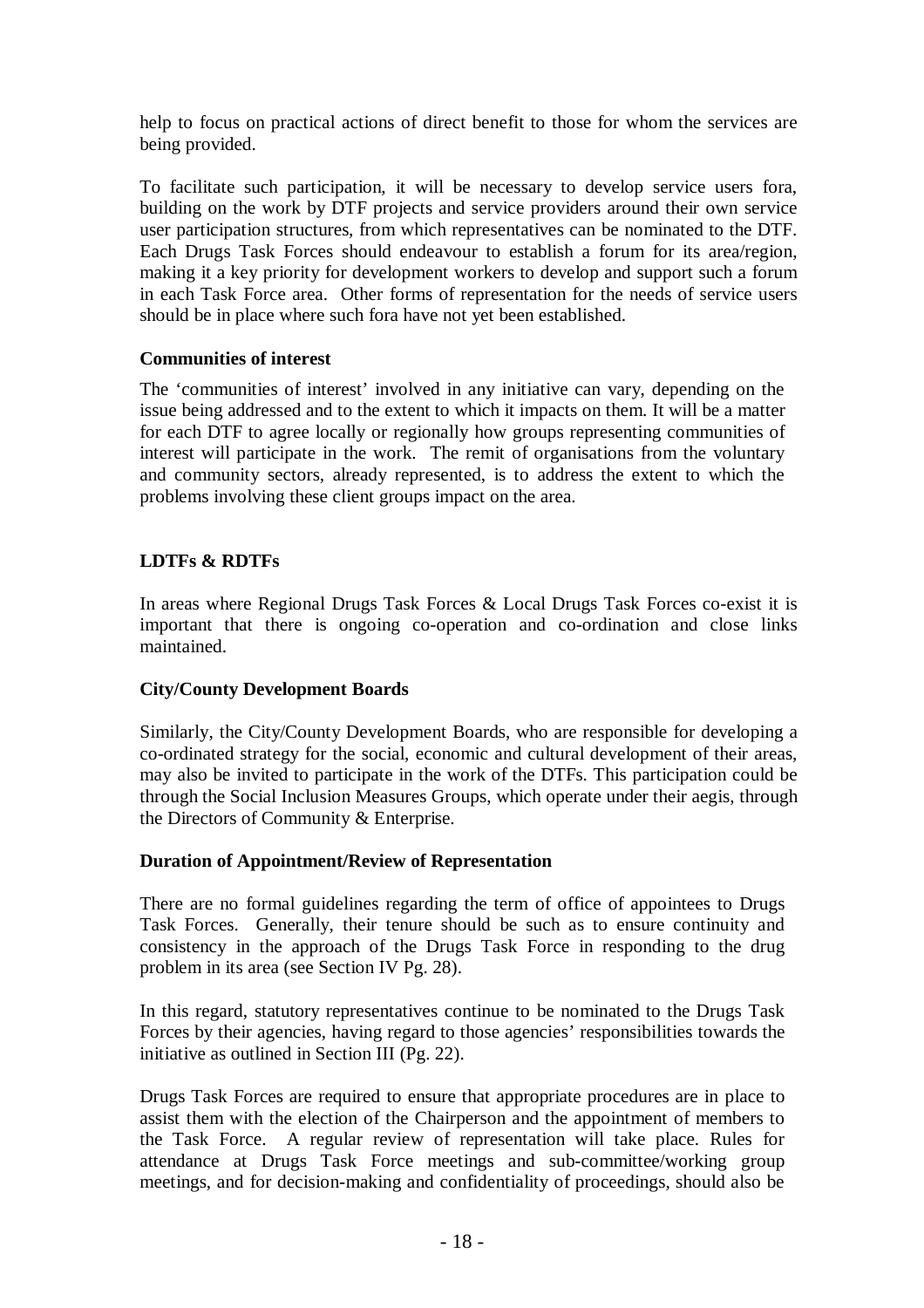agreed, in accordance with normal procedures. Drugs Task Force members should sign a commitment to abide by these rules.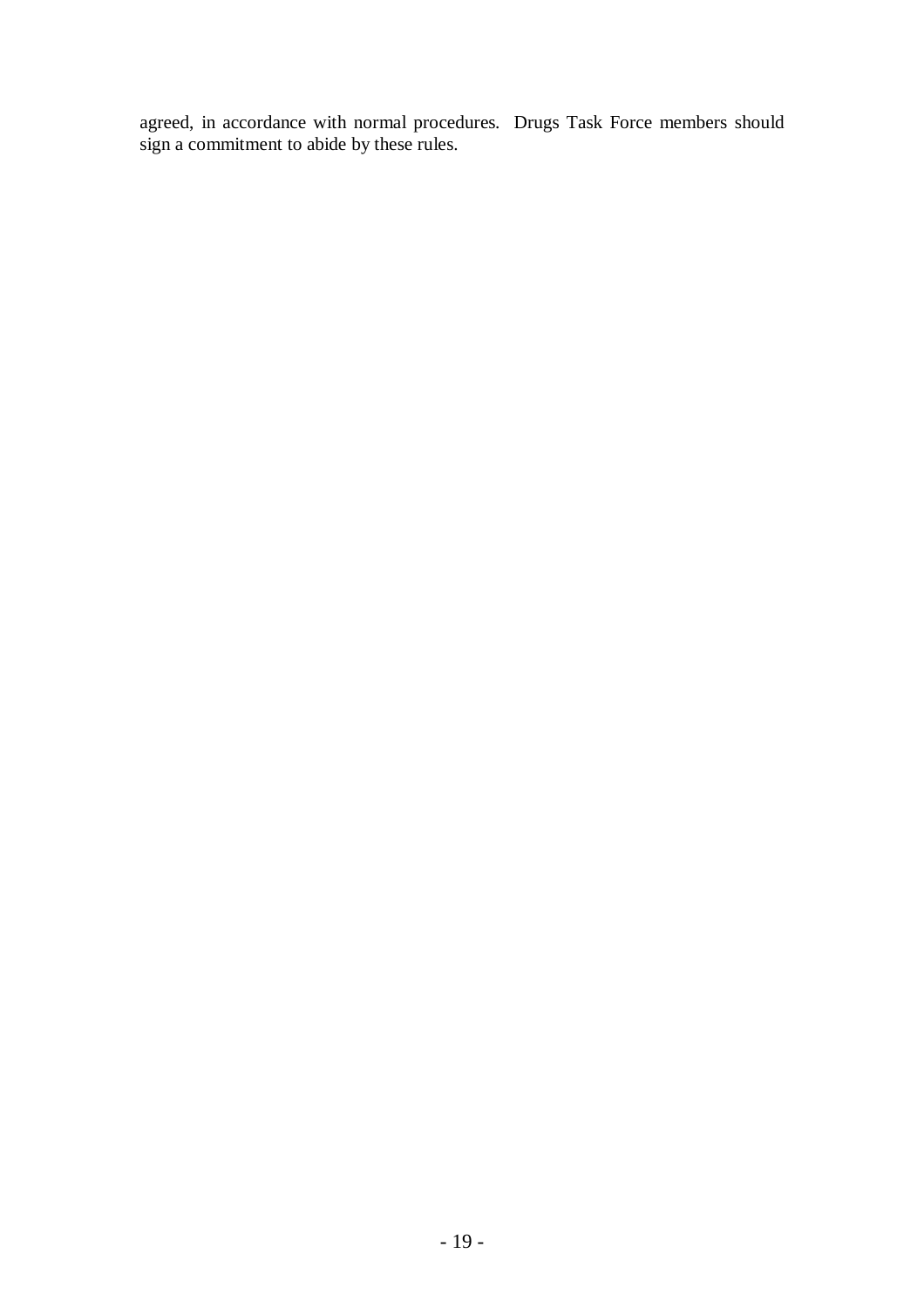# **SECTION III**

### **Role of Drugs Task Force Members**

The Drugs Task Forces are given a key role by the Government in responding to the drug problem. Their composition reflects the need to ensure locally-based responses that complement existing or planned drug programmes and services. In this context, the part played by individual Drugs Task Force members in representing their particular agencies or sectors is pivotal to the success of the initiative and demands active participation in all the Drugs Task Force's work, including decision-making. The establishment of the DTFs gives the statutory, community and voluntary sectors, as well as public representatives, a unique opportunity to work together in preparing and implementing an integrated strategy to address the issues relating to drug use & misuse. This requires the development of shared values, which promote co-operation and collaboration. For this to happen, however, it is important that all involved are clear as to their roles and responsibilities.

It is the role of all DTF representatives to ensure that all relevant information available to their organisations should be provided to the DTF for the purpose of developing a 'Community Profile.' As outlined in the NACD Report "A Community Drugs Study: Developing Community Indicators for Problem Drug Use (2006)", this information could include:

- A profile of the range of drugs being used. Information from the HSE regarding Methadone Treatment Data and the Health Research Board regarding data from the National Drug Treatment Reporting System to feed into this profile;
- A profile of the local housing development, including warnings of and actual evictions and use of public spaces;
- A profile of the Drug Related Deaths in the area;
- A profile of crime and community safety in the region, for example, criminal justice issues (seizures, public order and anti-social arrests and charges, acquisitive crime, seizures/ number of cases sent for forensic analysis, Garda Data on known opiate users);
- Social Capital- Informal Social Support Networks: structure, density and size and composition by age, gender, ethnicity etc. Also a profile of community participation/volunteering; and
- School attendance.

#### **Chairperson**

The Chair is appointed by the Task Force for a three-year term**.** The Chairperson is a key figure and the success of the DTF will very much depend on the level of experience, commitment, skills and energy s/he can bring to the role. The Chairperson's independence must clearly be established and evident in the manner in which the business of the TF is conducted. It is important therefore, that the Chairperson appointed by the Task Force is not directly connected with any of the projects being funded by the Task Force. It is also important that there is complete transparency in the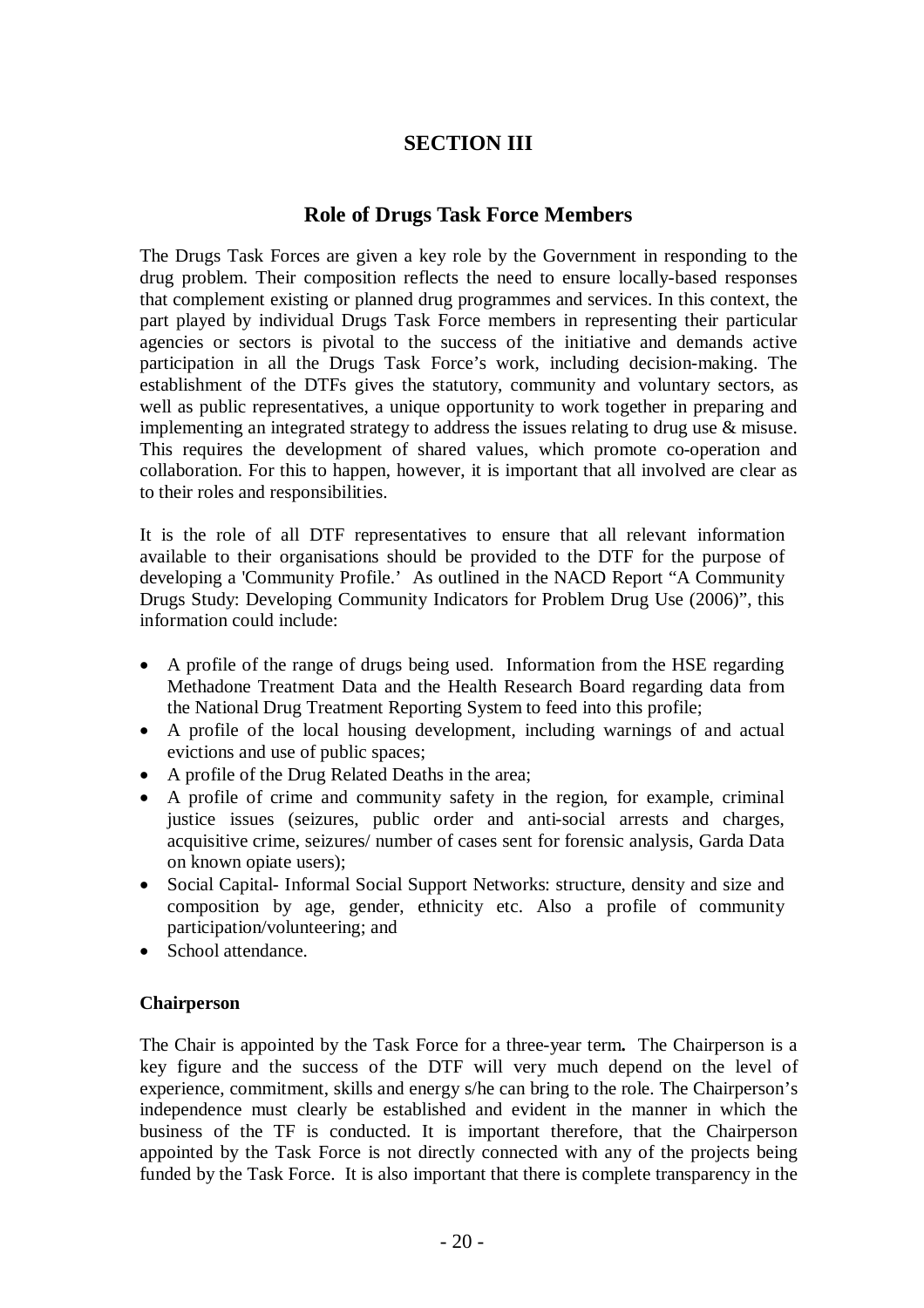arrangements put in place by DTFs for the selection process and appointment of Chairs. The Chairperson's role is to lead the Task Force and to facilitate its meetings.

#### *Leading the Task Force*

The key responsibilities which arise here are:

- ensuring the Drugs Task Force works together towards achieving its aims;
- acting as spokesperson and representing the Drugs Task Force, as appropriate;
- overseeing the development, implementation and monitoring of an annual work programme by the Drugs Task Force;
- helping to resolve conflict; and
- convening meetings of the Executive Sub-Committee to make emergency decisions between meetings, where necessary, in accordance with procedures agreed by the Task Force

#### *Facilitating meetings*

This involves:

- helping members to work well together in discussing and deciding issues;
- encouraging all members to participate fully and ensuring that they are heard;
- suggesting ways of dealing with conflict and ensuring that it is not ignored; and
- ensuring that members are aware of their responsibility to make meetings effective.

It is important that the Chairperson has the ability to bring together organisations and individuals from the different sectors to work as a team. It is also desirable that s/he has a knowledge and experience of social inclusion issues in the area/region, particularly as they relate to illicit drug use.

S/he must also be able to give an assurance of their availability in relation to time requirements necessary to carry out the job. This will entail attending meetings of the DTF and, where appropriate, meetings of its sub committees; attending national and regional meetings and conferences; as well as overseeing the effective implementation of the DTF's work programme, in conjunction with the Co-ordinator.

#### **Vice-chairperson**

The vice-chairperson's role is to chair Drugs Task Force meetings in the absence of the chairperson.

Election of vice-chairperson should take place every three years following ratification of the chairperson.

The same person may hold the posts of chairperson or vice-chairperson for not more than three consecutive terms and the same person cannot hold a combination of these posts for more than four consecutive terms. In as far as practicable, arrangements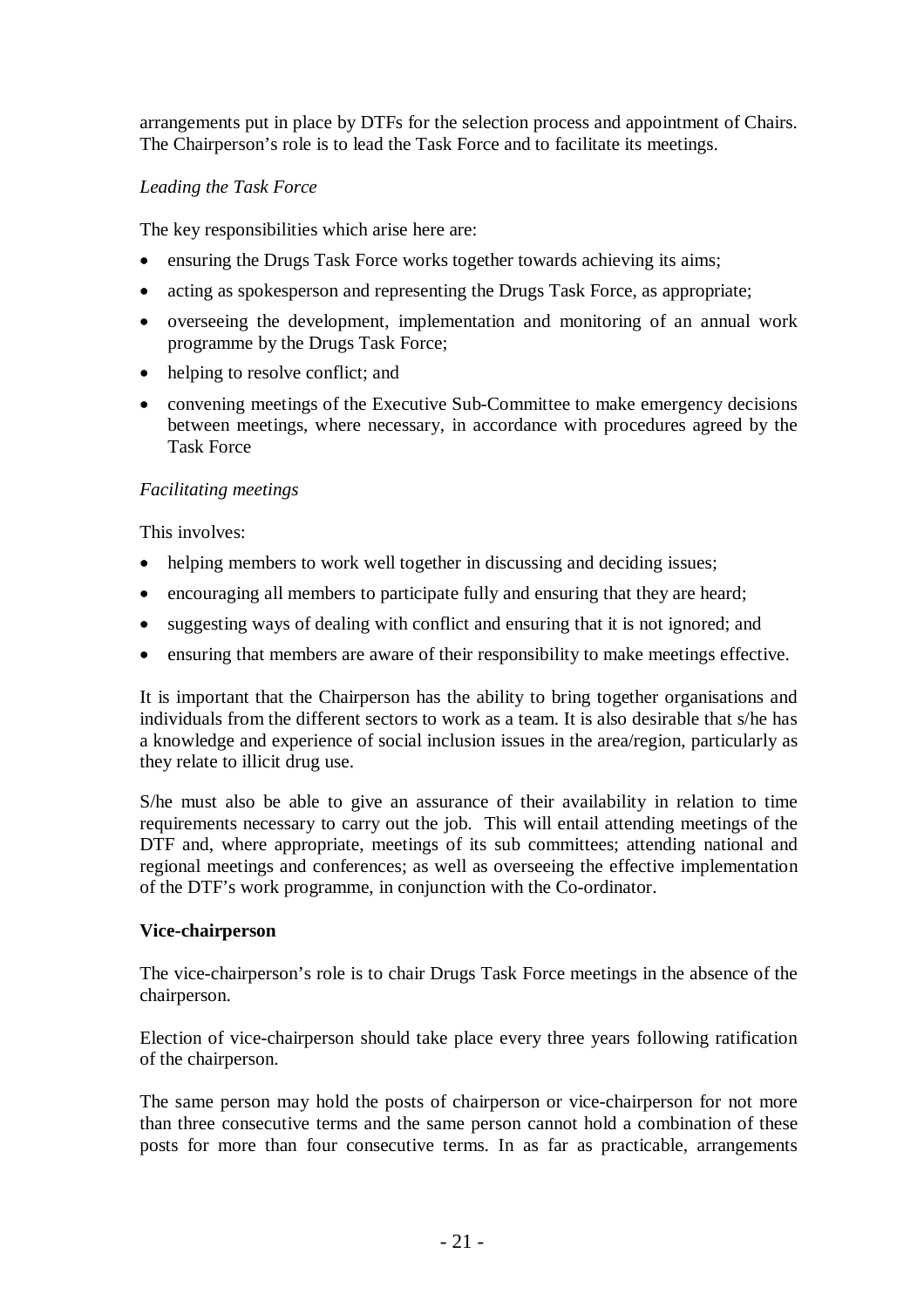should be made so that the term of office of the chairperson and vice-chairperson do not terminate at the same time

#### **Statutory Representatives**

Bringing Drugs Task Force projects to implementation stage and further developing the role of the Drugs Task Forces is a demanding task that requires significant support from the State Agencies. This needs on-going commitment, both at the level of the individual and the organisations they represent. Such commitment is essential if the various measures in the action plans are to be implemented and the plans themselves further developed.

Statutory representatives are expected to carry out their role in a proactive way, bringing information from their organisations to the Drugs Task Force and looking at ways in which their organisation can develop innovative local responses to the drug problem. They must be mandated to act on behalf of their agencies in the planning, implementation and monitoring of the Drugs Task Force action plan.

While statutory representatives have particular fields of expertise, they are expected to be familiar with all aspects of Drugs Task Force activities and the strategies being adopted to address the drug problem in their area. This enables them to participate actively in the work of the Drugs Task Force. The workload attached to DTF representation should be considered part of their core duties and adequate induction training provided to effectively carry out the duties as prescribed. Representatives must attend meetings regularly and involve themselves in other Drugs Task Force activities, including participation in sub committees and working groups as required.

This will also allow the DTFs to have a more direct input into the development of policies/practices at agency level. The statutory representatives will be expected to undertake a range of duties with the DTF, including:

- bringing relevant information from their organisations to the DTFs;
- assisting the development of appropriate responses to illicit drug use in the region;
- identifying and ensuring the effective implementation of interim-funded projects and other initiatives including acting as channel of funding for projects that fall within the remit of their organisations;
- monitoring projects being funded through their organisations and assisting with any issues that arise; there should be no undue delay in setting up projects which are approved funding. This includes the prompt processing of payments by State Agencies to project promoters, while at the same time ensuring the need for financial accountability and proper procedures. Project Promoters need to be aware of each organisation's funding, monitoring and reporting requirements and kept informed of any changes in those requirements. Statutory representatives should monitor the situation in relation to projects being funded through their own organisations and ensure that any emerging problems are highlighted at an early stage, so that appropriate remedial action can be initiated;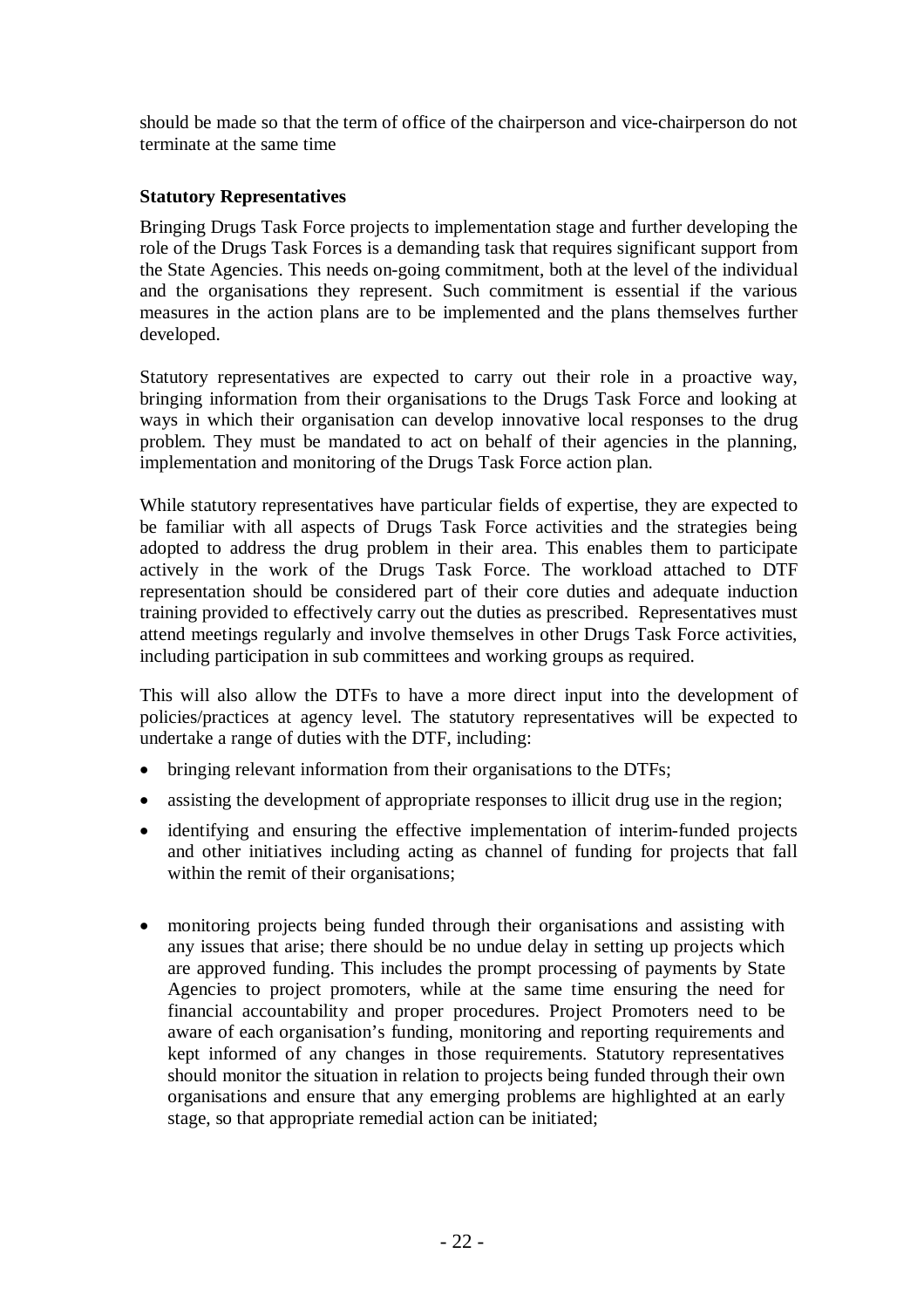- updating the DTF on any relevant changes in organisation practices and/or reporting arrangements in a timely fashion;
- identifying and bringing to the attention of their agencies any proposed changes in policies/practices to ensure more effective coordination with other stakeholders.
- supporting project evaluations as required (Please also see Section VI below).

The above role description is generic. It will be necessary for individual agencies to define the precise role of their representatives, having regard to the manner in which they are best structured to participate in the work of the DTF. In defining this role, the following should be taken into account:

- the approximate amount of time allocated to the representative towards DTF work;
- the information that the agency will provide through the representative to enhance policy development and decision making within the DTF;
- the process for consulting the DTF on its own service plans/policies;
- the process for assimilating information and ideas from the DTF into its policies/practices.

The Drugs Task Force process provides a valuable opportunity to share ideas and experiences across a broad range of sectors and activities. Statutory representatives should actively engage with their counterparts on other Drugs Task Forces and representatives of other agencies, whenever possible, to maximise this potential benefit, broaden their understanding of the issues involved in addressing the drug problem and share best practice in relevant areas. The relevant DAG representative will also convene meetings to inform and support this process.

RDTFs have an additional communication issue as they service a wider geographical area. For example, numerous VECs could fall into one RDTF, while only one regional representative among them is nominated to the RDTF. Where this occurs, it is essential that there is a formal communication process to ensure that all representatives are informed. Where multiple branches of the same agency fall within the one RDTF, the development of a formal communication process between the branches should be established

#### **Voluntary Representatives**

The voluntary sector makes a valuable contribution to the work of the DTFs. The experience gained by voluntary organisations from working directly with clients has enabled them to develop and promote innovative approaches to tackling illicit drug use. This, in turn, allows them to bring a unique perspective to the work of the DTFs.

The voluntary representatives should belong to voluntary agencies that are either servicing or located in the region/area. The Voluntary representatives should demonstrate a good knowledge of the local drug problem, as well as a commitment to dealing with it.

The role of the voluntary representative involves: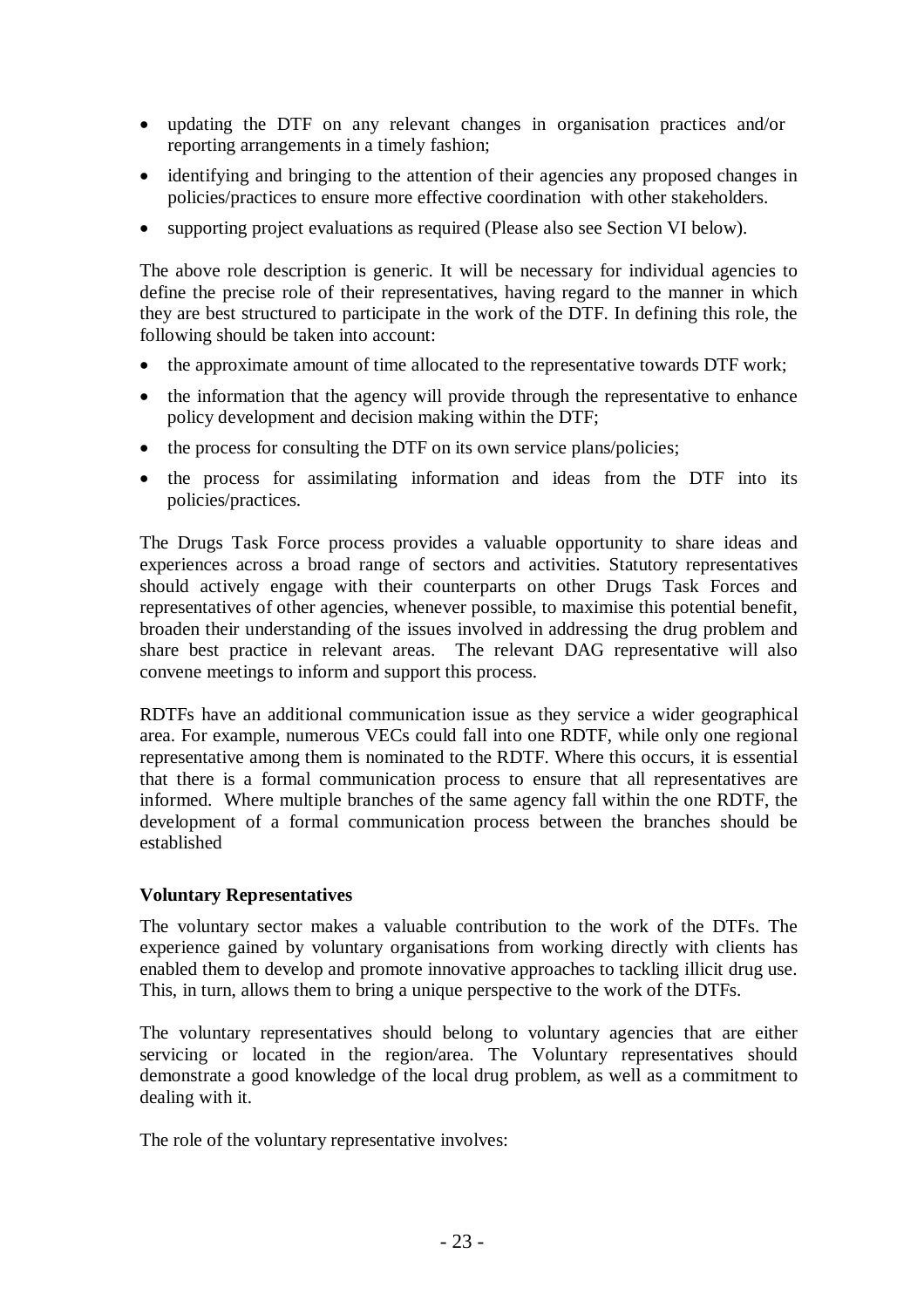- providing information on the work of the DTF to the various voluntary organisations in the region to be done in a formalised manner through the local networks;
- organising discussion and debate on that work among those organisations;
- policy development; and
- providing feedback to the DTF.

#### **Community Representatives**

People who are nominated as community representatives should be active within their communities, have some experience of local drugs issues and have a commitment to dealing with the problem. The extent of that experience will vary from area to area, as different communities are at different stages of development in responding to the drugs issue. However, as the work of the Drugs Task Forces continues, it is likely that the experience of newer representatives will increase, especially through their involvement with various projects and initiatives. Through their participation in the DTF, these representatives will:

- bring to its work an in-depth knowledge of the local drug problem;
- assist the development of policies/services based on a perspective gained from their involvement in the delivery of community-based services on the ground; and
- represent the view of the local community at the Drugs Task Force and keep their community informed on the Drugs Task Force's work.

It is essential that the expertise and experience of the community sector is clearly recognised by the other sectors involved.

It is recognised that community representatives are, in some instances, acting for communities where no adequate community structures exist. In representing the views of the local community, representatives will often have to deal with strongly divergent views. Therefore community representatives may require additional supports and training from DTFs to effectively fulfill this role.

The community representatives are not members of the Drugs Task Force as individuals, nor are they there to represent the interests of any particular organisation. Rather, they are nominated as persons who can represent the interests of the wider community. Their role, therefore, is to bring the view of the sector to the Drugs Task Force and keep their sector informed on the Drugs Task Force's work.

There are three key processes involved in carrying out that role:

- providing information to the local community;
- organising and facilitating discussion and debate in the local community; and
- providing feedback to the Task Force.

In order to represent the views of the local community sector, the representatives need to be able to feed information back to Drugs Task Force meetings in an effective way. This involves their active participation not only in full Drugs Task Force meetings but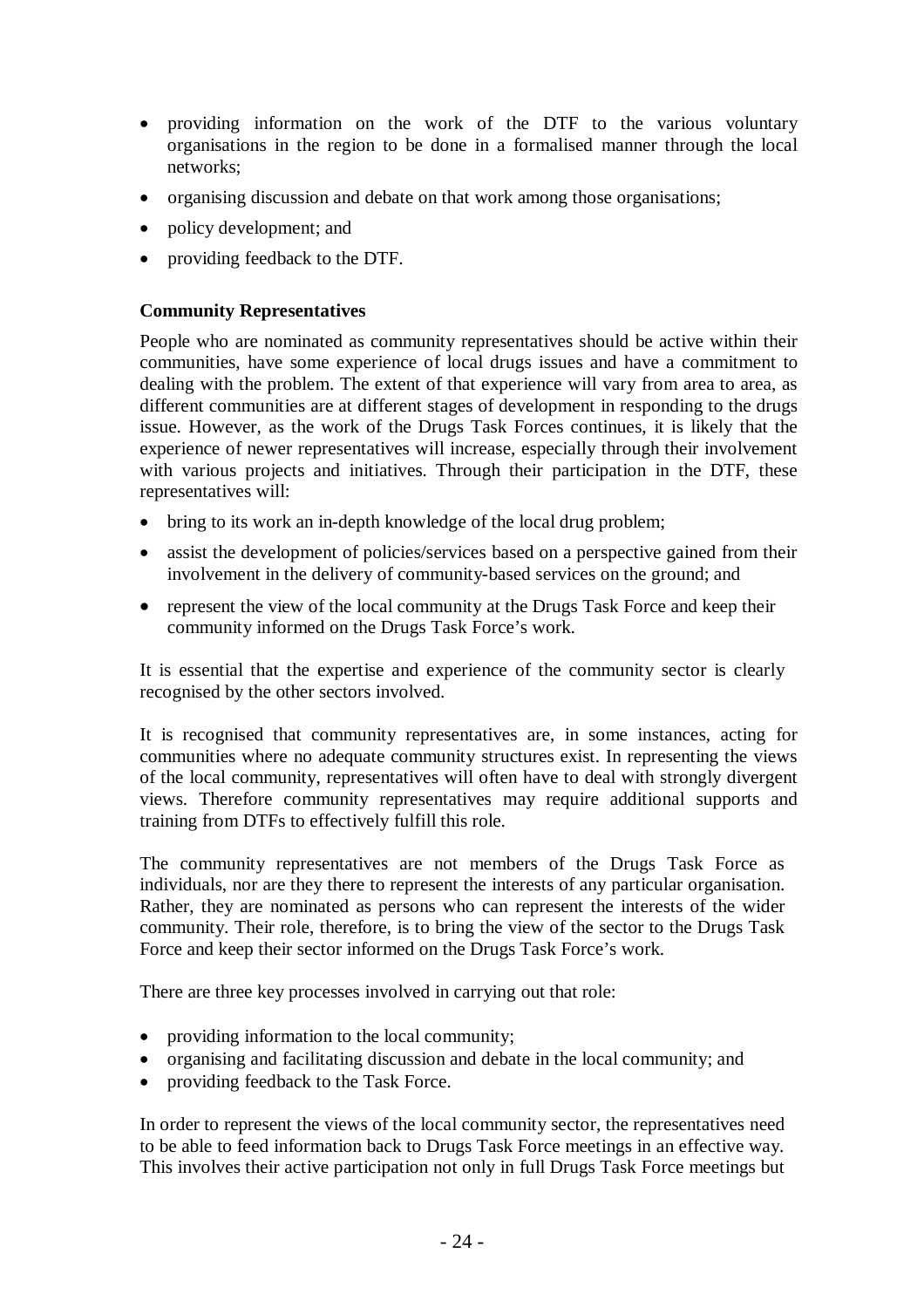also on any sub committees or working groups of the Drugs Task Force. Community representatives should also be part of any delegations to meet the DAG or other relevant bodies.

The community representatives should work together on summarising and presenting information to the Drugs Task Force and in promoting and arguing their case, where necessary.

#### **Public Representatives**

Public representatives will bring their knowledge of the illicit drug problem in the areas they represent to the work of the DTF. As mentioned previously, they can also play an important role in consulting the local community on the DTF strategy and winning support for it.

In this context, it is important that they are fully appraised of the DTF strategy and the reasons underpinning it so that, if necessary, they can assist the DTF in overcoming local misapprehensions or fears around the provision of services. Representatives nominated to the DTF are expected to liaise with and encourage other public representatives in their areas to support its work.

#### **Other Representatives**

The Partnership, Local Drugs Task Force and Social Inclusion Measures Group representatives will assist in ensuring greater co-ordination and co-operation between their respective organisations and the DTF.

They will be expected to keep the DTF informed of their strategies to address illicit drug use/social inclusion issues in their areas, as well as report back to their respective organisations on DTF activities. They will also be expected to assist the DTF in identifying/addressing areas of duplication or overlap in their respective strategies.

#### **Role of DTF members as Project Promoters**

The community/voluntary representatives are not members of the Task Force as individuals, nor are they there to represent the interests of any particular organisation. Rather, they are appointed as persons who can represent the interests of the wider community/voluntary sectors. Their role, therefore, is to bring the view of these sectors to the Task Force and keep their sectors informed on the Task Force's work.

A number of DTF members are involved in the management of projects being funded through the DTFs.

Some voluntary representatives work with agencies that receive funding - additional to their core funding - to deliver specific interventions on behalf of the DTF. In the case of the community sector, in view of the small numbers willing to become involved in drug work, it is often those who are asked to assist in developing policy that are also the most willing to become involved in the delivery of services on the ground, either in a volunteer or salaried capacity. In some instances, State Agencies are the promoters of DTF projects.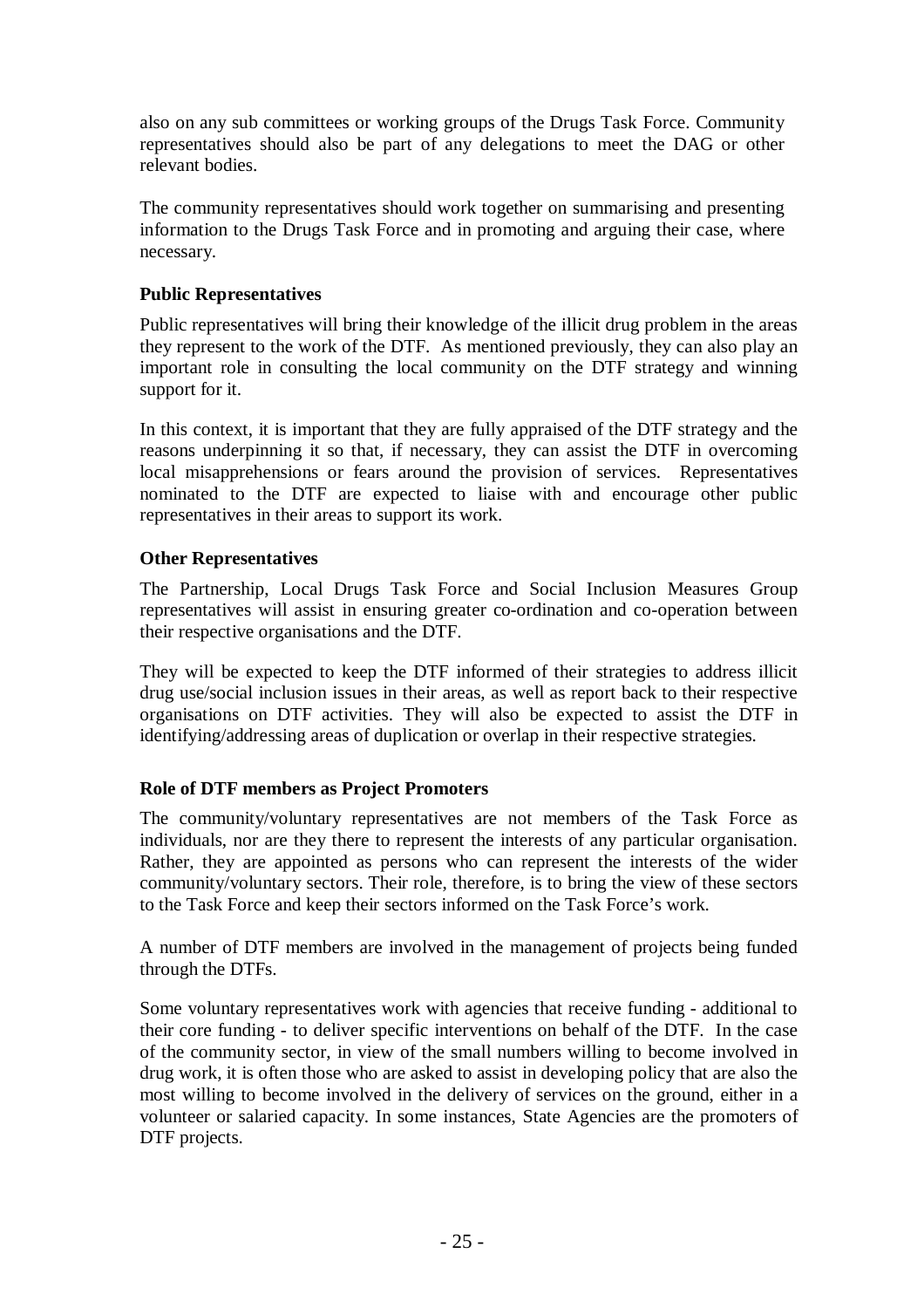It is important that these representatives continue to have an input to DTF work, particularly in the context of tapping their knowledge and expertise. However, there is equally a need for the representatives to differentiate between their roles as DTF members and project promoters so as to prevent a possible conflict of interest arising.

Accordingly, it will be necessary for each DTF to have appropriate procedures in place to ensure that representatives from organisations that apply for DTF funding are not involved in the process of determining which projects are recommended for funding. This would involve absenting themselves from the relevant part of meetings when matters of funding for their projects are being discussed/decided. Care needs to be taken that equivalence of consideration is given by a Task Force to funding applications from services that don't have representation at the Task Force.

In this way, these members can continue to bring their unique perspective, expertise and energy to the work of the DTFs - particularly those in direct contact with drug users - while at the same time avoiding any potential conflict of interest.

Please refer to the Operational Guidelines for Drugs Task Forces to further inform this process.

#### **Networking**

Networking is an integral part of the process in that it allows the Drugs Task Forces to share their experiences and come to agreed solutions on common problems. Networking is facilitated in a number of ways as follows:

#### *Chairpersons Group*

The Chairpersons of the Task Forces hold ad-hoc meetings, as the need arises. Secretarial support and facilitation is available to them for this purpose. The DAG also meets the Chairpersons group periodically.

#### *Co-ordinators Group*

The Task Force co-ordinators have formed a network group which meets regularly to discuss matters of common interest. DAG meets regularly with this group.

#### *State Agency groups*

All statutory representatives should hold regular group meetings to ensure that individual concerns are addressed and that progress is monitored centrally. Statutory representatives are also expected to meet in plenary session as required, to ensure that a uniform drugs policy is reflected throughout all agencies and that there is an awareness of developments.

#### *DAG/OMD*

The relationship between the DAG/OMD and the Task Forces is perceived by all involved as being very important. The liaison person from the Group is integral to this.

#### *Community Representative*

A crucial part of the role of the community representative is their coming together to identify issues of common concern, so as to have a joint input and impact on policy development and to feedback issues of concern to the DAG community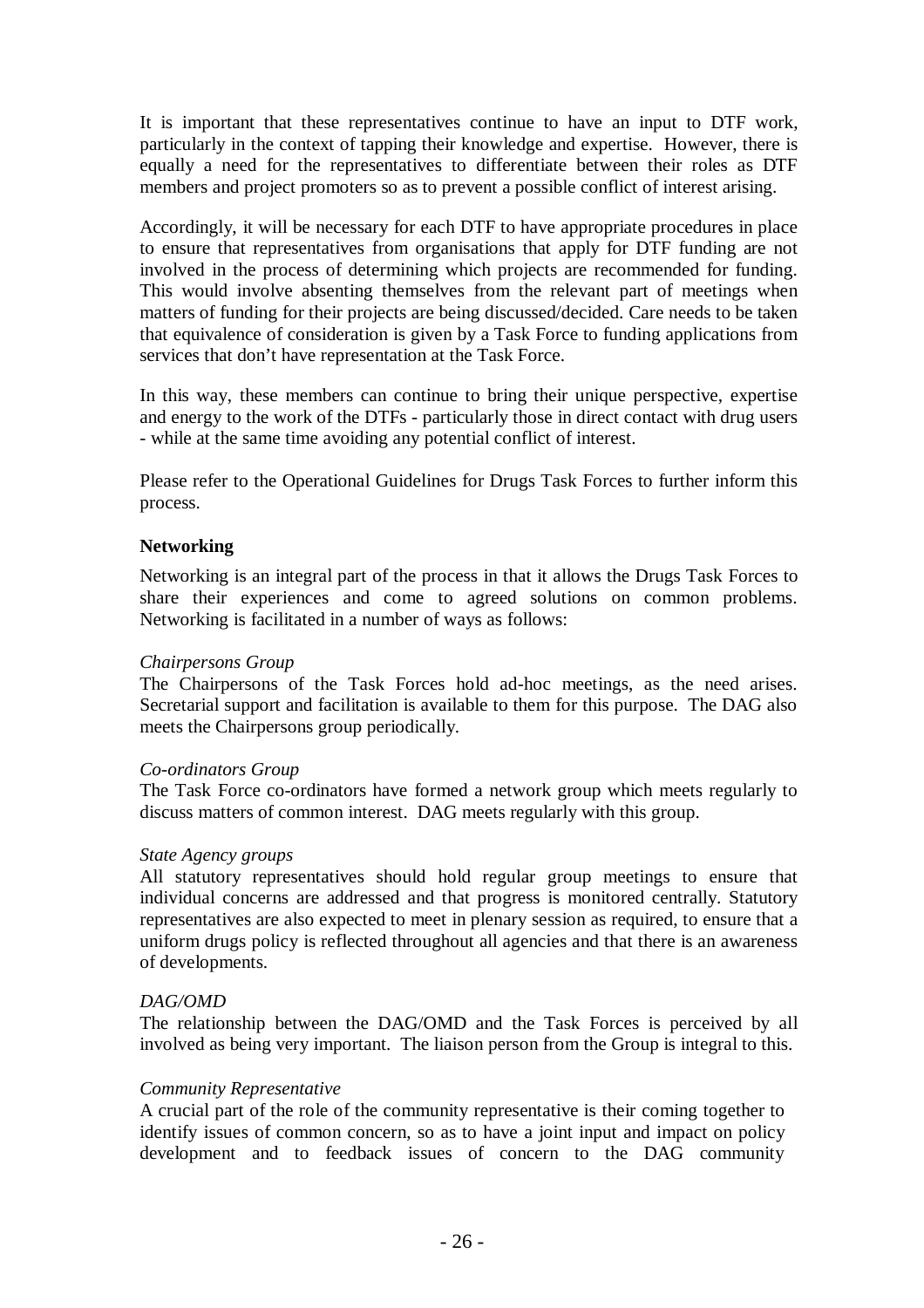representatives. They are supported in this networking by Citywide Drugs Crisis Campaign who co-ordinates the community representatives' networks.

#### *Local Structures*

A key function of Drugs Task Forces is to raise awareness of the drugs issue in other local community structures to inform policy making and effective service provision especially those relating to social inclusion and tackling disadvantage. Equally the work of Drugs Task Forces should be fully informed by developments in other structures such as

- Local Development Companies (formerly Partnerships);
- Community Development Programme projects;
- RAPID Area Implementation Teams:
- YPFSF Development Groups;
- City & County Development Boards SIM Groups;
- Children's Services Committees;
- Local Homeless Fora:
- Joint Policing Committees;
- Local Policing Fora.

While it may not be possible to progress this through representation in all cases, other options include informal contacts and linkages and/or influencing/updating through statutory or other representatives where membership overlaps.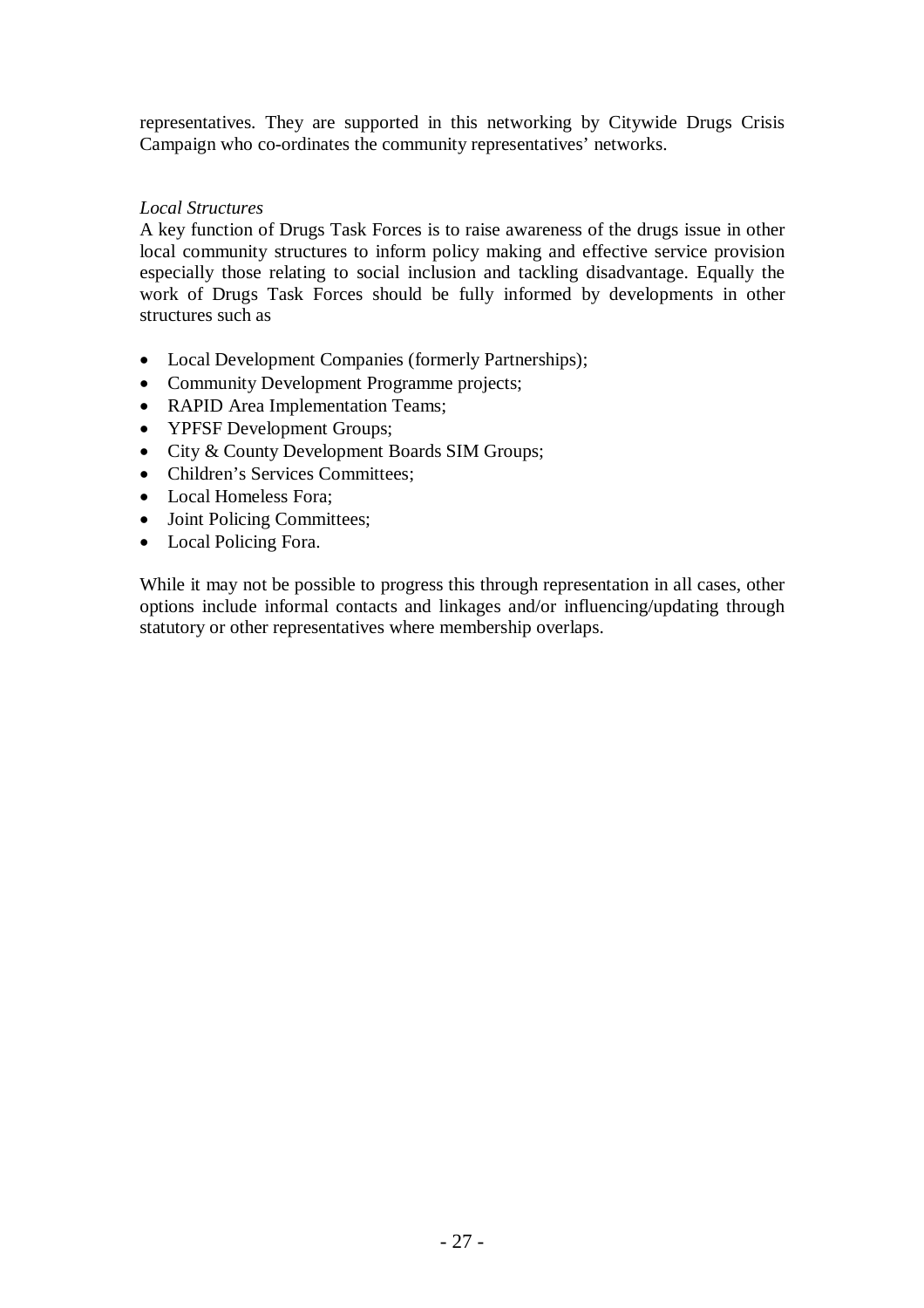# **SECTION IV**

## **Nomination Process for Members of Task Forces**

The following is the nomination process for the various members.

#### **Chairperson**

The DTF chairperson will be elected directly by the DTF, although, in order to ensure that the most suitable person is selected, s/he need not necessarily be a representative of one of the participating bodies/sectors on the DTF. The criteria for nomination include: a relevant expertise, knowledge and experience of the drugs issue in the area and an assurance of the necessary time commitment to carry out the job. Task Forces should elect a vice-chairperson who is available to stand-in for the chairperson from time to time as required.

Where the term of chairperson is coming up for renewal, it is recommended that Task Forces give notice of this well in advance to allow Task Force members an opportunity to reflect on the stewardship of the chairperson and to contribute to a meaningful discussion on the matter if required.

#### **Statutory Sector**

Each Department/Agency will nominate one representative to each DTF. In this context, it would be important that the representatives either work in a relevant area within their organisations or have direct access to those who do. It is essential that they are at an appropriately senior level, so as to be able to influence policies/practices within their organisations.

It is a matter for each Task Force to determine which Departments are invited to become full Task Force members and which are invited to participate at sub-group level. However there is an onus on Task Forces to structure their meetings to most effectively utilise the time and expertise of members particularly around matters of strategic importance.

#### **Voluntary Sector**

#### **RDTFs**

The National Voluntary Drug Sector (NVDS) has established Voluntary Cluster groups in all ten Regional Drug Task Force areas. These cluster groups comprise representatives from all the voluntary sector agencies providing drug and/or alcohol services in the region or to the region. These cluster groups will be the nominating bodies for voluntary sector representatives on the RDTFs. Each cluster will nominate six persons to the Regional Drugs Task Forces who will be representative of the entire sector.

The term of office of the voluntary representatives on the Regional Drugs Task Forces will be two years.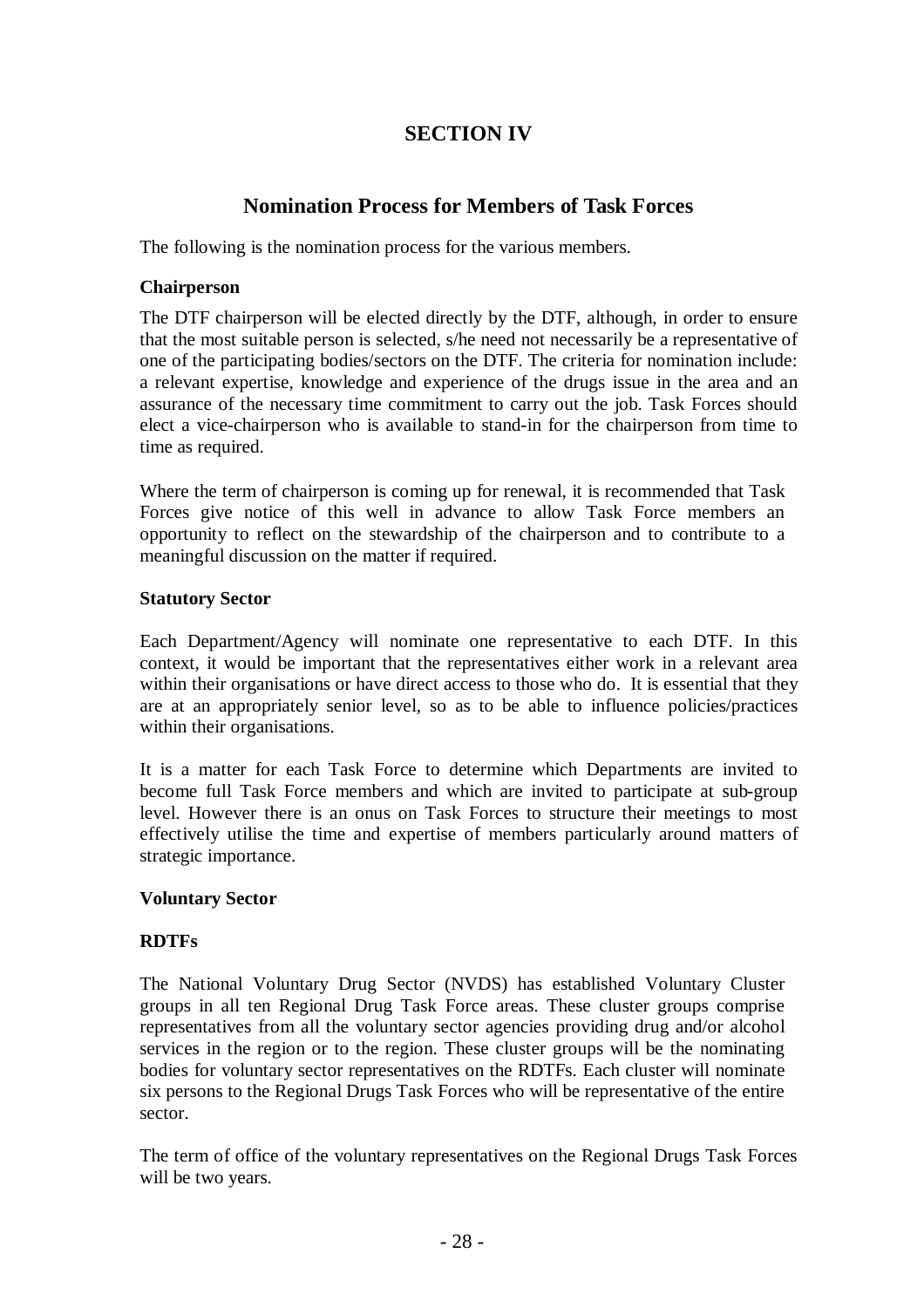#### **Local Drugs Task Forces**

Voluntary agencies delivering substance misuse services in or to the LDTF area will be represented by a maximum of 2 representatives on LDTFs.

In order to strengthen Voluntary Sector representation on the Local TF's voluntary representatives will be appointed following consultation between local agencies serving the area. Criteria for appointment will include;

- Membership of local groups with a track record in provision of substance misuse services
- Appointing people who have the relevant knowledge and experience necessary to play a full and productive role on the Task Force
- Appointing representatives who have the active support of the local services
- Recognising the need for representatives to report to a local service network or cluster rather than their own agency.

The term of office of the Voluntary representatives on the LDTF will be two years.

The Voluntary and Community Sectors are committed to working together in supporting and networking their representatives on Task Forces.

#### **Community Sector**

The community sector will nominate not more than 6 representatives to the DTF. Ideally, like their voluntary counterparts, community representatives should be nominated through community networks. These networks would not only provide those nominated with a mechanism to consult with colleagues from their sector, but also a mandate to represent their views at the DTF.

However, while work has commenced on the development of networks in RDTF areas, they remain largely undeveloped in most regions at present. RDTFs should actively support the development of existing networks involved in drug work and encourage the setting up of new ones. This work is to be supported by RDTF Development Workers. Future community sector nominations to the RDTFs could then come from these networks.

However, while work continues on the development of such networks, alternative arrangements for the nomination of community representatives may be required. Although, in areas where community groups/networks already exist or are in the process of being set up, it is essential that they play a role in the current nomination process. In such cases Task Forces may seek nominations from the County & City Development Boards or local Partnership structures which both facilitate community participation. In order to ensure that the most appropriate nominees are selected, the networks should ensure that those nominated:

- live in the area from which they are nominated;
- are fully committed to the aims and objectives of the DTF:
- are able to give an undertaking of the necessary time commitment to carry out the role effectively; and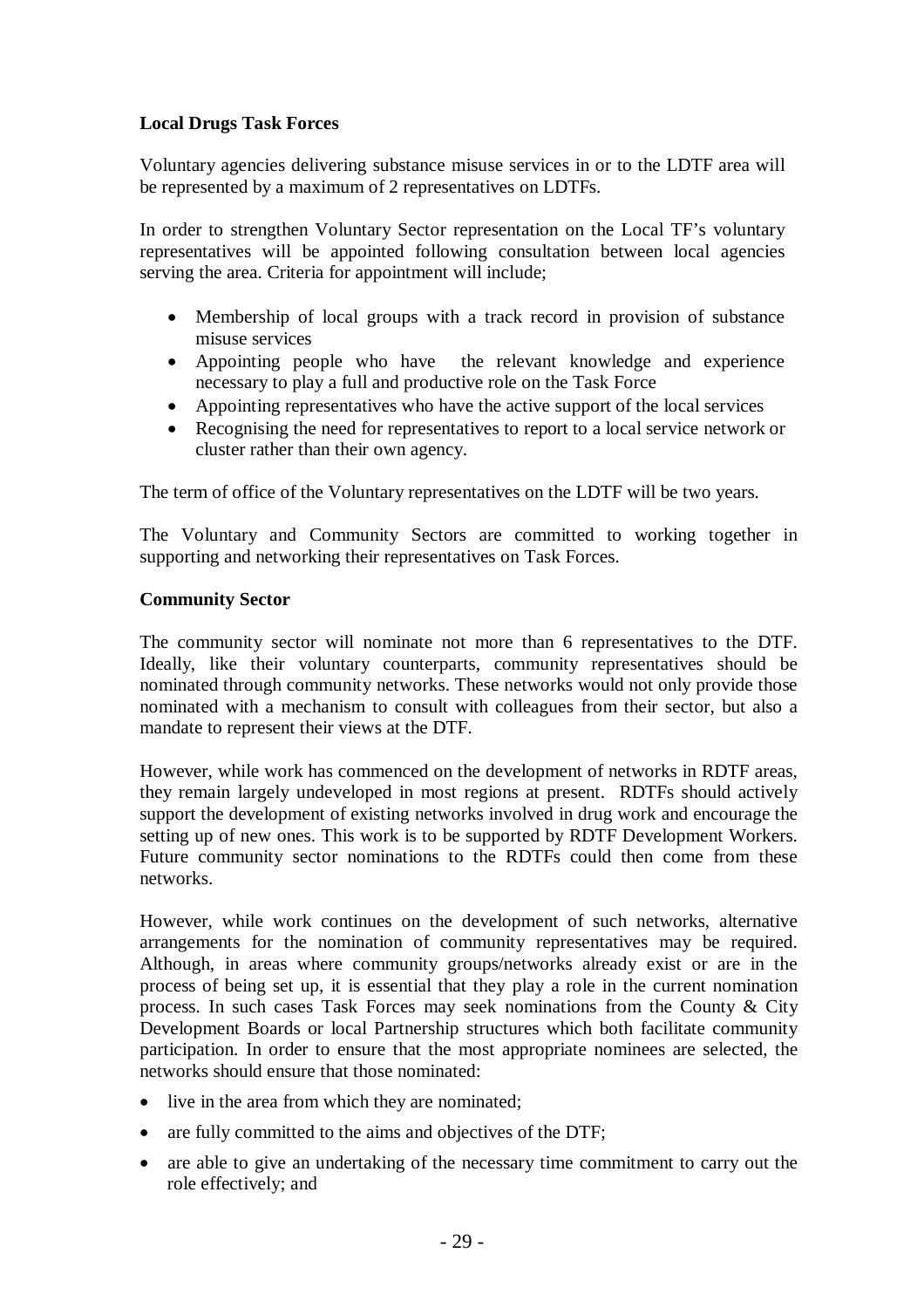have a good knowledge and experience of local drug issues, based either on personal experience or from working on a drug project in the area.

The term of office of the community representatives will be two years.

#### **Communities of Interest**

It is important to recognise that, in addition to area-based communities, there may also be communities of interest, who can play an important role in the work of the DTFs and their participation should also be facilitated. Communities of interest may include:

- Family Support Networks
- Travellers
- Lesbian Gay Bisexual Transgender (LGBT) Groups
- New Communities
- Homeless
- Prisoners
- Sex workers

It will be a matter for each DTF to agree locally or regionally how groups representing communities of interest will participate in the work of DTFs having regard to the remit of organisations from the voluntary and community sectors already represented and the extent to which the problems involving these client groups impact on the area.

#### **Public Representatives**

A total of not more than 6 elected representatives will be nominated to the DTF. Public representatives should be drawn from relevant local authorities (County/City/Urban). Members of Dáil or Seanad Éireann may also be invited to become members.

At present, public representatives from County and City Councils may become members of Drugs Task Forces, at the invitation of the Task Force. Arrangements to facilitate the invitation of public representatives from Town Councils are currently being finalised with the Association of Municipal Authorities of Ireland.

The term of office of the public representatives will be two years.

#### **Partnerships**

It is recommended that the Partnership managers in the region should form a network, which will nominate one representative to the DTF.

This representative will bring the collective views of the network to the DTF, as well as report back on DTF activities to the network. The individual managers, in turn, should report back to their respective Partnerships.

The Partnership Network will rotate its representative to the DTF at intervals to be agreed locally.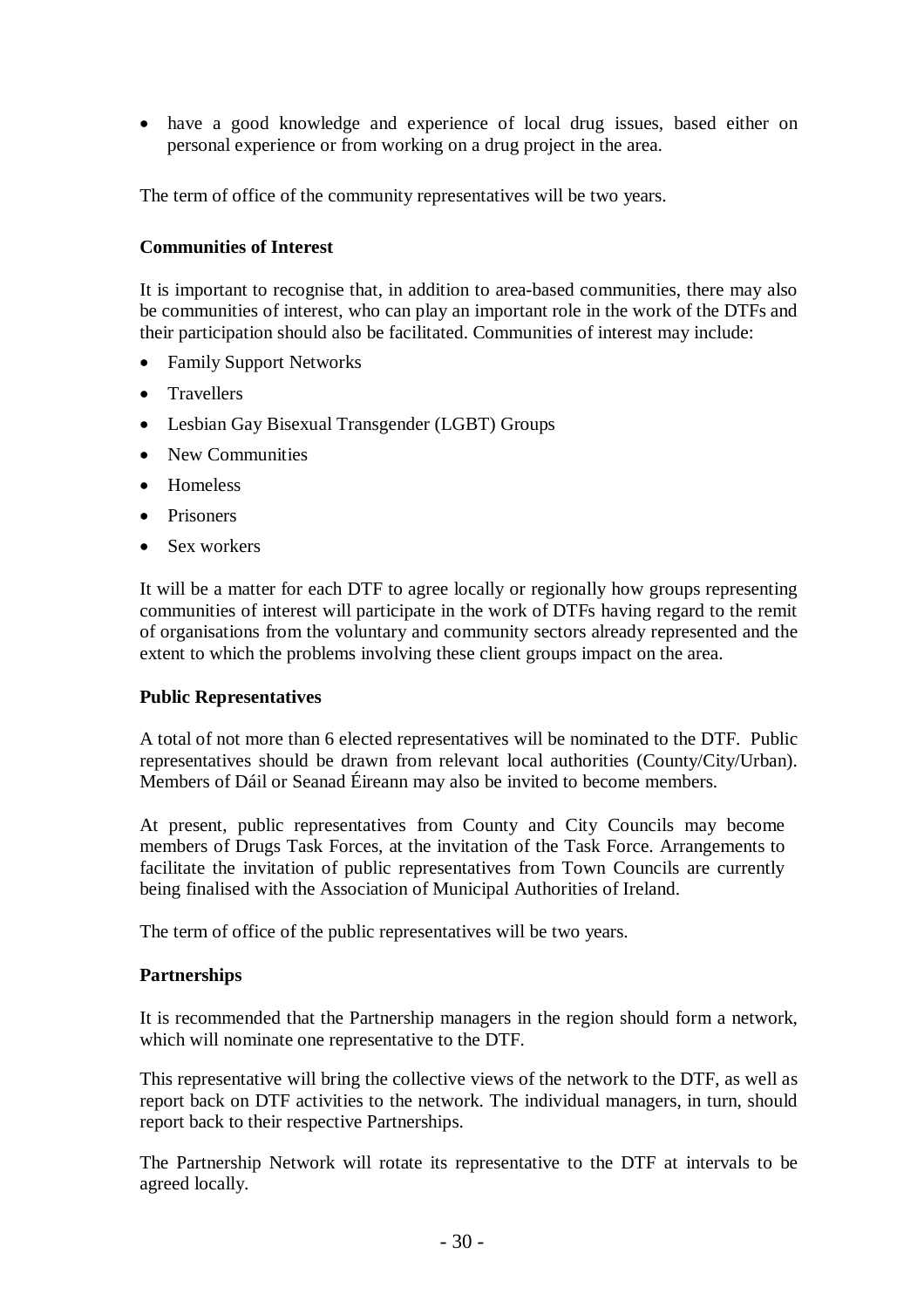#### **Duration of Appointment/Review of Representation**

Every effort should be made to ensure continuity and consistency in Drugs Task Force membership, however the need to reinvigorate the DTF and ensure a good geographical and representational spread should be taken into account. It is recommended that as part of their work plan each year, Drugs Task Forces would identify those members whose term of office is due to expire in the coming year and advise Drugs Task Force members accordingly. While statutory representatives continue to be nominated to the Drugs Task Forces by their agencies as vacancies arise, Drugs Task Forces should write to such agencies every two years to reaffirm statutory representatives. Normally, the Chairperson should have a term of office of three years, and a Chairperson should serve a maximum of three terms, four in exceptional circumstances.

It is equally essential that the chairperson and community/voluntary representatives continue to retain the confidence of both the Drugs Task Force and the sectors they represent. All members should make every effort to ensure that adequate notice is provided in cases where members are stepping down from their roles on Drugs Task Forces. It is desirable that replacements are put in place as quickly as possible to ensure continuity of representation and a period of overlap is provided for where possible to allow for induction and a smooth handover.

Drugs Task Forces are required to ensure that appropriate procedures are in place to assist them with the regular review of representation.

#### **Induction, Training and Support for new Task Force Members**

Responsibility for induction of new members will lie with the Task Force Co-ordinator.

New members are given a formal induction that includes:

- The Drugs Task Force Handbook;
- An induction meeting with the Chairperson and/or Co-ordinator; and
- A mentor: an experienced member of the Task Force who undertakes to provide ongoing information and support for the first six months of the new member's term.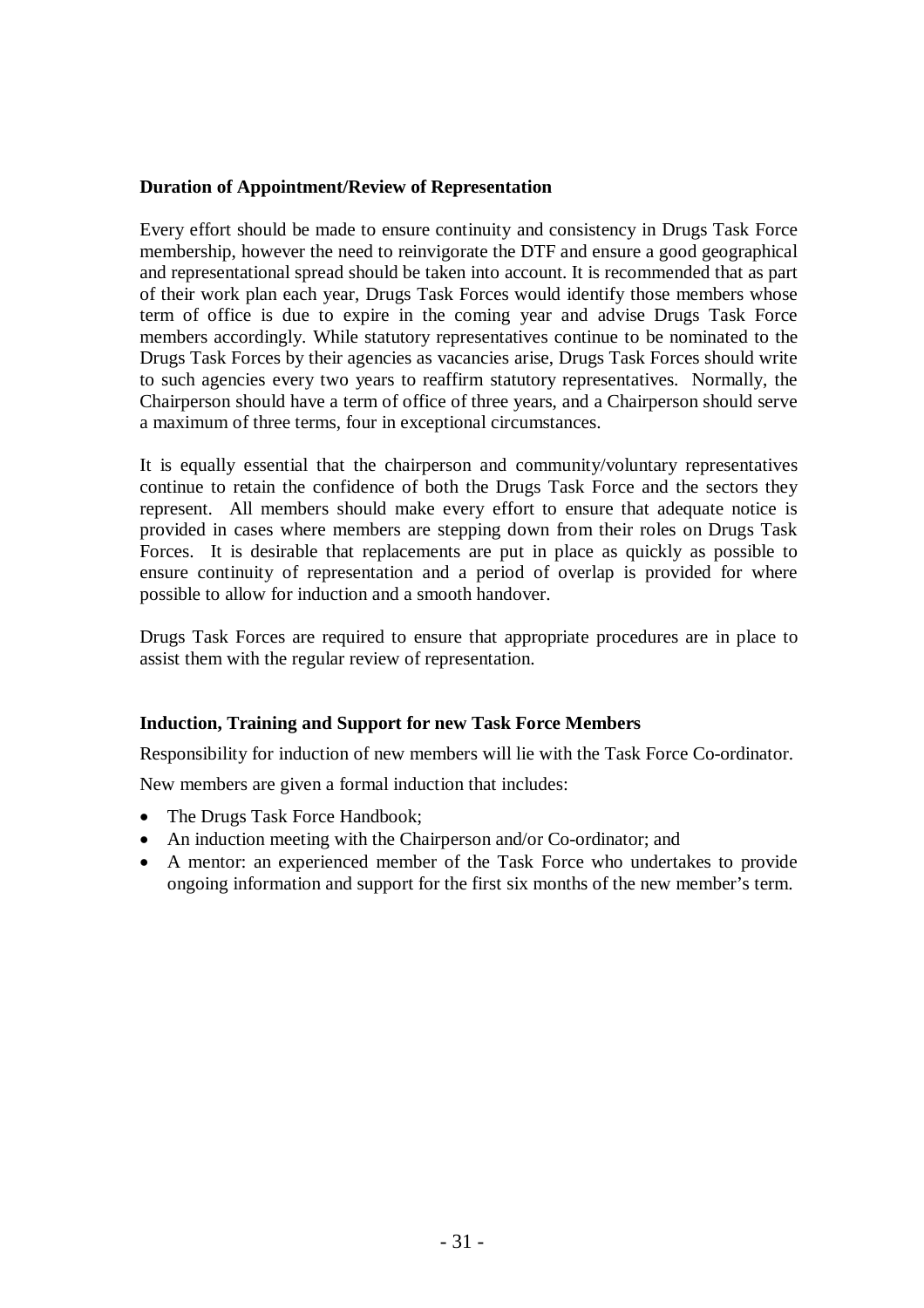# **SECTION V**

## **Supports for Drugs Task Forces**

A range of supports have been put in place to assist the Drugs Task Forces in their work.

#### **Co-ordinator**

A co-ordinator is appointed full-time to each Drugs Task Force. The co-ordinators are employed by the HSE who have responsibility for their conditions of employment and salaries. The co-ordinator, in conjunction with the DTF and its chairperson, plays a pivotal role in assisting the Drugs Task Force in developing and implementing its drug strategy. This necessitates him/her taking a pro-active role in driving the work of the Drugs Task Force and managing its day-to-day operation, including the provision of project and financial information. Some of the ways the co-ordinator supports the work of the Drugs Task Force include:

- to profile services and resources available in the local area to combat drugs;
- to ensure that the aims and objectives of the Drugs Task Force's action plans are met through ongoing review, updating, prioritisation and amendment, including the initiation of any research required to inform such reviews;
- to facilitate multi-sectoral collaboration through increased participation in the Drugs Task Force drug service provision within the area;
- To support the Drugs Task Force in reviewing emerging needs and prioritising responses and helping to oversee the effectiveness of Drugs Task Force funded projects;
- to disseminate information on local drugs issues, Drugs Task Force plans, services and other responses;
- to liaise with key interest groups, service providers, Government Departments and other relevant groups;
- to co-ordinate a range of activities of the Drugs Task Force

Where a vacancy arises, the Drugs Task Force should seek the HSE representative to immediately initiate recruitment procedures to appoint a replacement and to make arrangements for the interim. The HSE should work closely with the Drugs Task Force in the recruitment process which ideally should include the Drugs Task Force Chairperson or vice–chairperson on any interview panel.

The appropriate line manager within the Health Services Executive (HSE) will be the co-ordinator's line manager, dealing with all normal personnel matters (annual leave, sick leave, etc.).

#### **Additional Support Staff**

Additional support staff in the form of an RDTF Development Worker and Administrator is provided for through the DTF Operational Budget. In the case of the LDTFs, staff are normally employed on a distinct funding line.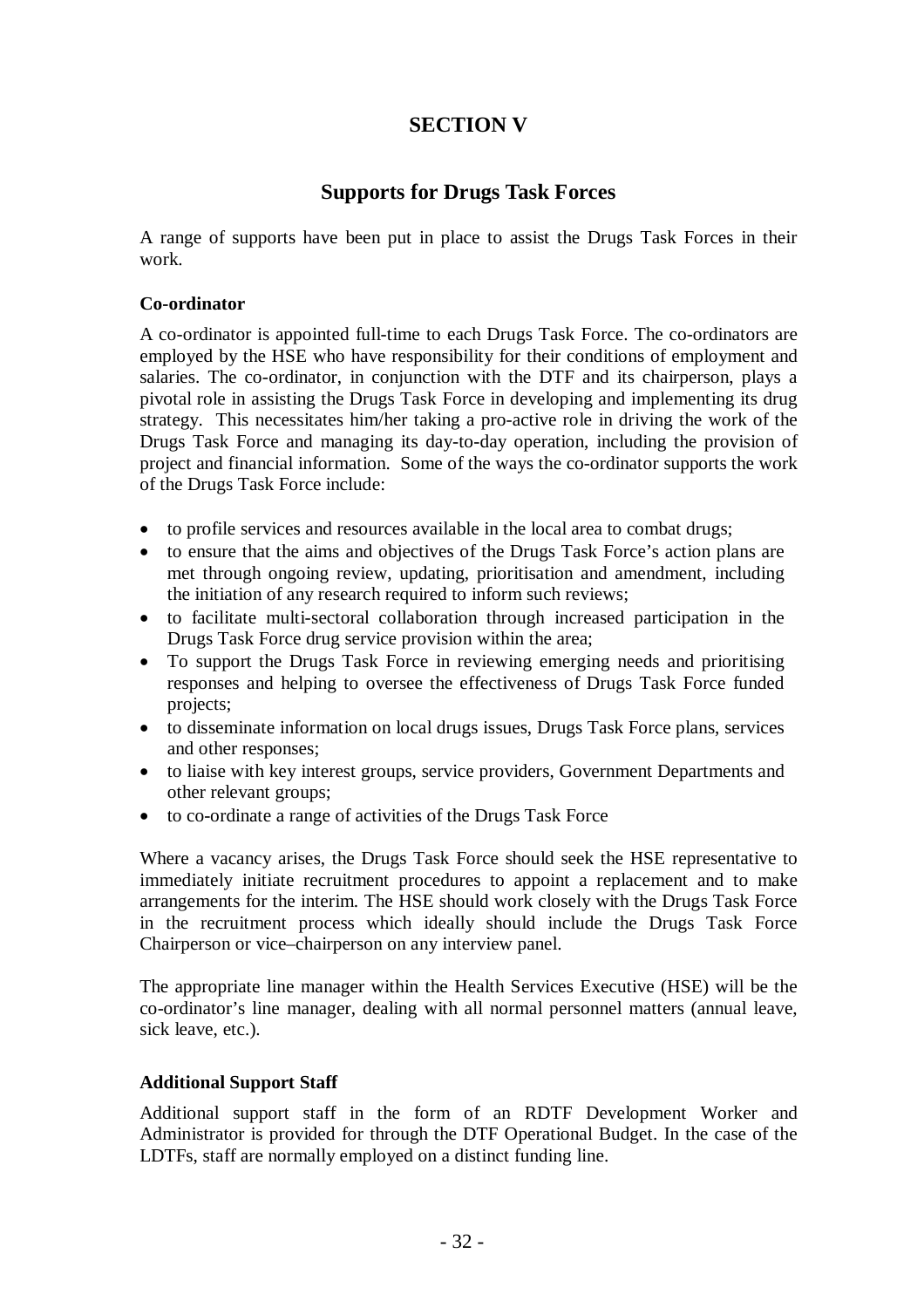The Development Worker has a vital role in developing and supporting community based projects and facilitating interagency work. The key responsibilities of this post are project support, support of community/voluntary representatives and development of community/voluntary networks, policy development and the development of service users fora. They also support sub committees and can assist in the provision of project and financial information of projects.

The key functions of the administrator include general office administration, financial monitoring of operational budget expenditure, meetings, keeping up to date on drugs/addiction information.

#### **Operational Support Costs**

The HSE has primary responsibility for providing and maintaining adequate administrative supports to the Task Force co-ordinators. However a flexible approach is taken and the ability of other State Agencies to assist in the provision of back-up services and accommodation is explored, where appropriate, having regard to the level of services provided by those agencies in the area and particular needs of the Task Force.

Task Forces are also permitted to include in their action plans, proposals for whatever additional supports are necessary - within their financial resources - to enable them to implement the plans.

#### **Administrative/Development Funding**

This funding will cover the costs of travel and subsistence, and childcare or carers costs for TF Chairpersons, community members and, in some instances, travel and subsistence for voluntary representatives, as well as other incidental expenses such as publishing DTF materials, advertising, public meetings, conferences, etc. It may also be used to provide "seed" funding to new and emerging community or voluntary groups as a precursor to involving them more actively in the Task Force's overall drugs strategy at a later date.

### **Travel Expenses**

Due to the size of some regions transport costs will inevitably vary for community representatives and, in some instances, voluntary representatives. In general

- Voluntary drug projects significantly funded by the State should be approached locally with a view to covering the costs of attendance at meetings from within their overall budget
- Where necessary, exceptional cases that arise from the voluntary sector, will be assessed by a group comprising the DTF coordinator, DAG liaison person and DTF chairperson.
- HSE standard travel rates and claim forms should be used when making applications for refund of expenses for chairpersons, community reps, voluntary reps and public reps.
- Standard HSE regulations/procedures will apply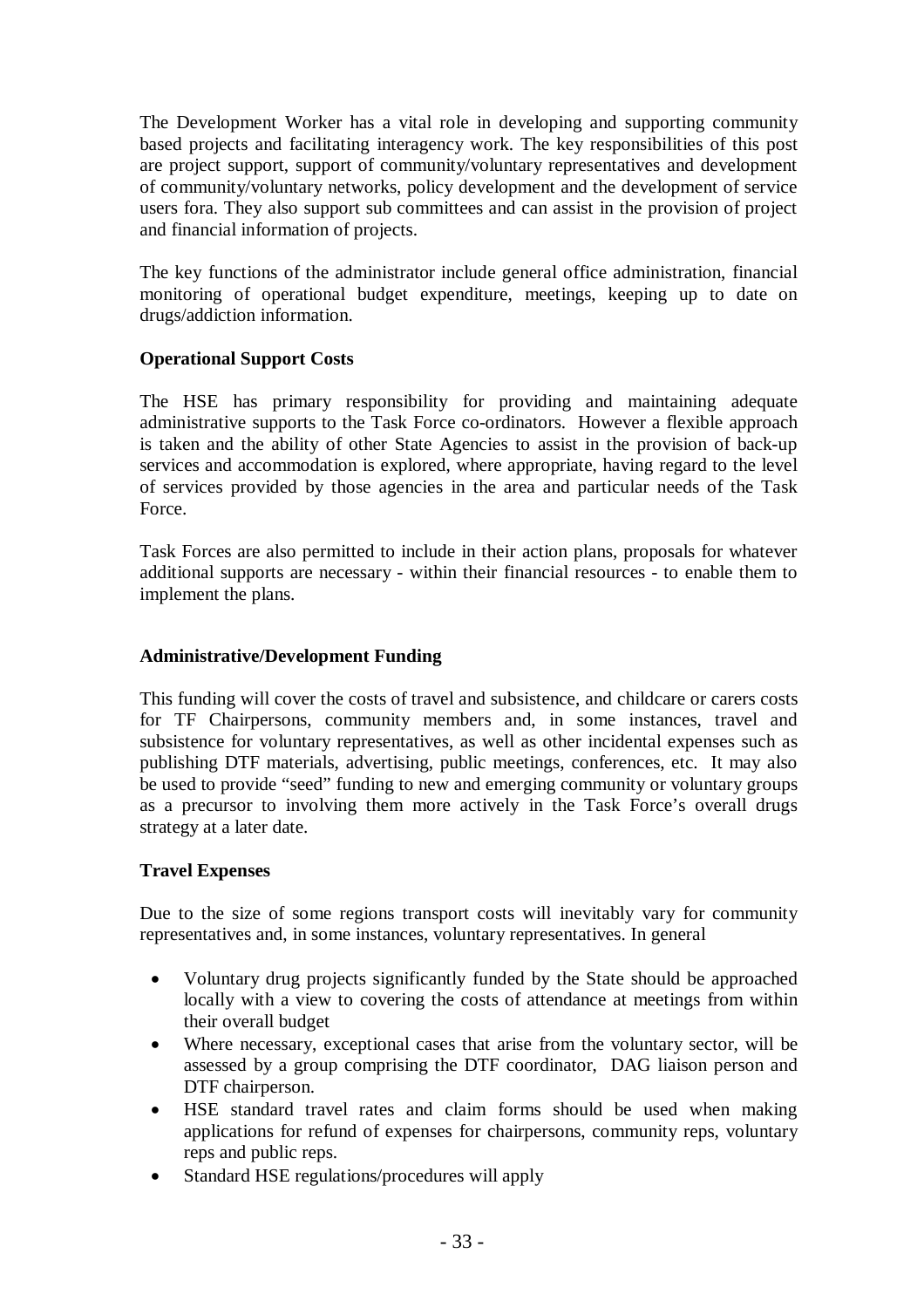- Public transport and shared travel arrangements should be encouraged where possible to keep down costs.
- In all cases claims for recoupment should be made only on the basis of vouched invoices or receipts.

#### **Subsistence**

DTF meeting arrangements should ensure that payment of subsistence rates would not normally apply. However, meeting arrangements should include provision of refreshments for meeting participants as deemed necessary.

#### **Family care costs for community representatives and DTF chairpersons:**

Expenses incurred in relation to the care of the young, sick or elderly persons, while members are attending Task Force business, may be recouped on the basis of vouched invoices or receipts. DAG acknowledges that there may be regional variations in the rates charged.

In all cases members are asked to seek preapproval in accordance with official regulations. The DTF Co-ordinator should work with members in this regard.

Each DTF Co-ordinator as part of their preparation of their administrative budget should estimate their needs to meet travel and family care expenses for community representatives.

#### **Other Expenses**

Non routine expenses, including by chairpersons, must be agreed in advance by the Task Force.

#### **Substitution Costs**

The underlying principle governing the membership of the RDTF by community representatives, like the LDTFs, is that they do so on a voluntary basis. Therefore, payments by way of salary, fee payments or loss of earnings or for giving up their own time to attend meetings etc. are ineligible for funding. The Voluntary Sector representatives will be mandated and resourced to attend meetings of the Task Force by agreement with the Voluntary Cluster for the region and the Project Service Provider from which they normally work. In most cases the employing Project will remunerate the voluntary representative to attend meetings. In some circumstances a local service provider may not be in a position to support a worker. In these cases recourse may be taken to the Task Force as described earlier.

#### **Expenses for Public Representatives**

The Department of Community, Equality and Gaeltacht Affairs sanctioned expenses for Public Representatives up to an annual set limit per rep for attendance at Regional Drugs Task Force meetings. Expenses to be claimed from RDTF Co-ordinator.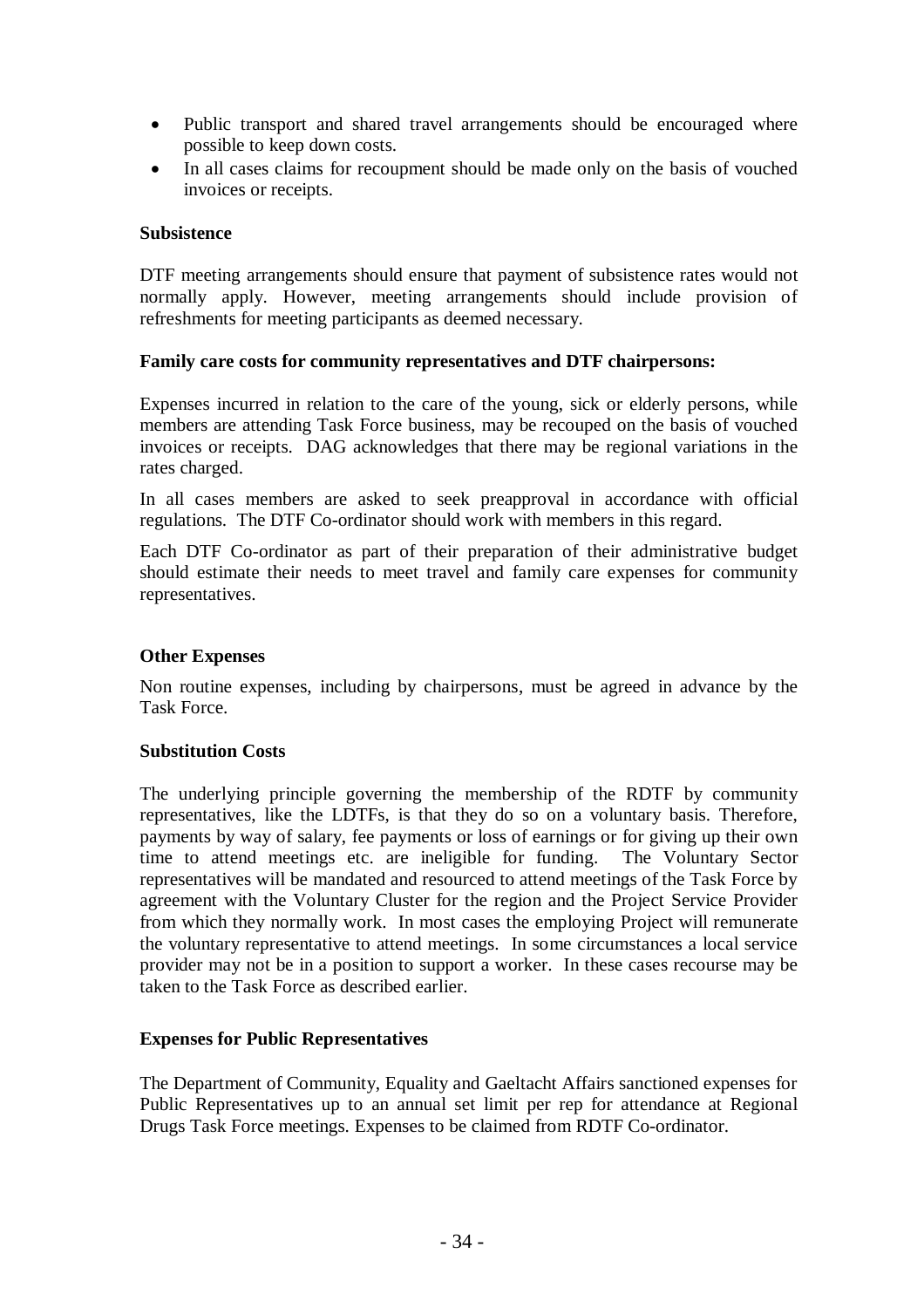#### **Additional Supports**

#### **Supports for Community Sector Representatives**

Community representatives have an important role in providing information to and consulting with local communities in relation to drugs issues, as well as re-assuring them that the Task Force is operating on the basis of genuine partnership. It is recognised that support and networking of community representatives needs to be encouraged. A crucial part of that role is their coming together to identify issues of common concern, so as to have a joint input and impact on policy development. They are assisted in this role by the TF Development Workers and by the DAG Community Representatives with assistance from Citywide Drugs Crisis Campaign with the process of establishing networks nationally, facilitating training and regular meetings of the Task Force community representatives. Where Community representatives are attending regional, national and network meetings as part of their role, the travel, subsistence and family care costs should be applied. Where possible, expenses should be kept to minimum e.g. holding sector meetings on the same day as TF meetings. Particular attention should be paid to supporting the community sector.

#### **Supports for Voluntary Sector Representatives**

The National Voluntary Drug Sector (NVDS) has established a national network of voluntary clusters and a national representative body. This organisation provides the means for the sector to network nationally, support the local clusters and represent the interests of the sector on the various national fora whose remit includes substance misuse. All voluntary TF members would need to be part of this network.

#### **Training**

Training for Task Force members is essential to the success of the initiative, particularly as representatives from the voluntary, community and statutory sectors are being asked to work together in a new and innovative setting. Task Forces should regularly identify the training and development needs of their members, with a view to determining how these needs can best be met.

#### **Small Grants Fund**

The Small Grants Fund (RDTFs only) is designed primarily to respond to new situations not covered in the Task Force plans. While the budget may be used to respond to specific or unanticipated situations, it may also be used to provide "seed" funding to new or emerging community or voluntary groups, as a pre-cursor to involving them more actively in the Task Force's overall drugs strategy at a later date. Small Grants are only available to community and voluntary groups, excluding statutory organisations except in exceptional circumstances and evidenced by local community involvement, for drug-specific activities.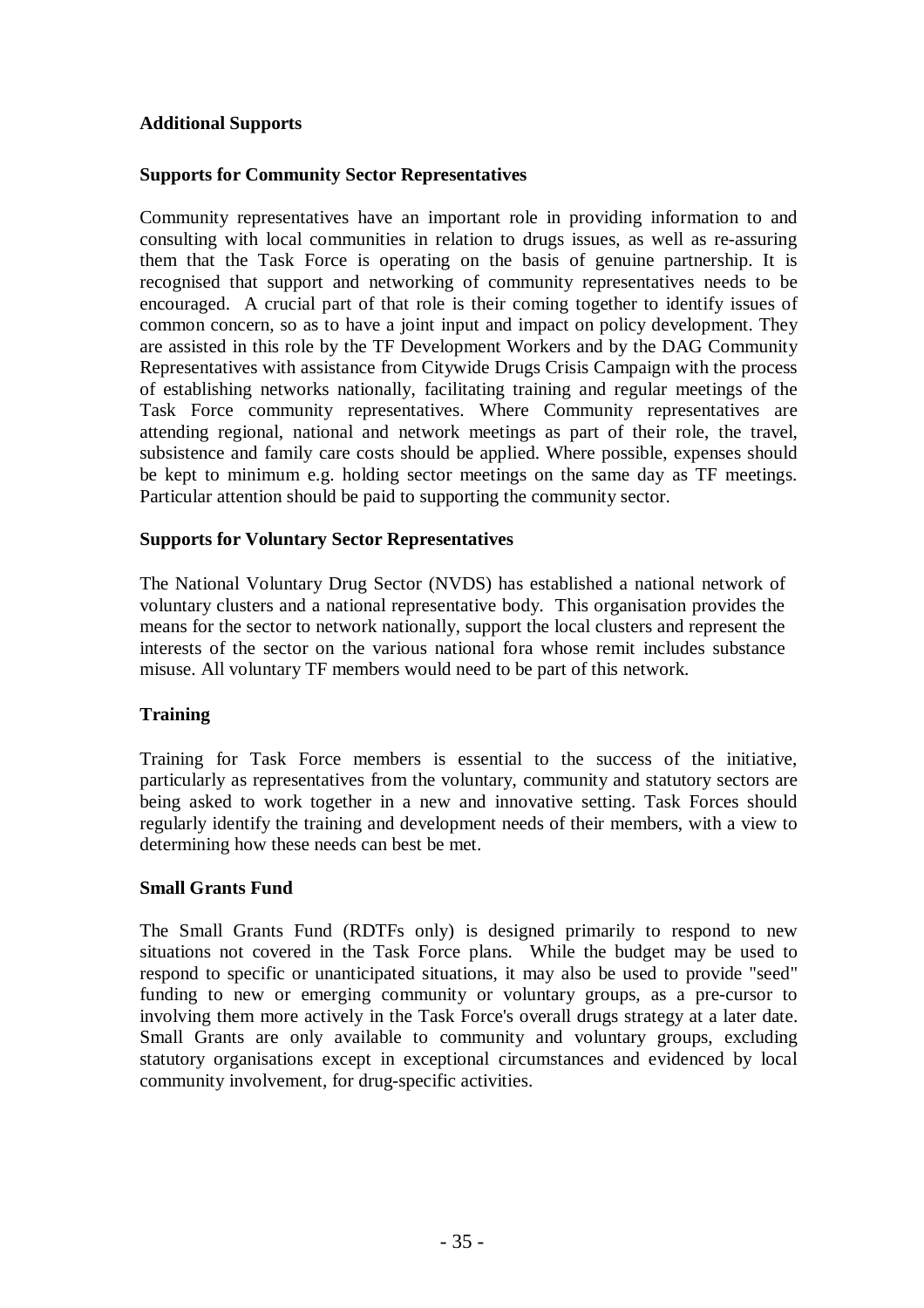#### **DAG Liaison**

The Liaison person from DAG is a support to the Drugs Task Force, and is a link between the work of the DTF and the DAG. Part of the role of the Liaison is to act as a conduit for information between the DTF and the DAG.

#### **Advertising / Publications**

Projects funded under any initiative in the National Drug Strategy must acknowledge the Department of Community, Equality and Gaeltacht Affairs as a source of funding. This applies to both printed material and signage, as appropriate.

This provision must be included in all notifications of approval of funding to and from Channels of Funding/Project Promoters/Development Groups, etc:

- For the standard requirements with regard to the NDP, see www.ndp.ie.
- DTFs should acknowledge the role of the Department of Community, Equality and Gaeltacht Affairs in advertising / publications as, in Irish and/or English versions of the wording to be included is as follows –
- "Maoinithe ag an Roinn Gnothaí Pobail, Comhionnanais agus Gaeltachta tríd an Tascfhorsa Reigiúnacha Drugaí *(cuí)*."

#### **AND / OR**

 **"**Funded by the Department of the Community, Equality and Gaeltacht Affairs through the

*(relevant)* Drugs Task Force."

#### **Signage Arrangements for Capital Projects**

For Capital Projects that have received funding under the Premises Initiative, arrangements are in place by the Department of Community, Equality and Gaeltacht Affairs for the recognition of Department funding by way of public signs.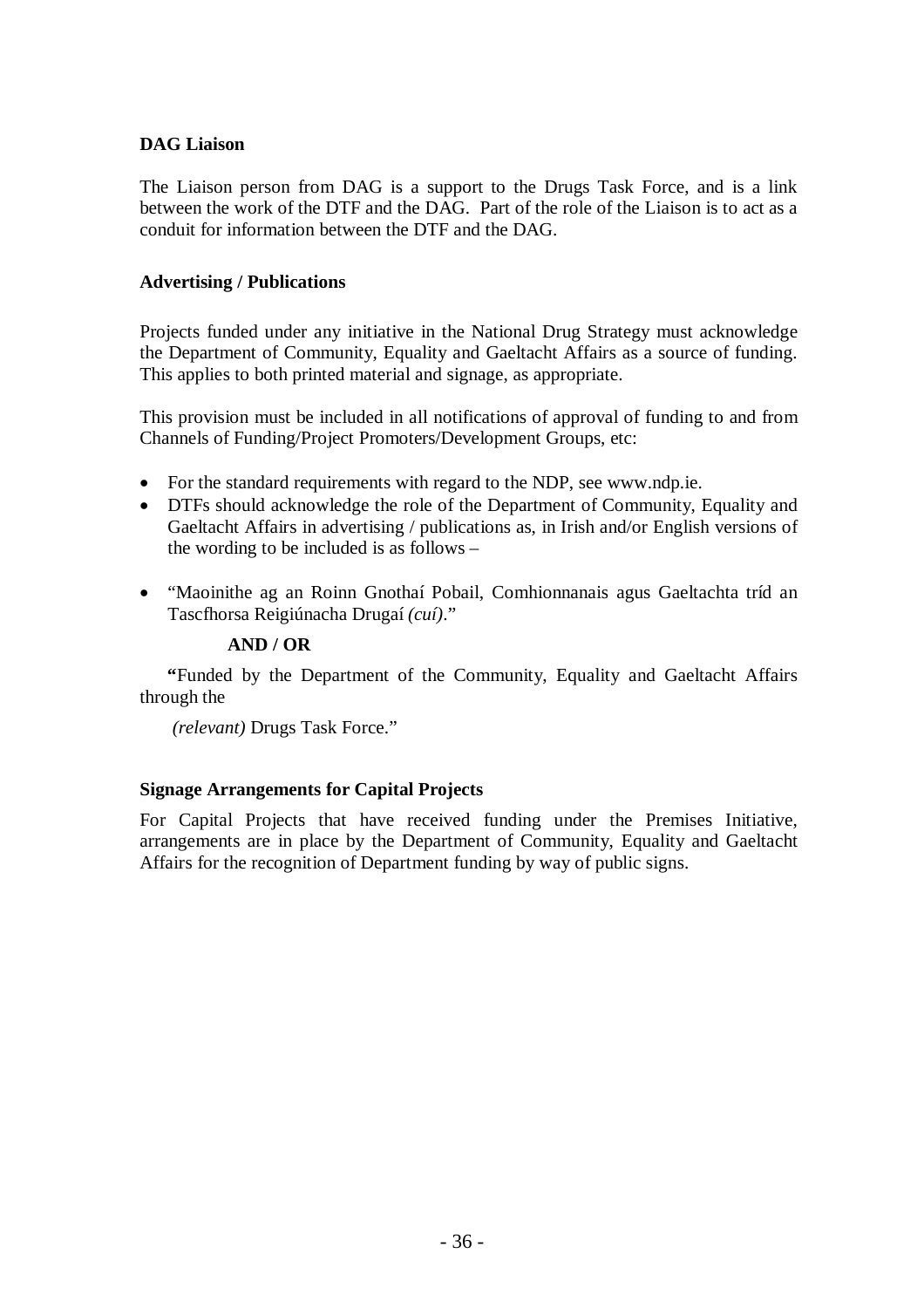# **SECTION VI**

# **Monitoring and Evaluation of Drugs Task Force projects**

#### **Financial Procedures**

Revised financial procedures, reporting by Drugs Task Forces to the Office of the Minister for Drugs and the future of mainstreaming are expected to be the subject of circulars from the Office of the Minister for Drugs to Task Forces from time to time during 2011. In the meantime, the principles set out below remain in place.

#### **Project Funding**

Funding is approved by the OMD on an annual basis. The first tranche of funding is called initial funding. Initial funding is approved on a 'pro rata' basis, based on the annual allocation approved for each project. After the initial funding has been expended projects then go through an interim funding process. It remains the intention of the Office of the Minister for Drugs that, unless specific difficulties emerge in relation to a particular project, it should continue to receive funding until it is evaluated formally and a decision is made on its continuation/mainstreaming. Interim funding is approved by the OMD on an annual basis.

If a Drugs Task Force wishes to reallocate funding between projects/actions, a proposal must be submitted to the OMD outlining the new project and the need for it, and why the funding is no longer required for what was originally approved. This proposal must be fully developed, discussed and approved at Drugs Task Force level, with full agreement of all parties, prior to submission to the OMD.

#### **Conditions Under Which Funding is Allocated**

Funding to support proposals is being made available subject to the following conditions:

- Funding will be allocated to support only those proposals specifically identified in the Drugs Task Force strategy, and named as those 'recommended' by the OMD, and approved for funding.
- Funding will be provided on the basis of supporting the projects initially for a period of one year. Projects which require funding to continue beyond one year will be reviewed by the Drugs Task Force prior to the end of that period in light of an evaluation of their effectiveness and impact on the drug problem in their area and taking account of whether funding should more appropriately be made available from a different source (through the DTF examination of theRDTF1/LDTF1 Form).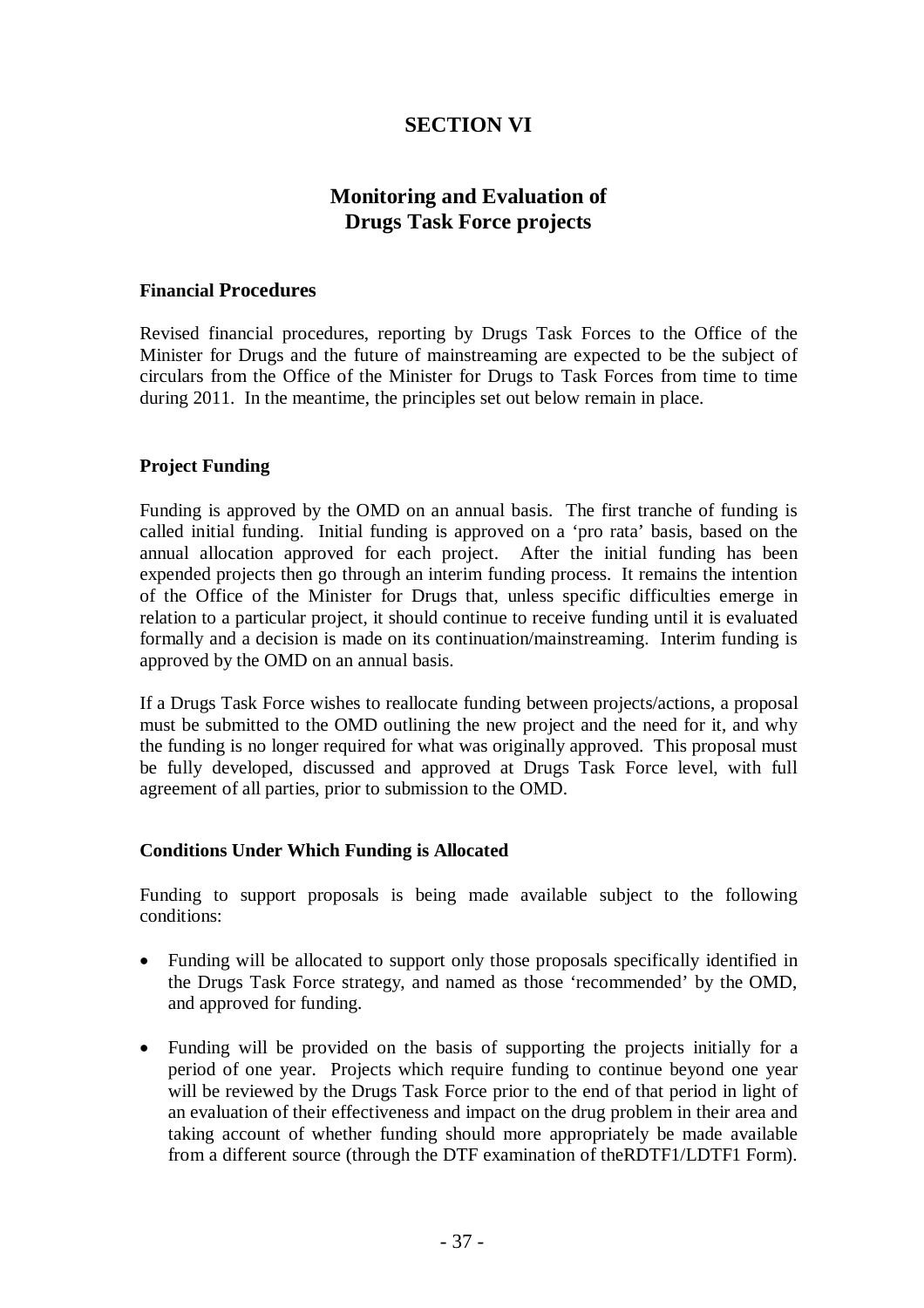Continuation of funding via the OMD will be subject to a Government decision in relation to the process.

- Where a project is being funded on a one-year basis, as opposed to a once-off grant, the profile of expenditure for the year (appended to the RDTF1/LDTF1 Form) should be completed. In such cases, funding will be made available to the project promoter in advance instalments based on the profiles, which may be revised by the Funding Agency in consultation with the Drugs Task Force, in the light of the examination of the detailed proposals and costings.
- The project promoter must complete the RDTF1/LDTF1 Form and forward it to the Drugs Task Force, as well as furnishing any other information requested by the Task Force or the Funding Agency relevant to the proposal being funded.
- The project promoter must satisfy the Drugs Task Force that appropriate management and personnel arrangements are in place to ensure that the proposal for which funding has been allocated can be successfully completed.
- Salaries should be agreed with the DTF in accordance with the appropriate regulations and requirements of the channel of funding for that project.
- The project promoter must comply with the tax and accounting requirements of the State Agency through which the funding is being channelled;

Where the project promoter proposes to recruit staff in order to implement a proposal, it is expected that such posts will be filled through open competition. Where a project promoter proposes to depart from this practice, due to exceptional circumstances, the prior consent of the OMD should be sought.

- Normal public sector tendering arrangements should be applied as appropriate.
- Reallocation of funding: Drugs Task Forces cannot reallocate any funding that is not spent within the current year without seeking formal approval from the OMD.
- Administration fees by hosting agencies: as Drugs Task Forces are based on a partnership approach, hosting fees outside of actual administration costs for the administration of projects is not anticipated. In exceptional circumstances where such situations arise, such costs should be kept to a minimum in order to prioritise frontline services.

#### **Role of the Funding Agency**

The role of the Funding Agency will be to:

- Ensure that the conditions under which funding has been approved are complied with;
- Enter into an agreement/contract with the project promoter in respect of the funding which is being allocated; and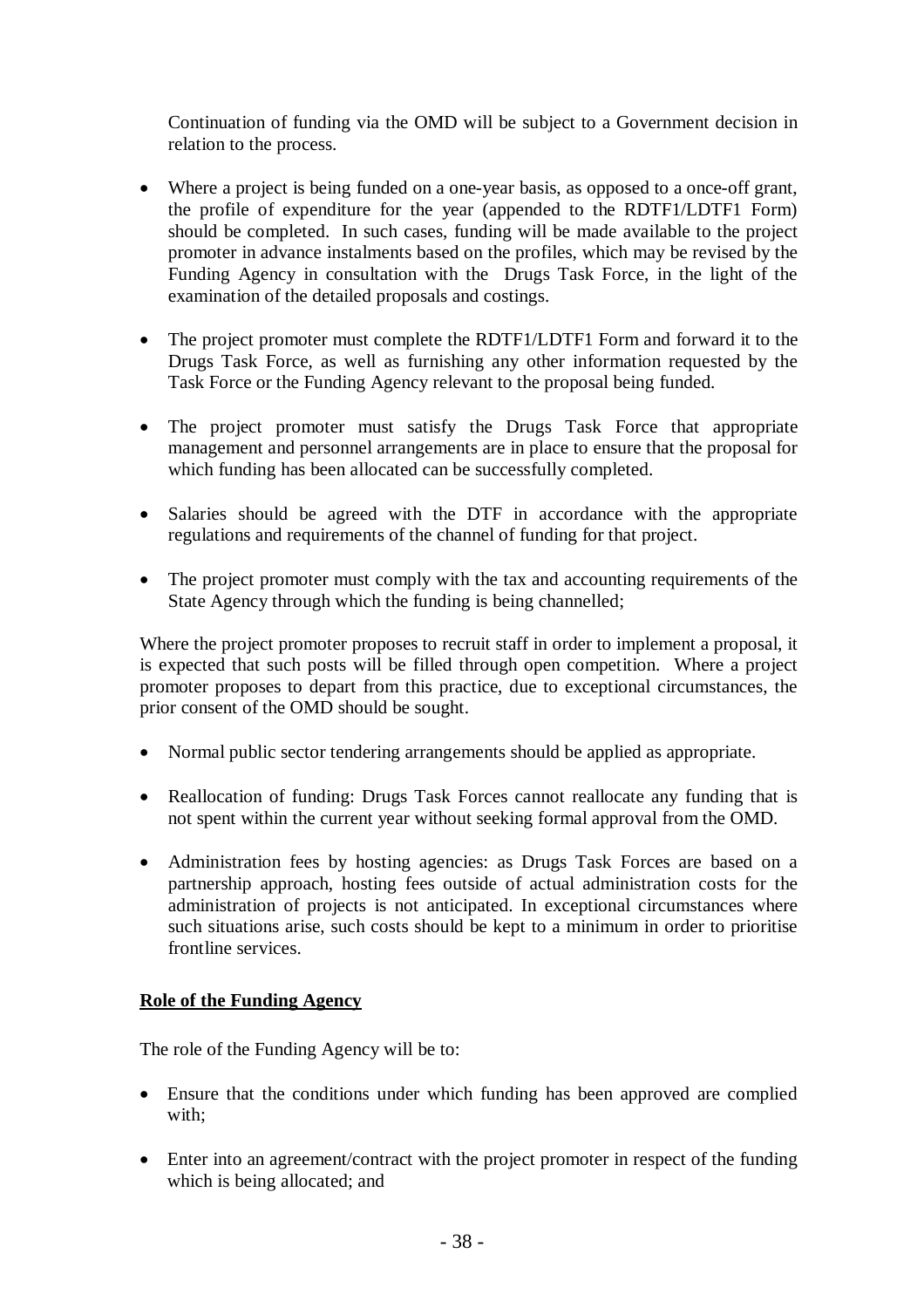Ensure that the projects are commenced on a viable basis within a set period of the date of allocation, with any funding of the projects not commenced within the period being deemed to be de-committed. There must be a provision allowing for the recovery of any funding previously disbursed to de-committed projects.

Reports are submitted to the Task Force coordinator by the project promoter on a quarterly basis, or more regularly where appropriate. These reports record progress in relation to the project, as well as setting out the position in relation to expenditure and the drawdown of funding.

If it becomes apparent that problems are developing with a particular project, the statutory representative on the Task Force within whose remit the project falls should, in association with the co-ordinator, enquire into the difficulties and report back to the Task Force and State Agency. The Task Force as a whole must agree a position where continuing difficulties persist. Where appropriate, OMD should be consulted. Where there is any evidence or suggestion of financial impropriety, the State Agency should be informed immediately.

#### **Mainstreaming**

.

The term mainstreaming refers to the process by which responsibility for the funding of a project funded on an interim basis by Drugs Task Forces transfers when the project is evaluated to the relevant State Agency, in accordance with the laid down procedures and protocols.

Projects will only be mainstreamed where they have been formally evaluated in accordance with the agreed criteria and, following this evaluation, there is a clear recommendation that they should continue. It would also be essential that any modifications recommended in the evaluation (i.e., amended operating procedures, etc.) be put in place prior to any project being mainstreamed.

Mainstreamed projects make a significant on-going contribution to the response to substance misuse problems in LDTF areas. To maintain the strategic links between Drugs Task Forces and mainstreamed projects, it is recommended that the relevant funding body brief the Task Force on the activity of the project on an annual basis.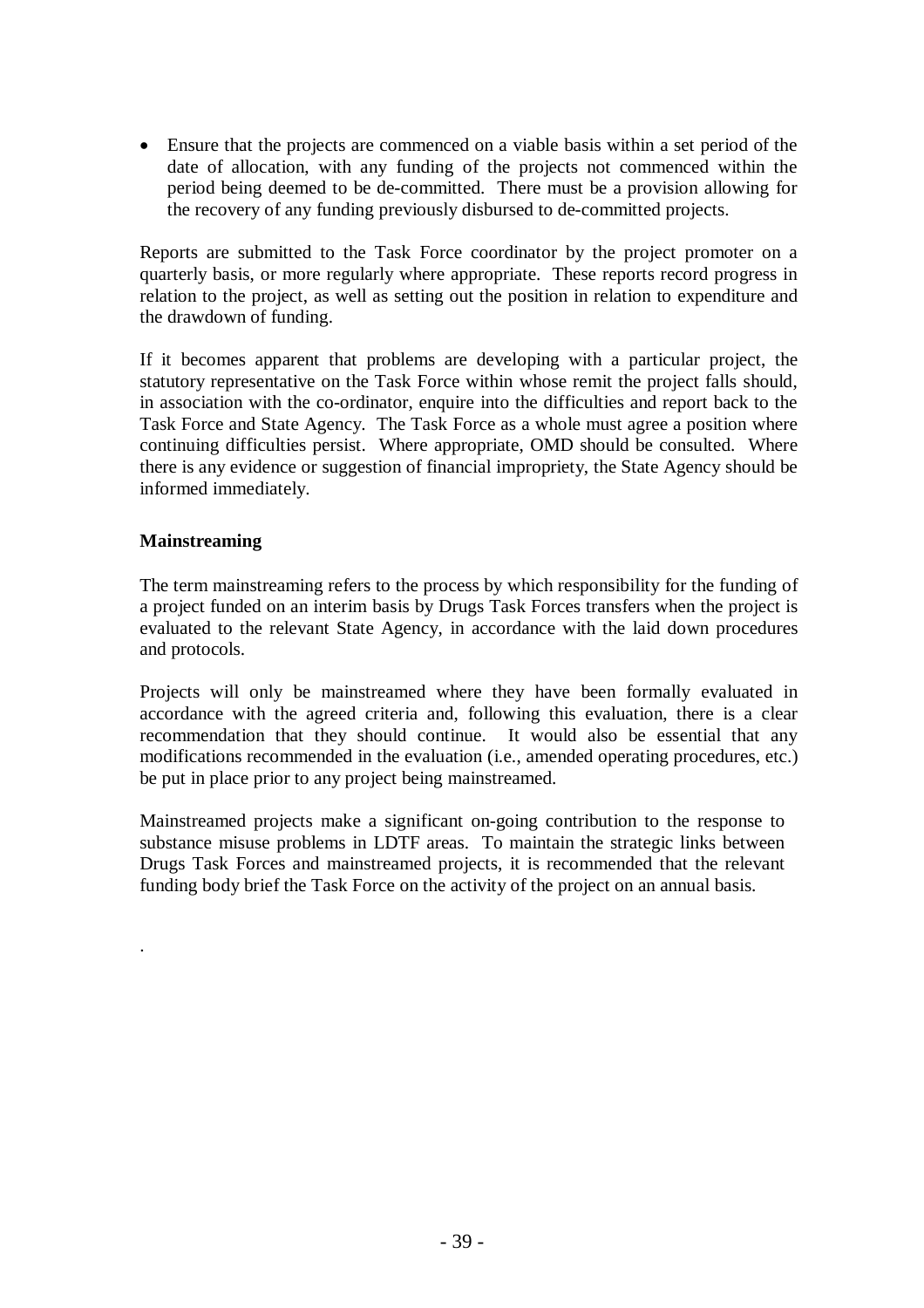|                                       | DIUZS TASK FUILT AITAS                                 |
|---------------------------------------|--------------------------------------------------------|
| <b>TASK FORCE</b>                     | <b>AREAS COVERED</b>                                   |
| <b>Ballyfermot LDTF</b>               | Ballyfermot                                            |
| Dublin 12 LDTF                        | Crumlin, Drimnagh, Kimmage &                           |
|                                       | Walkinstown                                            |
| Canal Communities LDTF                | Bluebell, Inchicore & Rialto                           |
| South Inner City LDTF                 | Ringsend, Dublin 2 & 8                                 |
| North Inner City LDTF                 | Dublin 1, 3 & 7 (part)                                 |
| <b>Ballymun LDTF</b>                  | Ballymun                                               |
| Finglas/Cabra LDTF                    | Finglas, Cabra                                         |
| <b>Dublin North East LDTF</b>         | Coolock, Darndale, Donnycarney &                       |
|                                       | Killbarrack                                            |
| <b>Blanchardstown LDTF</b>            | Blanchardstown                                         |
| Clondalkin LDTF                       | Clondalkin                                             |
| <b>Tallaght LDTF</b>                  | Tallaght, Whitechurch                                  |
| Dun Laoghaire Rathdown LDTF           | Dun Laoghaire Rathdown                                 |
| <b>Bray LDTF</b>                      | <b>Bray</b>                                            |
| <b>Cork City LDTF</b>                 | <b>Cork City</b>                                       |
| <b>Midland RDTF</b>                   | Laois, Longford, Offaly & Westmeath                    |
| Mid Western RDTF (incl. Limerick City | Clare, Limerick, Limerick City &                       |
| Sub-Group)                            | <b>Tipperary NR</b>                                    |
| <b>North Eastern RDTF</b>             | East Cavan, Louth, Meath & Monaghan                    |
| North Western RDTF                    | Donegal, Leitrim, Sligo & West Cavan                   |
| Southern RDTF                         | Cork & Kerry                                           |
| <b>South Eastern RDTF</b>             | Carlow, Kilkenny, Tipperary SR,<br>Waterford & Wexford |
|                                       |                                                        |
| <b>Western RDTF</b>                   | Galway, Mayo & Roscommon                               |
| <b>East Coast RDTF</b>                | <b>East Wicklow</b>                                    |
| North Dublin City & County RDTF       | North Dublin City & Fingal                             |
| <b>South Western RDTF</b>             | South & West Dublin City, South Count                  |
|                                       | Dublin, Kildare & West Wicklow                         |

# **Drugs Task Force Areas**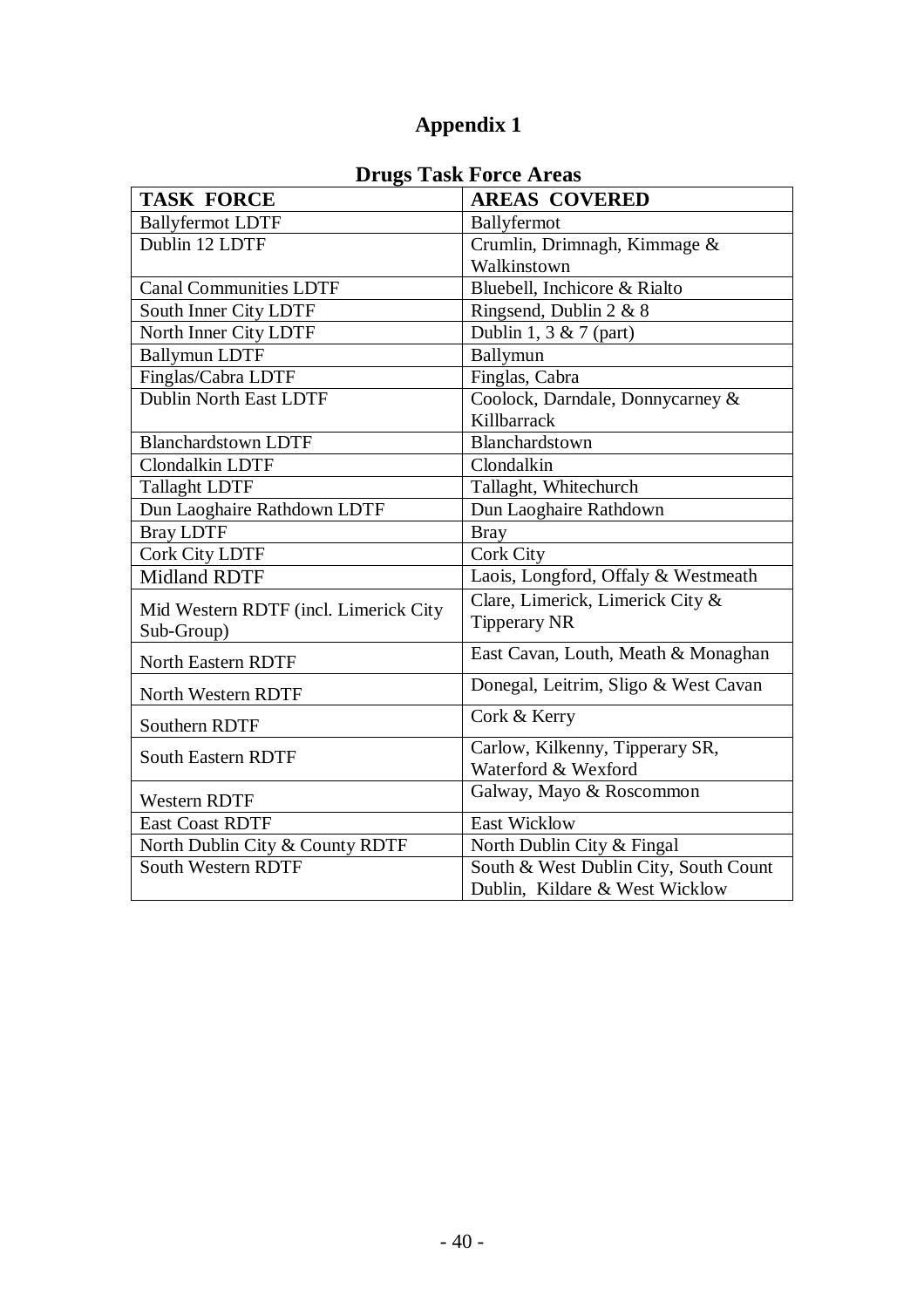# **Principles Governing Line Management of RDTF staff by HSE Regional Drug Task Force Co-ordinators**

- Employment Contracts for Development/Administrative staff will be clearly with a legal entity e.g. a Partnership Company/community based company (Host Employer) which can enter into legal contracts.
- The legal entity i.e. Partnership Company/Community based company (Host Employer) already have well established employment policies/procedures in place. At no time will HSE policies/procedures be used \*\*.
- Development/Administrative contract holders will be clearly advised they have no linkages with HSE other than line management in the first instance
- Issues arising from discharge of duties by Development/Administrative staff will be identified by the line manager (Drug Task Force Coordinator) and will be addressed as follows:

Informal resolution:

- Between the TF coordinator as line manager and post holder
- If unresolved, a meeting(s) involving the TF chairperson, TF coordinator and post holder

#### Formal process:

- If unresolved, the legal entity i.e. the partnership of community- based company employment mechanisms to be pursued
- Any dispute between the parties may subsequently be referred to national state industrial relations machinery.
- \*\*- In the event of the TF choosing to become a legal entity and choosing to employ directly, it must ensure that it uses well-established employment policies. No staff will be employed until these are in place.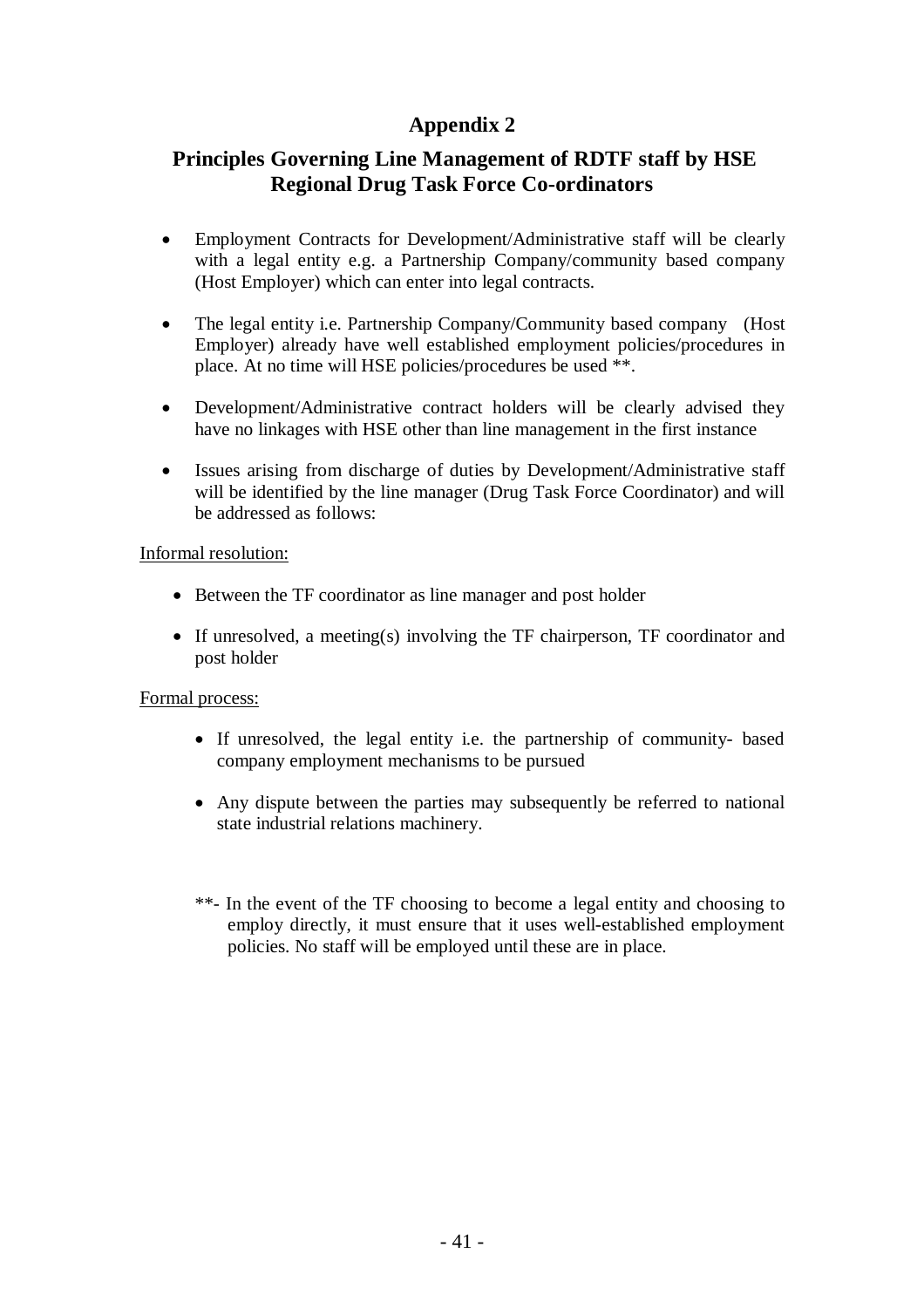### **Goodbody Expenditure Review Process Indicators**

**DTF Board Meetings: Number and hours of DTF board meetings attended by sectors**

| <b>Total no of Meetings</b>          |  |  |
|--------------------------------------|--|--|
|                                      |  |  |
| Statutory reps                       |  |  |
|                                      |  |  |
| Community reps                       |  |  |
| Voluntary reps                       |  |  |
|                                      |  |  |
| Co-ordinator                         |  |  |
|                                      |  |  |
| Political reps                       |  |  |
|                                      |  |  |
| Chairperson                          |  |  |
|                                      |  |  |
| <b>NDST</b> Liaison                  |  |  |
| Partnership                          |  |  |
|                                      |  |  |
| Total no. of hours spent at meetings |  |  |

#### **DTF Sub-Committee Meetings: Number and hours of DTF board meetings attended by sectors**

| <b>Total Number of meetings</b>   |  |
|-----------------------------------|--|
| Voluntary reps                    |  |
| Community reps                    |  |
| Statutory reps                    |  |
| Coordinator                       |  |
| Chairperson                       |  |
| Political reps                    |  |
| Partnership                       |  |
| <b>NDST</b> Liaison               |  |
| Avg No of hours spent at meetings |  |

#### **Overall DTF stakeholder satisfaction rating:**

| Satisfaction          |  |
|-----------------------|--|
| Strongly satisfied    |  |
| Somewhat satisfied    |  |
| Undecided             |  |
| Somewhat dissatisfied |  |
| Strongly dissatisfied |  |
| No opinion            |  |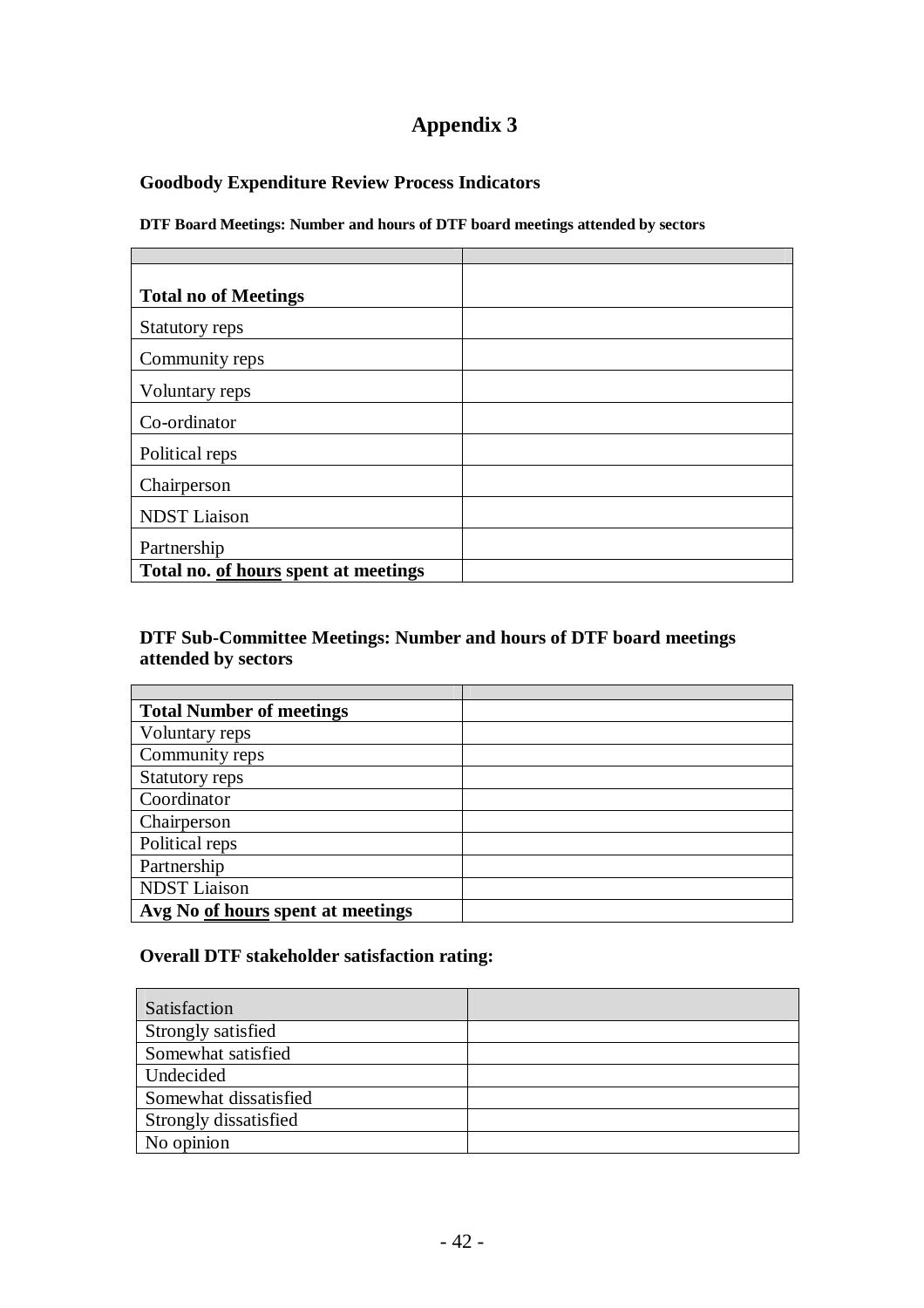#### **DTF Coordinator External Meetings: The annual number of non-project related meetings attended by the DTF Coordinator with entities external to the Task Force**

| RDTF (including subgroups)            |  |
|---------------------------------------|--|
| Partnership (including Sub-Groups)    |  |
| <b>RAPID</b>                          |  |
| Coordinators' Network                 |  |
| Cohesion Group/Local Dev              |  |
| Gp/Councils/CDP/SIMS                  |  |
| <b>NDST</b>                           |  |
| <b>NDST</b> Liaison                   |  |
| <b>SCP</b>                            |  |
| <b>Coordinator and Chairs Network</b> |  |
| Project Committees/steering           |  |
| groups/management Groups              |  |
| Chairperson                           |  |
| Staff/Management Liaison              |  |
| Workshops                             |  |
| <b>Drug Education Programme</b>       |  |
| <b>CE Working Group</b>               |  |
| Networks: Vol/Educational             |  |
| Prison Link                           |  |
| Citywide                              |  |
| <b>HSE</b>                            |  |
| <b>Community Forum</b>                |  |
| Maynooth                              |  |
| Research committee                    |  |
| Website development                   |  |
| Law Centre                            |  |
| <b>CDYSB</b>                          |  |
| Equal                                 |  |
| Other                                 |  |
| <b>TOTAL No. of Meetings</b>          |  |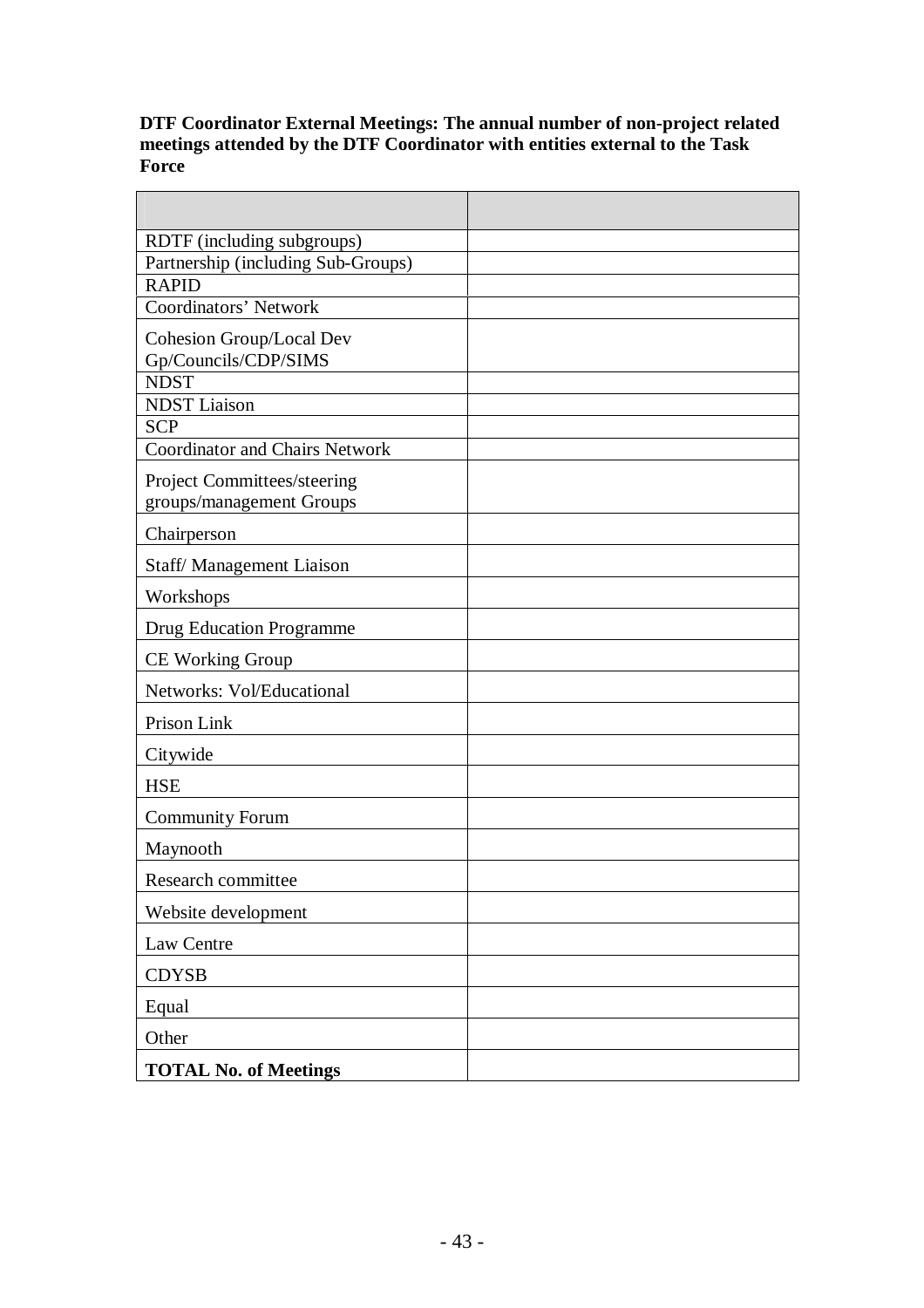# **Procedures for Mainstreaming (pre 2010)**

#### **Evaluation Process**

The projects will be evaluated centrally once they have been piloted. The process shall be:

- Examine the objectives of the projects selected and the extent to which these have been achieved.
- Measure the outputs and, as far as practicable, the outcomes of the projects.
- Provide an assessment report on the overall effectiveness of each project with particular reference to:
	- o The achievements of the projects relative to the National Drugs Strategy pillars;
	- o The level and nature of services provided;
	- o Whether those services meet the defined needs of the Drugs Task Force areas as outlined in their plans;
	- o The numbers attending, levels of attendees and the assistance provided by project.
	- o The quality of that assistance; including the participants/service users own experience and perceptions.
	- o The legal, financial and budgetary, and management structures of projects and their adequacies.
	- o The identification of any critical factors (external and internal) affecting the delivery of the services.
	- o The value for money being achieved.

#### **Protocols/Guidelines for Mainstreaming**

The following protocols/guidelines have been developed to provide a platform on which project promoters and State Agencies can enter into an arrangement for the continued operation and funding of projects on a mutually acceptable basis.

It is vitally important that both sides' rights and responsibilities are acknowledged and respected. The origins and ethos of individual projects should not be lost sight of. Equally, the expertise of State Agencies should be seen as an asset, while their responsibilities in relation to auditing of funding, etc. must also be recognised.

The following are the protocols which must be observed if the mainstreaming process is to work effectively:

- prior to mainstreaming, a contract/agreement should be drawn up between the project promoter and the State Agency and witnessed by the Drugs Task Force, which will outline the service to be delivered by the project and the funding, supports, etc. to be provided by the agency;
- the introduction of changes to the project either in terms of funding, nature, type or scale - can only be done following consultation between the three parties involved, i.e. the project promoter, the State Agency and the Drugs Task Force;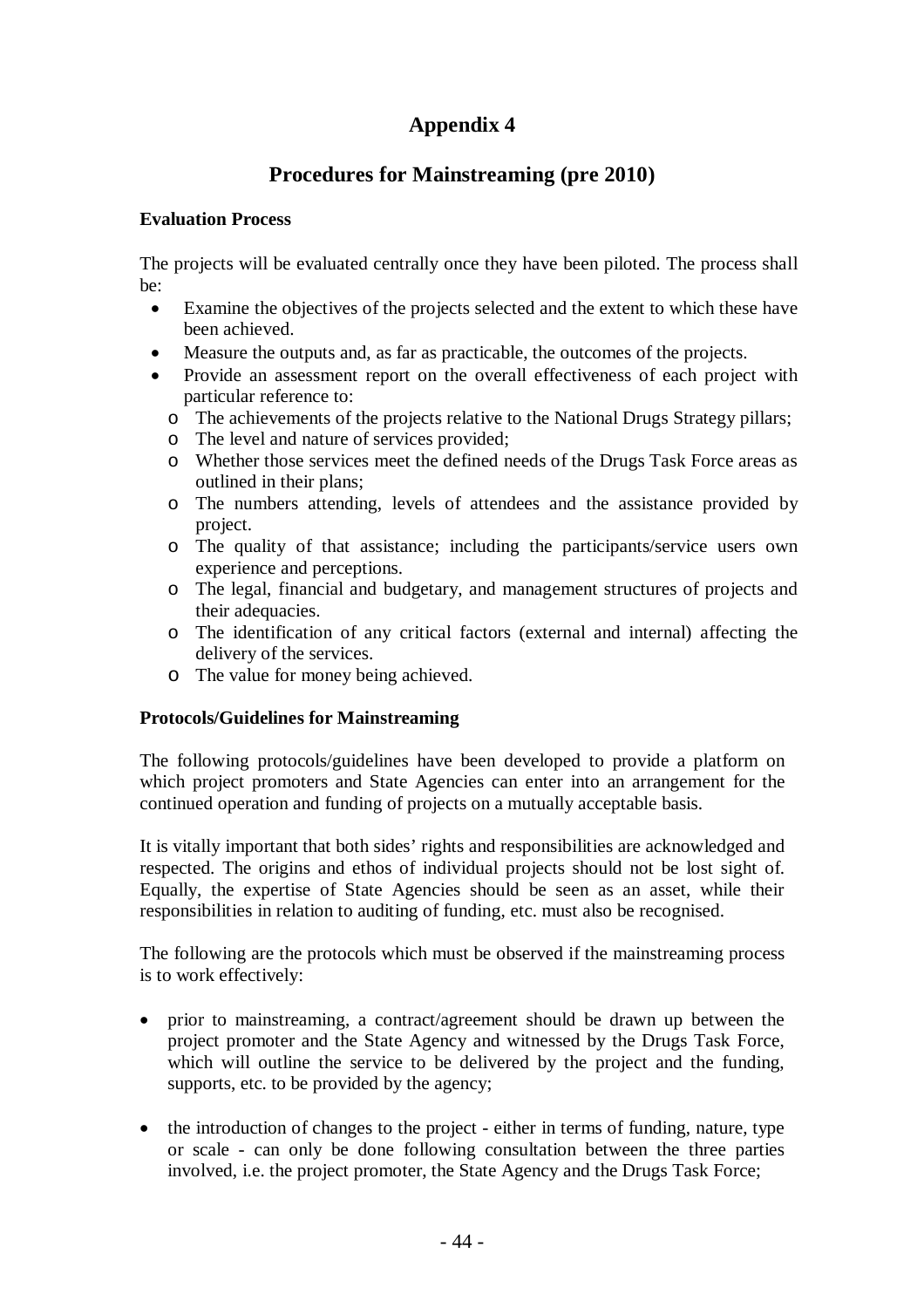- the project promoter must respect the responsibility of the State Agency to account for Exchequer funding and must, therefore, comply with the agency's reporting and auditing requirements; and
- the State Agency must be assured that funding at an agreed level will be transferred to it simultaneously with its taking over responsibility for the project.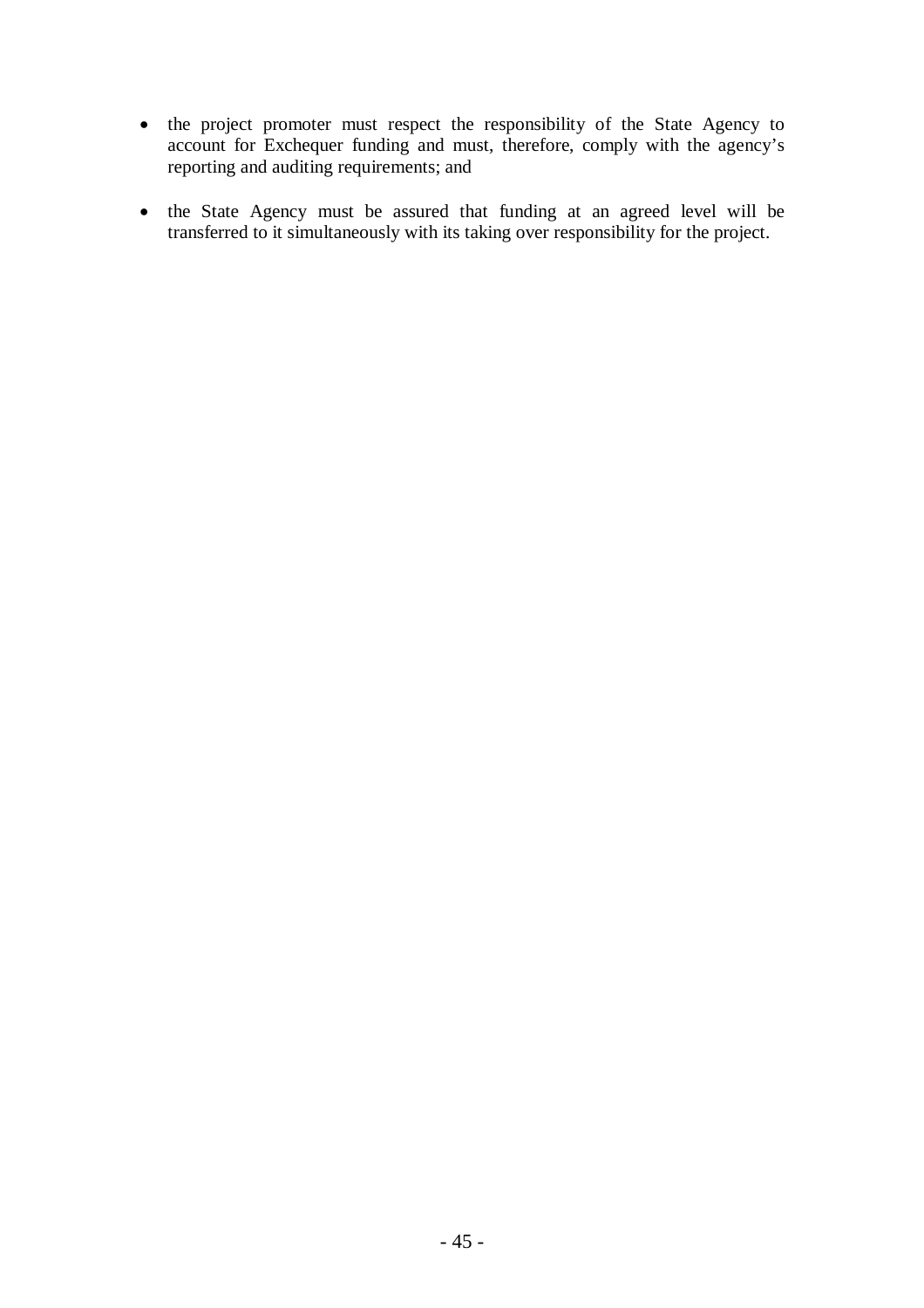### **Drugs Task Force Action Plans: Possible Issues for Consideration**

#### **Action Plans**

Each Drugs Task Force should prepare an action plan to respond to the drug problem in their areas. Action plans should be designed to complement and add value to the drug programmes and services already being provided or planned by the State Agencies. The over-riding aim should be to provide a strategic, co-ordinated response to the drug problem in the Task Force area, through the development of a single, integrated plan, which all organisations and agencies - statutory, voluntary and community - support and are committed to implementing. A comprehensive consultation process is essential when preparing the plan. This should include consultation with local statutory, voluntary and community organisations which, although not represented on the Task Force, are nevertheless delivering programmes and services in the area relevant to addressing the overall drug problem. It is vitally important that local communities have an opportunity of inputting into the planning and development of proposals affecting their areas if they are to take ownership of the projects once they commence.

#### **Initiatives in the Action Plans**

The initiatives in the Task Force plans can be categorised under the broad themes of the pillars of the NDS. Examples of the types of measures funded include:

• research into the extent and nature of the local drug problem, with a view to assessing the needs of local drug misusers;

• the development of materials for delivering drug awareness messages relevant to local circumstances (e.g. videos, information leaflets, pamphlets, comics, painting books, etc.);

• the setting up of local information and advice centres for drug misusers and their families;

• measures to target special client groups which normal drug information services may not reach (e.g. Communities of Interest.);

• the establishment of Community Drug Teams, to provide a holistic, inter-agency response to the needs of local drug misusers;

#### **When developing plans the following considerations may be taken into account:**

• children involved in or at risk of becoming involved in drugs;

• the development of activities aimed at "at risk" children and young people outside the school setting (in youth clubs, etc.);

• the development and/or expansion of premises through which community-based drug programmes and services can be delivered;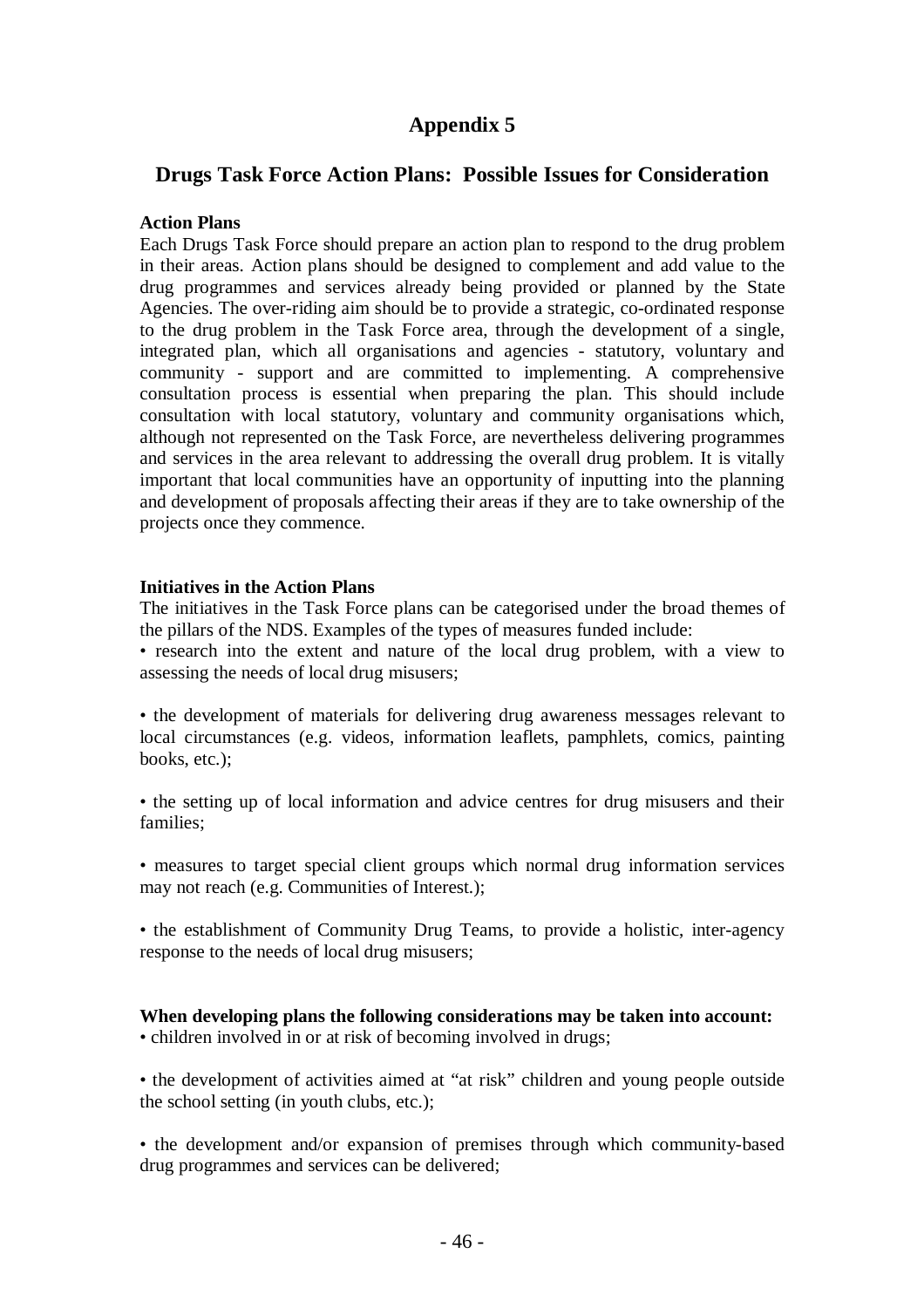• the provision of training for community groups and individuals, to enable them to work with drug misusers, their families & Community of Interest;

• the provision of training on drug issues for local services

• ensuring that drug misusers have access to a continuum of treatment/rehabilitation options to meet their diverse needs;

• the development of programmes and services for stabilised drug misusers, with the aim of fully re-integrating them into the community, including the use of initiatives, such as Community Employment, to achieve this aim;

• the provision of support for families or the extended families of drug misusers, through advice and assistance;

• to support and expand on the work of "link workers" to assist drug misusers at critical transitional periods (e.g. during prison sentences, moving from rehabilitation towards training/employment, etc.);

• the development of new or specific services to cater for the diverse needs of drug misusers (e.g. crèche facilities for single parents, residential drug treatment/rehabilitation centres where parents can bring their children with them, etc.);

• the establishment of mediation fora with a view to resolving local issues around supply in a balanced and equitable fashion.

The statutory representatives on the Task Force - while having regard to data protection and any other relevant legislation - should ensure that all relevant information available to their organisations is provided to the Task Force for this purpose. Where a Task Force proposes to conduct or commission research into the /nature, extent or prevalence of drug misuse in its area, it is important that it has regard to accepted norms for the conduct of such research, taking into account the need to produce objective, valid and comparable data. It would be important, therefore, that research is conducted on the basis of a standardised approach and the Health Research Board should be consulted for guidance on this issue.

#### **Development and prioritisation of specific proposals to give effect to the strategy**

Having drafted a coherent strategy to respond to the local drug problem, the next step is to develop and prioritise a series of specific proposals to give effect to that strategy. In preparing these proposals, the Task Force should bear in mind that initiatives to fill gaps in service provision do not necessarily have to be funded through the Task Forces and the onus on State Agencies to deliver programmes and services in their own areas of responsibility remains. All proposals should be fully costed and prioritised. The Task Force should also pay particular attention to identifying any unnecessary overlap or duplication in current or planned service provision, proposals for the elimination of which should be agreed between the relevant parties and included in the plan.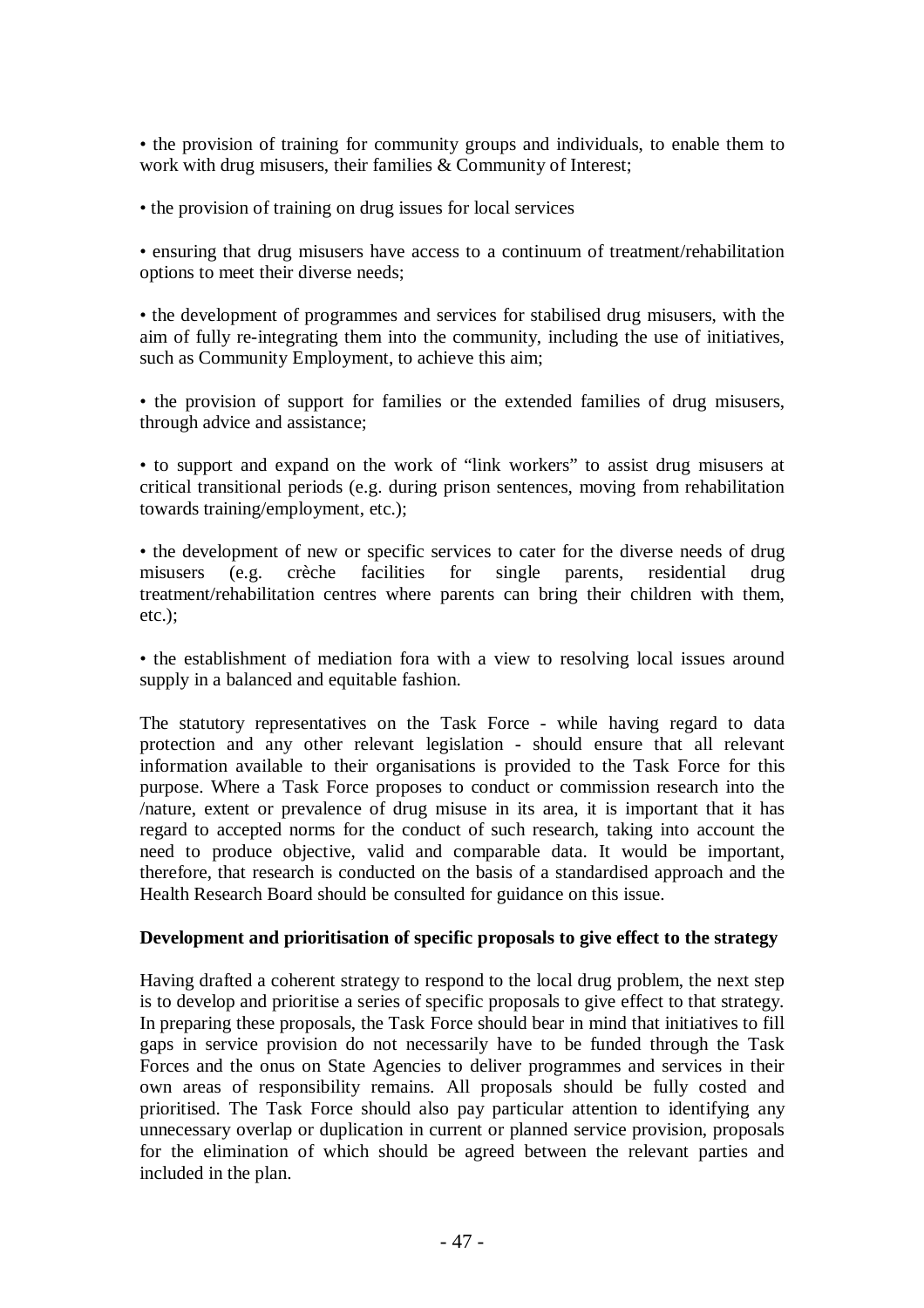#### **Cross-Task Force issues**

In preparing its plan, the Task Force should identify issues which - while not impacting directly or exclusively on its area - are nevertheless important in developing an integrated, coherent response across all Task Force areas. An example of this is the issue of homeless drug users, a problem which some Task Force areas "export" while others "import".

The Task Force should:

• identify which issues need to be examined in this context; and

• make recommendations as to how they might best be addressed. The Drugs Advisory Group will then consider these issues and - following further consultation with the Task Forces - will make recommendations to the Minister/Minister of State on the matter.

#### **Evaluating /Assessing plans**

It is important that plans are **evaluated /assessed** to ensure that an effective response to the drug problem is being implemented in each area.

The following are the criteria which **will/may** be used to assess the updated plans:

• the extent to which the plan is area-based, integrated and maximises the use of existing resources;

• whether the measures proposed are additional and complementary to existing or planned programmes and services - statutory, voluntary and community - in the area;

• whether the proposed measures link effectively with complementary initiatives, existing or planned,

• whether the Task Force has clearly demonstrated a partnership approach to filling gaps in service provision and eliminating duplication or overlap;

• whether it has been clearly demonstrated that the proposed programmes and services meet the identified needs of the area, having regard to the extent and nature of the local drug problem, the diverse needs of the target group and the current or planned level of service provision;

• whether the proposed measures accord with the aims, objectives and targets of the overall initiative;

• the extent to which the proposed projects have the potential to be successfully mainstreamed following full piloting and evaluation;

• whether the promoters have demonstrated the capacity to deliver the proposed projects;

• whether the proposed projects are viable and sustainable;